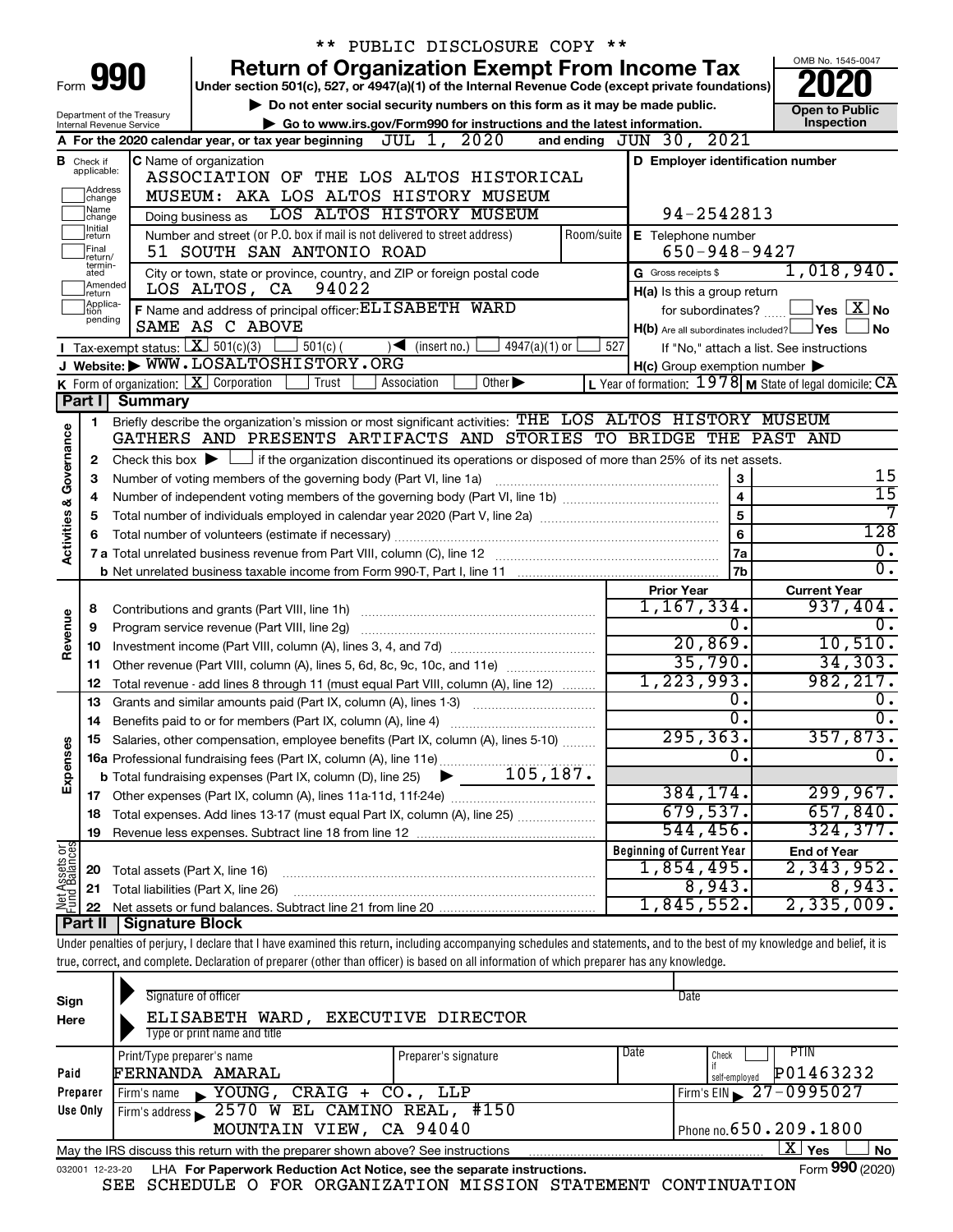|              | ASSOCIATION OF THE LOS ALTOS HISTORICAL<br>94-2542813<br>MUSEUM: AKA LOS ALTOS HISTORY MUSEUM<br>Page 2<br>Form 990 (2020)                                                                                               |
|--------------|--------------------------------------------------------------------------------------------------------------------------------------------------------------------------------------------------------------------------|
|              | <b>Part III   Statement of Program Service Accomplishments</b>                                                                                                                                                           |
|              | $\overline{\mathbf{x}}$<br>Check if Schedule O contains a response or note to any line in this Part III                                                                                                                  |
| $\mathbf 1$  | Briefly describe the organization's mission:                                                                                                                                                                             |
|              | THE LOS ALTOS HISTORY MUSEUM GATHERS AND PRESENTS ARTIFACTS AND                                                                                                                                                          |
|              | STORIES TO BRIDGE THE PAST AND THE PRESENT BY FOSTERING THE CREATIVE                                                                                                                                                     |
|              | ENERGY OF VOLUNTEERS AND STAFF TO PRODUCE ENGAGING EDUCATIONAL                                                                                                                                                           |
|              | PROGRAMS AND EXHIBITS THAT CHALLENGE ESTABLISHED NARRATIVES.                                                                                                                                                             |
| $\mathbf{2}$ | Did the organization undertake any significant program services during the year which were not listed on the<br>$Yes \quad X$ No                                                                                         |
|              | prior Form 990 or 990-EZ?                                                                                                                                                                                                |
| 3            | If "Yes," describe these new services on Schedule O.<br>$\overline{\ }$ Yes $\overline{\phantom{a}X}$ No<br>Did the organization cease conducting, or make significant changes in how it conducts, any program services? |
|              | If "Yes," describe these changes on Schedule O.                                                                                                                                                                          |
| 4            | Describe the organization's program service accomplishments for each of its three largest program services, as measured by expenses.                                                                                     |
|              | Section 501(c)(3) and 501(c)(4) organizations are required to report the amount of grants and allocations to others, the total expenses, and                                                                             |
|              | revenue, if any, for each program service reported.                                                                                                                                                                      |
| 4a           | 34, 303.<br>$414$ , $167$ $\cdot$ including grants of \$<br>(Code:<br>(Expenses \$<br>) (Revenue \$                                                                                                                      |
|              | OUR MISSION TO GATHER COMPELLING ARTIFACTS AND STORIES<br>THAT DOCUMENT                                                                                                                                                  |
|              | THE LIVES AND EXPERIENCES OF THE LOCAL COMMUNITY COULD NOT BE PUT ON                                                                                                                                                     |
|              | HOLD JUST BECAUSE OUR DOORS WERE CLOSED. INSTEAD, WE RECOGNIZED THAT<br>IN                                                                                                                                               |
|              | THE MIDST OF SIGNIFICANT UPHEAVAL AND TURMOIL, THE MUSEUM'S OBLIGATION                                                                                                                                                   |
|              | TO DOCUMENT HISTORY IS ESPECIALLY VITAL.                                                                                                                                                                                 |
|              | LOS ALTOS HISTORY MUSEUM WAS ONE OF THE FIRST MUSEUMS IN THE COUNTRY TO<br>ISSUE A CALL FOR MEMBERS OF THE PUBLIC TO CONTRIBUTE ARTIFACTS, ART                                                                           |
|              | WORKS, PHOTOGRAPHS, MEMOIRS, POEMS, VIDEOS, OR RECOLLECTIONS THAT                                                                                                                                                        |
|              | DOCUMENTED THE COVID-19 EXPERIENCE. CALLED "COLLECTING COVID," THIS                                                                                                                                                      |
|              | INITIATIVE RECEIVED DOZENS OF CONTRIBUTIONS, AND IS ONGOING. WE ARE                                                                                                                                                      |
|              | HONORED TO BE THE REPOSITORY FOR ART WORKS AND WRITTEN PIECES THAT                                                                                                                                                       |
|              | CAPTURE THE SHOCK, STRESS, AND DESPAIR, BUT ALSO RESILIENCE AND HOPE,                                                                                                                                                    |
| 4b           | (Expenses \$<br>) (Revenue \$<br>(Code:<br>including grants of \$                                                                                                                                                        |
|              | THOUGH THE ACTIVITIES OF OUR VOLUNTEERS WAS CURTAILED, THEY FOUND WAYS                                                                                                                                                   |
|              | THE MUSEUM'S MISSION.<br>THE GARDEN COMMITTEE RESUMED<br>CONTRIBUTE TO<br>TO.                                                                                                                                            |
|              | ONCE A WEEK TO TEND TO THE GARDEN AS SOON AS<br>MEETING OUTDOORS<br>IT WAS                                                                                                                                               |
|              | DECLARED SAFE TO<br>$DO$ $SO$ .<br>THE ORAL HISTORY COMMITTEE MET ONLINE AND                                                                                                                                             |
|              | STAYED FULLY ON SCHEDULE INTERVIEWING SUBJECTS. THE PUBLIC RELATIONS<br>AND WEBSITE COMMITTEE CHAIR, KRISTEN FULLER, WAS AS BUSY AS EVER WITH                                                                            |
|              | MANY PROJECTS DIRECTLY AFFECTING OUR COMMUNICATIONS. THE FUNDRAISING                                                                                                                                                     |
|              | COMMITTEE TOOK ON THE CHALLENGE OF MOUNTING A VIRTUAL ONLINE AUCTION.                                                                                                                                                    |
|              | AND SEVERAL BOARD MEMBERS AND PAST BOARD MEMBERS JOINED SPECIAL                                                                                                                                                          |
|              | COMMITTEES FOCUSED ON SAFELY REOPENING, TRANSITIONING OUR RENTAL                                                                                                                                                         |
|              | PROGRAM, AND CREATING A COLLECTION POLICY, ALL HELD VIA ZOOM.                                                                                                                                                            |
|              |                                                                                                                                                                                                                          |
|              | 4c (Code:<br>(Expenses \$<br>including grants of \$<br>) (Revenue \$                                                                                                                                                     |
|              | IN ORDER TO FULFILL OUR MISSION TO PRODUCE ENGAGING PROGRAMS AND                                                                                                                                                         |
|              | EXHIBITIONS FOR THE COMMUNITY IN THE MIDST OF A GLOBAL PANDEMIC, LAHM<br>STAFF HAD TO BE ESPECIALLY CREATIVE AND FLEXIBLE. WE KNOW HOW MUCH THE                                                                          |
|              | COMMUNITY LOOKS FORWARD TO OUR SURPRISING AND INTRIGUING EXHIBITION                                                                                                                                                      |
|              | TOPICS AND THAT OUR MEMBERS DESERVE ENRICHMENT EVEN WHEN OUR DOORS ARE                                                                                                                                                   |
|              | CLOSED!                                                                                                                                                                                                                  |
|              | AUGUST OF 2020 PRESENTED AN IMPORTANT MILESTONE-THE 100TH ANNIVERSARY                                                                                                                                                    |
|              | OF THE 19TH AMENDMENT GRANTING WOMEN THE RIGHT TO VOTE-AND WE WERE                                                                                                                                                       |
|              | DETERMINED NOT TO LET THAT HISTORIC MOMENT PASS BY UNNOTICED. FOR THE                                                                                                                                                    |
|              | FIRST TIME, WE MOUNTED AN HISTORIC EXHIBITION ON THE PORCH OF THE J.                                                                                                                                                     |
|              | GILBERT SMITH HOUSE. RISE UP! THE FIGHT FOR WOMEN'S SUFFRAGE OUTDOOR                                                                                                                                                     |
|              | VERSION INCLUDED PHOTOS OF NATIONAL AND STATEWIDE LEADERS IN THE                                                                                                                                                         |
|              | 4d Other program services (Describe on Schedule O.)                                                                                                                                                                      |
|              | (Expenses \$<br>including grants of \$<br>(Revenue \$<br>414, 167.                                                                                                                                                       |
|              | 4e Total program service expenses ><br>Form 990 (2020)                                                                                                                                                                   |

020) **990**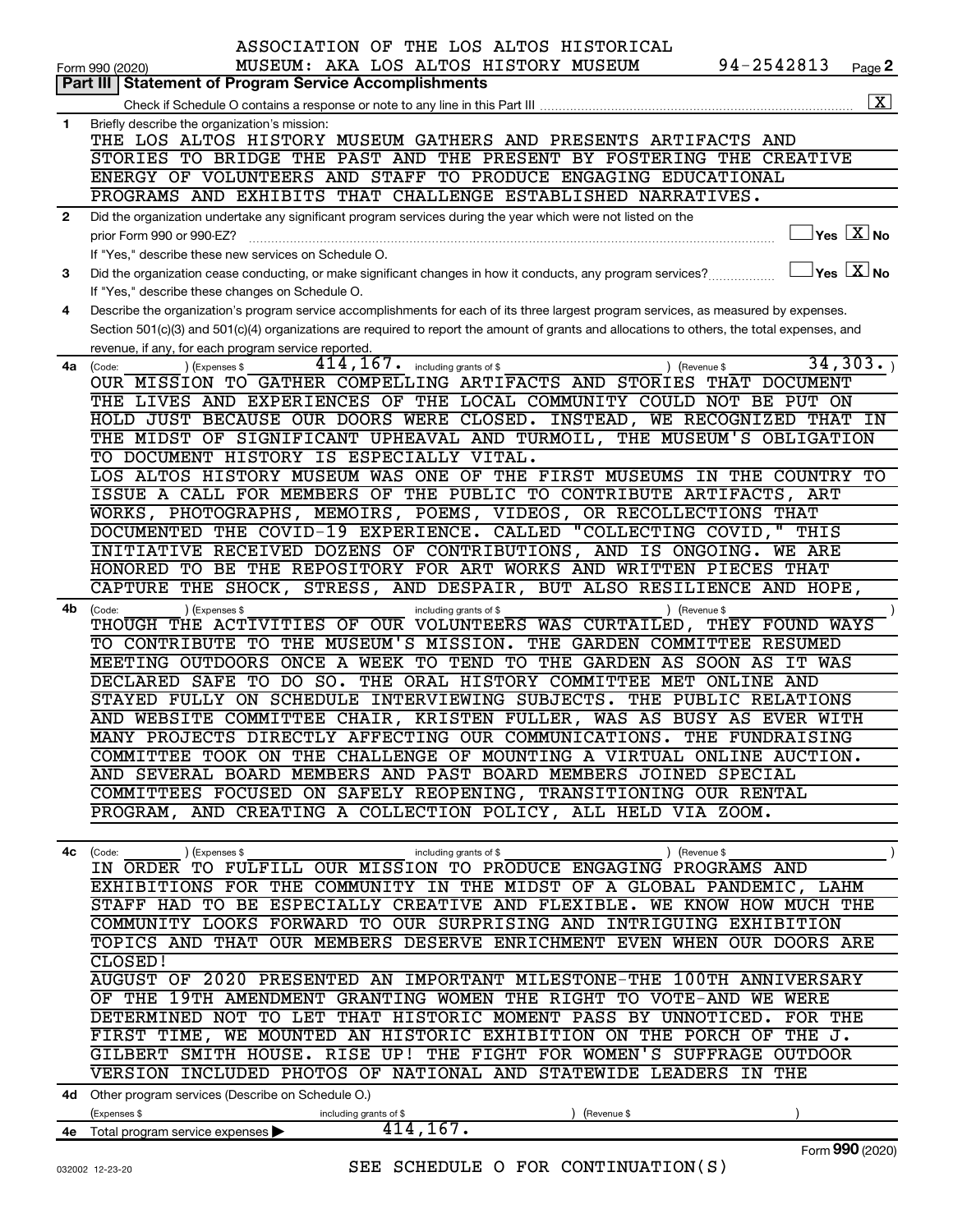#### Form 990 (2020) Page MUSEUM: AKA LOS ALTOS HISTORY MUSEUM 94-2542813 **Part IV Checklist of Required Schedules**

|        |                                                                                                                                       |                     | Yes                   | No                      |
|--------|---------------------------------------------------------------------------------------------------------------------------------------|---------------------|-----------------------|-------------------------|
| 1.     | Is the organization described in section 501(c)(3) or 4947(a)(1) (other than a private foundation)?                                   |                     | X                     |                         |
|        |                                                                                                                                       | 1<br>$\overline{2}$ | $\overline{\text{x}}$ |                         |
| 2<br>3 | Did the organization engage in direct or indirect political campaign activities on behalf of or in opposition to candidates for       |                     |                       |                         |
|        |                                                                                                                                       | 3                   |                       | x                       |
| 4      | Section 501(c)(3) organizations. Did the organization engage in lobbying activities, or have a section 501(h) election in effect      |                     |                       |                         |
|        |                                                                                                                                       | 4                   |                       | х                       |
| 5      | Is the organization a section 501(c)(4), 501(c)(5), or 501(c)(6) organization that receives membership dues, assessments, or          |                     |                       |                         |
|        |                                                                                                                                       | 5                   |                       | х                       |
| 6      | Did the organization maintain any donor advised funds or any similar funds or accounts for which donors have the right to             |                     |                       |                         |
|        | provide advice on the distribution or investment of amounts in such funds or accounts? If "Yes," complete Schedule D, Part I          | 6                   |                       | х                       |
| 7      | Did the organization receive or hold a conservation easement, including easements to preserve open space,                             |                     |                       |                         |
|        |                                                                                                                                       | $\overline{7}$      |                       | х                       |
| 8      | Did the organization maintain collections of works of art, historical treasures, or other similar assets? If "Yes," complete          |                     |                       |                         |
|        |                                                                                                                                       | 8                   |                       | x                       |
| 9      | Did the organization report an amount in Part X, line 21, for escrow or custodial account liability, serve as a custodian for         |                     |                       |                         |
|        | amounts not listed in Part X; or provide credit counseling, debt management, credit repair, or debt negotiation services?             |                     |                       |                         |
|        |                                                                                                                                       | 9                   |                       | х                       |
| 10     | Did the organization, directly or through a related organization, hold assets in donor-restricted endowments                          |                     |                       |                         |
|        |                                                                                                                                       | 10                  |                       | x                       |
| 11     | If the organization's answer to any of the following questions is "Yes," then complete Schedule D, Parts VI, VII, VIII, IX, or X      |                     |                       |                         |
|        | as applicable.                                                                                                                        |                     |                       |                         |
|        | a Did the organization report an amount for land, buildings, and equipment in Part X, line 10? If "Yes," complete Schedule D,         |                     |                       |                         |
|        | Part VI                                                                                                                               | 11a                 | X                     |                         |
|        | <b>b</b> Did the organization report an amount for investments - other securities in Part X, line 12, that is 5% or more of its total |                     | X                     |                         |
|        |                                                                                                                                       | 11b                 |                       |                         |
|        | c Did the organization report an amount for investments - program related in Part X, line 13, that is 5% or more of its total         | 11c                 |                       | x                       |
|        | d Did the organization report an amount for other assets in Part X, line 15, that is 5% or more of its total assets reported in       |                     |                       |                         |
|        |                                                                                                                                       | 11d                 | х                     |                         |
|        |                                                                                                                                       | 11e                 |                       | X                       |
| f      | Did the organization's separate or consolidated financial statements for the tax year include a footnote that addresses               |                     |                       |                         |
|        | the organization's liability for uncertain tax positions under FIN 48 (ASC 740)? If "Yes," complete Schedule D, Part X                | 11f                 |                       | х                       |
|        | 12a Did the organization obtain separate, independent audited financial statements for the tax year? If "Yes," complete               |                     |                       |                         |
|        |                                                                                                                                       | 12a                 |                       | х                       |
|        | <b>b</b> Was the organization included in consolidated, independent audited financial statements for the tax year?                    |                     |                       |                         |
|        | If "Yes," and if the organization answered "No" to line 12a, then completing Schedule D, Parts XI and XII is optional                 | 12 <sub>b</sub>     |                       |                         |
| 13     |                                                                                                                                       | 13                  |                       | $\overline{\textbf{x}}$ |
|        |                                                                                                                                       | 14a                 |                       | $\overline{\mathbf{X}}$ |
|        | <b>b</b> Did the organization have aggregate revenues or expenses of more than \$10,000 from grantmaking, fundraising, business,      |                     |                       |                         |
|        | investment, and program service activities outside the United States, or aggregate foreign investments valued at \$100,000            |                     |                       |                         |
|        |                                                                                                                                       | 14b                 |                       | х                       |
| 15     | Did the organization report on Part IX, column (A), line 3, more than \$5,000 of grants or other assistance to or for any             |                     |                       |                         |
|        |                                                                                                                                       | 15                  |                       | х                       |
| 16     | Did the organization report on Part IX, column (A), line 3, more than \$5,000 of aggregate grants or other assistance to              |                     |                       | х                       |
| 17     | Did the organization report a total of more than \$15,000 of expenses for professional fundraising services on Part IX,               | 16                  |                       |                         |
|        |                                                                                                                                       | 17                  |                       | x                       |
| 18     | Did the organization report more than \$15,000 total of fundraising event gross income and contributions on Part VIII, lines          |                     |                       |                         |
|        |                                                                                                                                       | 18                  |                       | x                       |
| 19     | Did the organization report more than \$15,000 of gross income from gaming activities on Part VIII, line 9a? If "Yes,"                |                     |                       |                         |
|        |                                                                                                                                       | 19                  |                       | x                       |
|        |                                                                                                                                       | 20a                 |                       | X                       |
|        |                                                                                                                                       | 20 <sub>b</sub>     |                       |                         |
| 21     | Did the organization report more than \$5,000 of grants or other assistance to any domestic organization or                           |                     |                       |                         |
|        |                                                                                                                                       | 21                  |                       | X                       |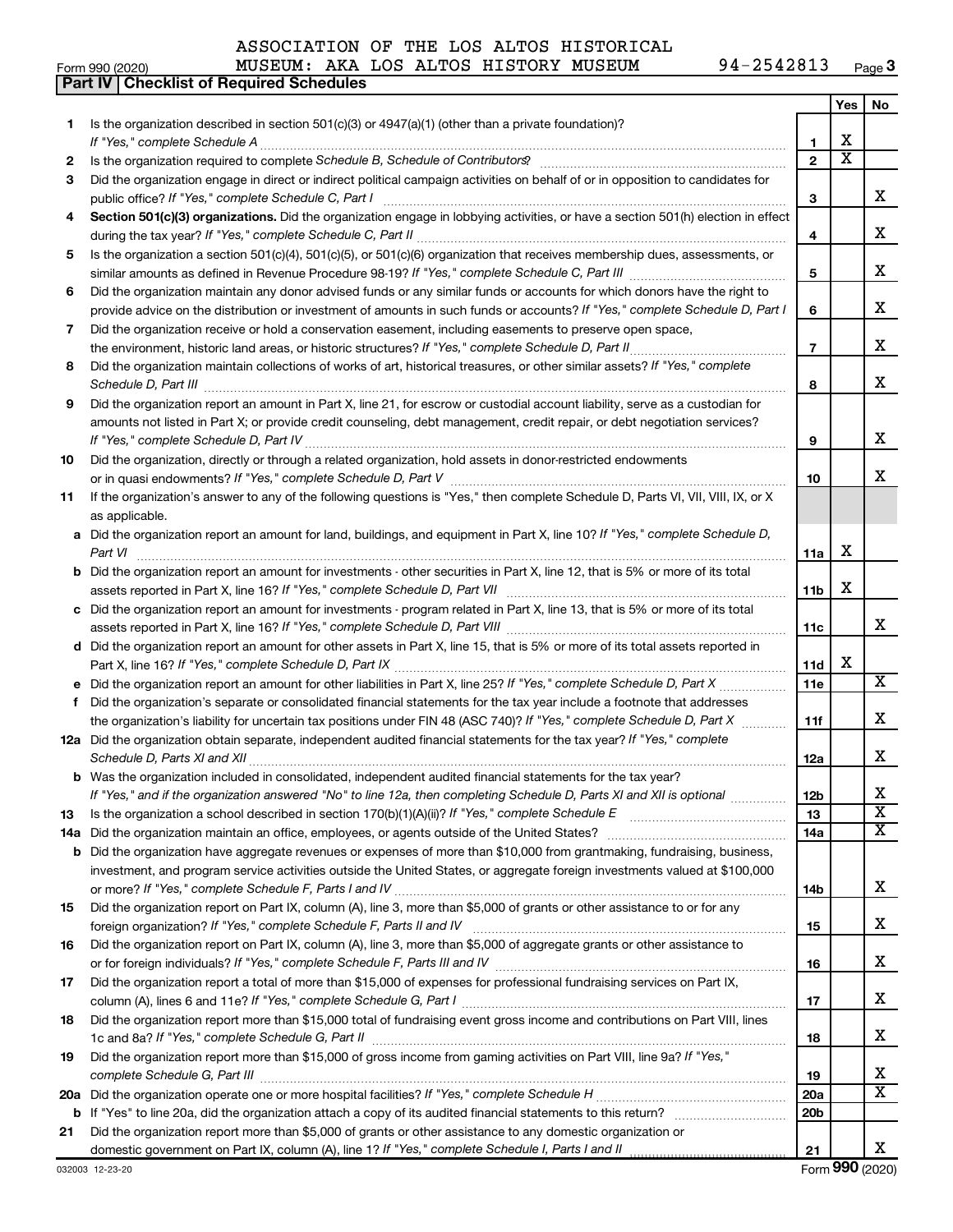#### *(continued)* **Part IV Checklist of Required Schedules** Form 990 (2020) Page MUSEUM: AKA LOS ALTOS HISTORY MUSEUM 94-2542813

| Did the organization report more than \$5,000 of grants or other assistance to or for domestic individuals on<br>22<br>x<br>22<br>Did the organization answer "Yes" to Part VII, Section A, line 3, 4, or 5 about compensation of the organization's current<br>23<br>and former officers, directors, trustees, key employees, and highest compensated employees? If "Yes," complete<br>x<br>23<br>$\textit{Schedule J} \textit{ \textbf{}} \textit{ \textbf{}} \textit{ \textbf{}} \textit{ \textbf{}} \textit{ \textbf{}} \textit{ \textbf{}} \textit{ \textbf{}} \textit{ \textbf{}} \textit{ \textbf{}} \textit{ \textbf{}} \textit{ \textbf{}} \textit{ \textbf{}} \textit{ \textbf{}} \textit{ \textbf{}} \textit{ \textbf{}} \textit{ \textbf{}} \textit{ \textbf{}} \textit{ \textbf{}} \textit{ \textbf{}} \textit{ \textbf{}} \textit{ \textbf{}}$<br>24a Did the organization have a tax-exempt bond issue with an outstanding principal amount of more than \$100,000 as of the<br>last day of the year, that was issued after December 31, 2002? If "Yes," answer lines 24b through 24d and complete<br>x<br>24a<br><b>b</b> Did the organization invest any proceeds of tax-exempt bonds beyond a temporary period exception?<br>24b<br>c Did the organization maintain an escrow account other than a refunding escrow at any time during the year to defease<br>24c<br>d Did the organization act as an "on behalf of" issuer for bonds outstanding at any time during the year?<br>24d<br>25a Section 501(c)(3), 501(c)(4), and 501(c)(29) organizations. Did the organization engage in an excess benefit<br>x<br>25a<br><b>b</b> Is the organization aware that it engaged in an excess benefit transaction with a disqualified person in a prior year, and<br>that the transaction has not been reported on any of the organization's prior Forms 990 or 990-EZ? If "Yes," complete<br>x<br>Schedule L, Part I<br>25 <sub>b</sub><br>Did the organization report any amount on Part X, line 5 or 22, for receivables from or payables to any current<br>26<br>or former officer, director, trustee, key employee, creator or founder, substantial contributor, or 35%<br>х<br>26<br>controlled entity or family member of any of these persons? If "Yes," complete Schedule L, Part II [11] [12] [12] [13] [13] [13] [13] [13] [13] controlled entity or family member of any of these persons? If "Yes," complete<br>Did the organization provide a grant or other assistance to any current or former officer, director, trustee, key employee,<br>27<br>creator or founder, substantial contributor or employee thereof, a grant selection committee member, or to a 35% controlled<br>x<br>27<br>entity (including an employee thereof) or family member of any of these persons? If "Yes," complete Schedule L, Part III.<br>Was the organization a party to a business transaction with one of the following parties (see Schedule L, Part IV<br>28<br>instructions, for applicable filing thresholds, conditions, and exceptions):<br>a A current or former officer, director, trustee, key employee, creator or founder, or substantial contributor? If<br>х<br>28a<br>$\overline{\textbf{X}}$<br>28b<br>c A 35% controlled entity of one or more individuals and/or organizations described in lines 28a or 28b?If<br>х<br>28c<br>$\overline{\text{x}}$<br>29<br>29<br>Did the organization receive contributions of art, historical treasures, or other similar assets, or qualified conservation<br>30<br>x<br>30<br>$\overline{\textbf{X}}$<br>Did the organization liquidate, terminate, or dissolve and cease operations? If "Yes," complete Schedule N, Part I<br>31<br>31<br>Did the organization sell, exchange, dispose of, or transfer more than 25% of its net assets? If "Yes," complete<br>32<br>x<br>32<br>Did the organization own 100% of an entity disregarded as separate from the organization under Regulations<br>33<br>x.<br>33<br>Was the organization related to any tax-exempt or taxable entity? If "Yes," complete Schedule R, Part II, III, or IV, and<br>34<br>х<br>Part V, line 1<br>34<br>$\overline{\textbf{X}}$<br><b>35a</b><br>b If "Yes" to line 35a, did the organization receive any payment from or engage in any transaction with a controlled entity<br>35 <sub>b</sub><br>Section 501(c)(3) organizations. Did the organization make any transfers to an exempt non-charitable related organization?<br>36<br>x.<br>If "Yes," complete Schedule R, Part V, line 2<br>36<br>Did the organization conduct more than 5% of its activities through an entity that is not a related organization<br>37<br>x.<br>37<br>Did the organization complete Schedule O and provide explanations in Schedule O for Part VI, lines 11b and 19?<br>38<br>х<br>38<br><b>Statements Regarding Other IRS Filings and Tax Compliance</b><br>∣ Part V<br>Yes<br>No<br>1a<br>Enter the number of Forms W-2G included in line 1a. Enter -0- if not applicable<br>1b<br>b<br>c Did the organization comply with backup withholding rules for reportable payments to vendors and reportable gaming |  |    | Yes | No |
|--------------------------------------------------------------------------------------------------------------------------------------------------------------------------------------------------------------------------------------------------------------------------------------------------------------------------------------------------------------------------------------------------------------------------------------------------------------------------------------------------------------------------------------------------------------------------------------------------------------------------------------------------------------------------------------------------------------------------------------------------------------------------------------------------------------------------------------------------------------------------------------------------------------------------------------------------------------------------------------------------------------------------------------------------------------------------------------------------------------------------------------------------------------------------------------------------------------------------------------------------------------------------------------------------------------------------------------------------------------------------------------------------------------------------------------------------------------------------------------------------------------------------------------------------------------------------------------------------------------------------------------------------------------------------------------------------------------------------------------------------------------------------------------------------------------------------------------------------------------------------------------------------------------------------------------------------------------------------------------------------------------------------------------------------------------------------------------------------------------------------------------------------------------------------------------------------------------------------------------------------------------------------------------------------------------------------------------------------------------------------------------------------------------------------------------------------------------------------------------------------------------------------------------------------------------------------------------------------------------------------------------------------------------------------------------------------------------------------------------------------------------------------------------------------------------------------------------------------------------------------------------------------------------------------------------------------------------------------------------------------------------------------------------------------------------------------------------------------------------------------------------------------------------------------------------------------------------------------------------------------------------------------------------------------------------------------------------------------------------------------------------------------------------------------------------------------------------------------------------------------------------------------------------------------------------------------------------------------------------------------------------------------------------------------------------------------------------------------------------------------------------------------------------------------------------------------------------------------------------------------------------------------------------------------------------------------------------------------------------------------------------------------------------------------------------------------------------------------------------------------------------------------------------------------------------------------------------------------------------------------------------------------------------------------------------------------------------------------------------------------------------------------------------------------------------------------------------------------------------------------------------------------------------------------------------------------------------------------------------------------------------------------------------------------------------------------------------------------------------------------------------------------------------------------------------------------------------------------------------------------------------------------------------------------------------------------------------------------------------------------------------------------------------------------------------------------------------------------------------------------------------------------|--|----|-----|----|
|                                                                                                                                                                                                                                                                                                                                                                                                                                                                                                                                                                                                                                                                                                                                                                                                                                                                                                                                                                                                                                                                                                                                                                                                                                                                                                                                                                                                                                                                                                                                                                                                                                                                                                                                                                                                                                                                                                                                                                                                                                                                                                                                                                                                                                                                                                                                                                                                                                                                                                                                                                                                                                                                                                                                                                                                                                                                                                                                                                                                                                                                                                                                                                                                                                                                                                                                                                                                                                                                                                                                                                                                                                                                                                                                                                                                                                                                                                                                                                                                                                                                                                                                                                                                                                                                                                                                                                                                                                                                                                                                                                                                                                                                                                                                                                                                                                                                                                                                                                                                                                                                                                                                                  |  |    |     |    |
|                                                                                                                                                                                                                                                                                                                                                                                                                                                                                                                                                                                                                                                                                                                                                                                                                                                                                                                                                                                                                                                                                                                                                                                                                                                                                                                                                                                                                                                                                                                                                                                                                                                                                                                                                                                                                                                                                                                                                                                                                                                                                                                                                                                                                                                                                                                                                                                                                                                                                                                                                                                                                                                                                                                                                                                                                                                                                                                                                                                                                                                                                                                                                                                                                                                                                                                                                                                                                                                                                                                                                                                                                                                                                                                                                                                                                                                                                                                                                                                                                                                                                                                                                                                                                                                                                                                                                                                                                                                                                                                                                                                                                                                                                                                                                                                                                                                                                                                                                                                                                                                                                                                                                  |  |    |     |    |
|                                                                                                                                                                                                                                                                                                                                                                                                                                                                                                                                                                                                                                                                                                                                                                                                                                                                                                                                                                                                                                                                                                                                                                                                                                                                                                                                                                                                                                                                                                                                                                                                                                                                                                                                                                                                                                                                                                                                                                                                                                                                                                                                                                                                                                                                                                                                                                                                                                                                                                                                                                                                                                                                                                                                                                                                                                                                                                                                                                                                                                                                                                                                                                                                                                                                                                                                                                                                                                                                                                                                                                                                                                                                                                                                                                                                                                                                                                                                                                                                                                                                                                                                                                                                                                                                                                                                                                                                                                                                                                                                                                                                                                                                                                                                                                                                                                                                                                                                                                                                                                                                                                                                                  |  |    |     |    |
|                                                                                                                                                                                                                                                                                                                                                                                                                                                                                                                                                                                                                                                                                                                                                                                                                                                                                                                                                                                                                                                                                                                                                                                                                                                                                                                                                                                                                                                                                                                                                                                                                                                                                                                                                                                                                                                                                                                                                                                                                                                                                                                                                                                                                                                                                                                                                                                                                                                                                                                                                                                                                                                                                                                                                                                                                                                                                                                                                                                                                                                                                                                                                                                                                                                                                                                                                                                                                                                                                                                                                                                                                                                                                                                                                                                                                                                                                                                                                                                                                                                                                                                                                                                                                                                                                                                                                                                                                                                                                                                                                                                                                                                                                                                                                                                                                                                                                                                                                                                                                                                                                                                                                  |  |    |     |    |
|                                                                                                                                                                                                                                                                                                                                                                                                                                                                                                                                                                                                                                                                                                                                                                                                                                                                                                                                                                                                                                                                                                                                                                                                                                                                                                                                                                                                                                                                                                                                                                                                                                                                                                                                                                                                                                                                                                                                                                                                                                                                                                                                                                                                                                                                                                                                                                                                                                                                                                                                                                                                                                                                                                                                                                                                                                                                                                                                                                                                                                                                                                                                                                                                                                                                                                                                                                                                                                                                                                                                                                                                                                                                                                                                                                                                                                                                                                                                                                                                                                                                                                                                                                                                                                                                                                                                                                                                                                                                                                                                                                                                                                                                                                                                                                                                                                                                                                                                                                                                                                                                                                                                                  |  |    |     |    |
|                                                                                                                                                                                                                                                                                                                                                                                                                                                                                                                                                                                                                                                                                                                                                                                                                                                                                                                                                                                                                                                                                                                                                                                                                                                                                                                                                                                                                                                                                                                                                                                                                                                                                                                                                                                                                                                                                                                                                                                                                                                                                                                                                                                                                                                                                                                                                                                                                                                                                                                                                                                                                                                                                                                                                                                                                                                                                                                                                                                                                                                                                                                                                                                                                                                                                                                                                                                                                                                                                                                                                                                                                                                                                                                                                                                                                                                                                                                                                                                                                                                                                                                                                                                                                                                                                                                                                                                                                                                                                                                                                                                                                                                                                                                                                                                                                                                                                                                                                                                                                                                                                                                                                  |  |    |     |    |
|                                                                                                                                                                                                                                                                                                                                                                                                                                                                                                                                                                                                                                                                                                                                                                                                                                                                                                                                                                                                                                                                                                                                                                                                                                                                                                                                                                                                                                                                                                                                                                                                                                                                                                                                                                                                                                                                                                                                                                                                                                                                                                                                                                                                                                                                                                                                                                                                                                                                                                                                                                                                                                                                                                                                                                                                                                                                                                                                                                                                                                                                                                                                                                                                                                                                                                                                                                                                                                                                                                                                                                                                                                                                                                                                                                                                                                                                                                                                                                                                                                                                                                                                                                                                                                                                                                                                                                                                                                                                                                                                                                                                                                                                                                                                                                                                                                                                                                                                                                                                                                                                                                                                                  |  |    |     |    |
|                                                                                                                                                                                                                                                                                                                                                                                                                                                                                                                                                                                                                                                                                                                                                                                                                                                                                                                                                                                                                                                                                                                                                                                                                                                                                                                                                                                                                                                                                                                                                                                                                                                                                                                                                                                                                                                                                                                                                                                                                                                                                                                                                                                                                                                                                                                                                                                                                                                                                                                                                                                                                                                                                                                                                                                                                                                                                                                                                                                                                                                                                                                                                                                                                                                                                                                                                                                                                                                                                                                                                                                                                                                                                                                                                                                                                                                                                                                                                                                                                                                                                                                                                                                                                                                                                                                                                                                                                                                                                                                                                                                                                                                                                                                                                                                                                                                                                                                                                                                                                                                                                                                                                  |  |    |     |    |
|                                                                                                                                                                                                                                                                                                                                                                                                                                                                                                                                                                                                                                                                                                                                                                                                                                                                                                                                                                                                                                                                                                                                                                                                                                                                                                                                                                                                                                                                                                                                                                                                                                                                                                                                                                                                                                                                                                                                                                                                                                                                                                                                                                                                                                                                                                                                                                                                                                                                                                                                                                                                                                                                                                                                                                                                                                                                                                                                                                                                                                                                                                                                                                                                                                                                                                                                                                                                                                                                                                                                                                                                                                                                                                                                                                                                                                                                                                                                                                                                                                                                                                                                                                                                                                                                                                                                                                                                                                                                                                                                                                                                                                                                                                                                                                                                                                                                                                                                                                                                                                                                                                                                                  |  |    |     |    |
|                                                                                                                                                                                                                                                                                                                                                                                                                                                                                                                                                                                                                                                                                                                                                                                                                                                                                                                                                                                                                                                                                                                                                                                                                                                                                                                                                                                                                                                                                                                                                                                                                                                                                                                                                                                                                                                                                                                                                                                                                                                                                                                                                                                                                                                                                                                                                                                                                                                                                                                                                                                                                                                                                                                                                                                                                                                                                                                                                                                                                                                                                                                                                                                                                                                                                                                                                                                                                                                                                                                                                                                                                                                                                                                                                                                                                                                                                                                                                                                                                                                                                                                                                                                                                                                                                                                                                                                                                                                                                                                                                                                                                                                                                                                                                                                                                                                                                                                                                                                                                                                                                                                                                  |  |    |     |    |
|                                                                                                                                                                                                                                                                                                                                                                                                                                                                                                                                                                                                                                                                                                                                                                                                                                                                                                                                                                                                                                                                                                                                                                                                                                                                                                                                                                                                                                                                                                                                                                                                                                                                                                                                                                                                                                                                                                                                                                                                                                                                                                                                                                                                                                                                                                                                                                                                                                                                                                                                                                                                                                                                                                                                                                                                                                                                                                                                                                                                                                                                                                                                                                                                                                                                                                                                                                                                                                                                                                                                                                                                                                                                                                                                                                                                                                                                                                                                                                                                                                                                                                                                                                                                                                                                                                                                                                                                                                                                                                                                                                                                                                                                                                                                                                                                                                                                                                                                                                                                                                                                                                                                                  |  |    |     |    |
|                                                                                                                                                                                                                                                                                                                                                                                                                                                                                                                                                                                                                                                                                                                                                                                                                                                                                                                                                                                                                                                                                                                                                                                                                                                                                                                                                                                                                                                                                                                                                                                                                                                                                                                                                                                                                                                                                                                                                                                                                                                                                                                                                                                                                                                                                                                                                                                                                                                                                                                                                                                                                                                                                                                                                                                                                                                                                                                                                                                                                                                                                                                                                                                                                                                                                                                                                                                                                                                                                                                                                                                                                                                                                                                                                                                                                                                                                                                                                                                                                                                                                                                                                                                                                                                                                                                                                                                                                                                                                                                                                                                                                                                                                                                                                                                                                                                                                                                                                                                                                                                                                                                                                  |  |    |     |    |
|                                                                                                                                                                                                                                                                                                                                                                                                                                                                                                                                                                                                                                                                                                                                                                                                                                                                                                                                                                                                                                                                                                                                                                                                                                                                                                                                                                                                                                                                                                                                                                                                                                                                                                                                                                                                                                                                                                                                                                                                                                                                                                                                                                                                                                                                                                                                                                                                                                                                                                                                                                                                                                                                                                                                                                                                                                                                                                                                                                                                                                                                                                                                                                                                                                                                                                                                                                                                                                                                                                                                                                                                                                                                                                                                                                                                                                                                                                                                                                                                                                                                                                                                                                                                                                                                                                                                                                                                                                                                                                                                                                                                                                                                                                                                                                                                                                                                                                                                                                                                                                                                                                                                                  |  |    |     |    |
|                                                                                                                                                                                                                                                                                                                                                                                                                                                                                                                                                                                                                                                                                                                                                                                                                                                                                                                                                                                                                                                                                                                                                                                                                                                                                                                                                                                                                                                                                                                                                                                                                                                                                                                                                                                                                                                                                                                                                                                                                                                                                                                                                                                                                                                                                                                                                                                                                                                                                                                                                                                                                                                                                                                                                                                                                                                                                                                                                                                                                                                                                                                                                                                                                                                                                                                                                                                                                                                                                                                                                                                                                                                                                                                                                                                                                                                                                                                                                                                                                                                                                                                                                                                                                                                                                                                                                                                                                                                                                                                                                                                                                                                                                                                                                                                                                                                                                                                                                                                                                                                                                                                                                  |  |    |     |    |
|                                                                                                                                                                                                                                                                                                                                                                                                                                                                                                                                                                                                                                                                                                                                                                                                                                                                                                                                                                                                                                                                                                                                                                                                                                                                                                                                                                                                                                                                                                                                                                                                                                                                                                                                                                                                                                                                                                                                                                                                                                                                                                                                                                                                                                                                                                                                                                                                                                                                                                                                                                                                                                                                                                                                                                                                                                                                                                                                                                                                                                                                                                                                                                                                                                                                                                                                                                                                                                                                                                                                                                                                                                                                                                                                                                                                                                                                                                                                                                                                                                                                                                                                                                                                                                                                                                                                                                                                                                                                                                                                                                                                                                                                                                                                                                                                                                                                                                                                                                                                                                                                                                                                                  |  |    |     |    |
|                                                                                                                                                                                                                                                                                                                                                                                                                                                                                                                                                                                                                                                                                                                                                                                                                                                                                                                                                                                                                                                                                                                                                                                                                                                                                                                                                                                                                                                                                                                                                                                                                                                                                                                                                                                                                                                                                                                                                                                                                                                                                                                                                                                                                                                                                                                                                                                                                                                                                                                                                                                                                                                                                                                                                                                                                                                                                                                                                                                                                                                                                                                                                                                                                                                                                                                                                                                                                                                                                                                                                                                                                                                                                                                                                                                                                                                                                                                                                                                                                                                                                                                                                                                                                                                                                                                                                                                                                                                                                                                                                                                                                                                                                                                                                                                                                                                                                                                                                                                                                                                                                                                                                  |  |    |     |    |
|                                                                                                                                                                                                                                                                                                                                                                                                                                                                                                                                                                                                                                                                                                                                                                                                                                                                                                                                                                                                                                                                                                                                                                                                                                                                                                                                                                                                                                                                                                                                                                                                                                                                                                                                                                                                                                                                                                                                                                                                                                                                                                                                                                                                                                                                                                                                                                                                                                                                                                                                                                                                                                                                                                                                                                                                                                                                                                                                                                                                                                                                                                                                                                                                                                                                                                                                                                                                                                                                                                                                                                                                                                                                                                                                                                                                                                                                                                                                                                                                                                                                                                                                                                                                                                                                                                                                                                                                                                                                                                                                                                                                                                                                                                                                                                                                                                                                                                                                                                                                                                                                                                                                                  |  |    |     |    |
|                                                                                                                                                                                                                                                                                                                                                                                                                                                                                                                                                                                                                                                                                                                                                                                                                                                                                                                                                                                                                                                                                                                                                                                                                                                                                                                                                                                                                                                                                                                                                                                                                                                                                                                                                                                                                                                                                                                                                                                                                                                                                                                                                                                                                                                                                                                                                                                                                                                                                                                                                                                                                                                                                                                                                                                                                                                                                                                                                                                                                                                                                                                                                                                                                                                                                                                                                                                                                                                                                                                                                                                                                                                                                                                                                                                                                                                                                                                                                                                                                                                                                                                                                                                                                                                                                                                                                                                                                                                                                                                                                                                                                                                                                                                                                                                                                                                                                                                                                                                                                                                                                                                                                  |  |    |     |    |
|                                                                                                                                                                                                                                                                                                                                                                                                                                                                                                                                                                                                                                                                                                                                                                                                                                                                                                                                                                                                                                                                                                                                                                                                                                                                                                                                                                                                                                                                                                                                                                                                                                                                                                                                                                                                                                                                                                                                                                                                                                                                                                                                                                                                                                                                                                                                                                                                                                                                                                                                                                                                                                                                                                                                                                                                                                                                                                                                                                                                                                                                                                                                                                                                                                                                                                                                                                                                                                                                                                                                                                                                                                                                                                                                                                                                                                                                                                                                                                                                                                                                                                                                                                                                                                                                                                                                                                                                                                                                                                                                                                                                                                                                                                                                                                                                                                                                                                                                                                                                                                                                                                                                                  |  |    |     |    |
|                                                                                                                                                                                                                                                                                                                                                                                                                                                                                                                                                                                                                                                                                                                                                                                                                                                                                                                                                                                                                                                                                                                                                                                                                                                                                                                                                                                                                                                                                                                                                                                                                                                                                                                                                                                                                                                                                                                                                                                                                                                                                                                                                                                                                                                                                                                                                                                                                                                                                                                                                                                                                                                                                                                                                                                                                                                                                                                                                                                                                                                                                                                                                                                                                                                                                                                                                                                                                                                                                                                                                                                                                                                                                                                                                                                                                                                                                                                                                                                                                                                                                                                                                                                                                                                                                                                                                                                                                                                                                                                                                                                                                                                                                                                                                                                                                                                                                                                                                                                                                                                                                                                                                  |  |    |     |    |
|                                                                                                                                                                                                                                                                                                                                                                                                                                                                                                                                                                                                                                                                                                                                                                                                                                                                                                                                                                                                                                                                                                                                                                                                                                                                                                                                                                                                                                                                                                                                                                                                                                                                                                                                                                                                                                                                                                                                                                                                                                                                                                                                                                                                                                                                                                                                                                                                                                                                                                                                                                                                                                                                                                                                                                                                                                                                                                                                                                                                                                                                                                                                                                                                                                                                                                                                                                                                                                                                                                                                                                                                                                                                                                                                                                                                                                                                                                                                                                                                                                                                                                                                                                                                                                                                                                                                                                                                                                                                                                                                                                                                                                                                                                                                                                                                                                                                                                                                                                                                                                                                                                                                                  |  |    |     |    |
|                                                                                                                                                                                                                                                                                                                                                                                                                                                                                                                                                                                                                                                                                                                                                                                                                                                                                                                                                                                                                                                                                                                                                                                                                                                                                                                                                                                                                                                                                                                                                                                                                                                                                                                                                                                                                                                                                                                                                                                                                                                                                                                                                                                                                                                                                                                                                                                                                                                                                                                                                                                                                                                                                                                                                                                                                                                                                                                                                                                                                                                                                                                                                                                                                                                                                                                                                                                                                                                                                                                                                                                                                                                                                                                                                                                                                                                                                                                                                                                                                                                                                                                                                                                                                                                                                                                                                                                                                                                                                                                                                                                                                                                                                                                                                                                                                                                                                                                                                                                                                                                                                                                                                  |  |    |     |    |
|                                                                                                                                                                                                                                                                                                                                                                                                                                                                                                                                                                                                                                                                                                                                                                                                                                                                                                                                                                                                                                                                                                                                                                                                                                                                                                                                                                                                                                                                                                                                                                                                                                                                                                                                                                                                                                                                                                                                                                                                                                                                                                                                                                                                                                                                                                                                                                                                                                                                                                                                                                                                                                                                                                                                                                                                                                                                                                                                                                                                                                                                                                                                                                                                                                                                                                                                                                                                                                                                                                                                                                                                                                                                                                                                                                                                                                                                                                                                                                                                                                                                                                                                                                                                                                                                                                                                                                                                                                                                                                                                                                                                                                                                                                                                                                                                                                                                                                                                                                                                                                                                                                                                                  |  |    |     |    |
|                                                                                                                                                                                                                                                                                                                                                                                                                                                                                                                                                                                                                                                                                                                                                                                                                                                                                                                                                                                                                                                                                                                                                                                                                                                                                                                                                                                                                                                                                                                                                                                                                                                                                                                                                                                                                                                                                                                                                                                                                                                                                                                                                                                                                                                                                                                                                                                                                                                                                                                                                                                                                                                                                                                                                                                                                                                                                                                                                                                                                                                                                                                                                                                                                                                                                                                                                                                                                                                                                                                                                                                                                                                                                                                                                                                                                                                                                                                                                                                                                                                                                                                                                                                                                                                                                                                                                                                                                                                                                                                                                                                                                                                                                                                                                                                                                                                                                                                                                                                                                                                                                                                                                  |  |    |     |    |
|                                                                                                                                                                                                                                                                                                                                                                                                                                                                                                                                                                                                                                                                                                                                                                                                                                                                                                                                                                                                                                                                                                                                                                                                                                                                                                                                                                                                                                                                                                                                                                                                                                                                                                                                                                                                                                                                                                                                                                                                                                                                                                                                                                                                                                                                                                                                                                                                                                                                                                                                                                                                                                                                                                                                                                                                                                                                                                                                                                                                                                                                                                                                                                                                                                                                                                                                                                                                                                                                                                                                                                                                                                                                                                                                                                                                                                                                                                                                                                                                                                                                                                                                                                                                                                                                                                                                                                                                                                                                                                                                                                                                                                                                                                                                                                                                                                                                                                                                                                                                                                                                                                                                                  |  |    |     |    |
|                                                                                                                                                                                                                                                                                                                                                                                                                                                                                                                                                                                                                                                                                                                                                                                                                                                                                                                                                                                                                                                                                                                                                                                                                                                                                                                                                                                                                                                                                                                                                                                                                                                                                                                                                                                                                                                                                                                                                                                                                                                                                                                                                                                                                                                                                                                                                                                                                                                                                                                                                                                                                                                                                                                                                                                                                                                                                                                                                                                                                                                                                                                                                                                                                                                                                                                                                                                                                                                                                                                                                                                                                                                                                                                                                                                                                                                                                                                                                                                                                                                                                                                                                                                                                                                                                                                                                                                                                                                                                                                                                                                                                                                                                                                                                                                                                                                                                                                                                                                                                                                                                                                                                  |  |    |     |    |
|                                                                                                                                                                                                                                                                                                                                                                                                                                                                                                                                                                                                                                                                                                                                                                                                                                                                                                                                                                                                                                                                                                                                                                                                                                                                                                                                                                                                                                                                                                                                                                                                                                                                                                                                                                                                                                                                                                                                                                                                                                                                                                                                                                                                                                                                                                                                                                                                                                                                                                                                                                                                                                                                                                                                                                                                                                                                                                                                                                                                                                                                                                                                                                                                                                                                                                                                                                                                                                                                                                                                                                                                                                                                                                                                                                                                                                                                                                                                                                                                                                                                                                                                                                                                                                                                                                                                                                                                                                                                                                                                                                                                                                                                                                                                                                                                                                                                                                                                                                                                                                                                                                                                                  |  |    |     |    |
|                                                                                                                                                                                                                                                                                                                                                                                                                                                                                                                                                                                                                                                                                                                                                                                                                                                                                                                                                                                                                                                                                                                                                                                                                                                                                                                                                                                                                                                                                                                                                                                                                                                                                                                                                                                                                                                                                                                                                                                                                                                                                                                                                                                                                                                                                                                                                                                                                                                                                                                                                                                                                                                                                                                                                                                                                                                                                                                                                                                                                                                                                                                                                                                                                                                                                                                                                                                                                                                                                                                                                                                                                                                                                                                                                                                                                                                                                                                                                                                                                                                                                                                                                                                                                                                                                                                                                                                                                                                                                                                                                                                                                                                                                                                                                                                                                                                                                                                                                                                                                                                                                                                                                  |  |    |     |    |
|                                                                                                                                                                                                                                                                                                                                                                                                                                                                                                                                                                                                                                                                                                                                                                                                                                                                                                                                                                                                                                                                                                                                                                                                                                                                                                                                                                                                                                                                                                                                                                                                                                                                                                                                                                                                                                                                                                                                                                                                                                                                                                                                                                                                                                                                                                                                                                                                                                                                                                                                                                                                                                                                                                                                                                                                                                                                                                                                                                                                                                                                                                                                                                                                                                                                                                                                                                                                                                                                                                                                                                                                                                                                                                                                                                                                                                                                                                                                                                                                                                                                                                                                                                                                                                                                                                                                                                                                                                                                                                                                                                                                                                                                                                                                                                                                                                                                                                                                                                                                                                                                                                                                                  |  |    |     |    |
|                                                                                                                                                                                                                                                                                                                                                                                                                                                                                                                                                                                                                                                                                                                                                                                                                                                                                                                                                                                                                                                                                                                                                                                                                                                                                                                                                                                                                                                                                                                                                                                                                                                                                                                                                                                                                                                                                                                                                                                                                                                                                                                                                                                                                                                                                                                                                                                                                                                                                                                                                                                                                                                                                                                                                                                                                                                                                                                                                                                                                                                                                                                                                                                                                                                                                                                                                                                                                                                                                                                                                                                                                                                                                                                                                                                                                                                                                                                                                                                                                                                                                                                                                                                                                                                                                                                                                                                                                                                                                                                                                                                                                                                                                                                                                                                                                                                                                                                                                                                                                                                                                                                                                  |  |    |     |    |
|                                                                                                                                                                                                                                                                                                                                                                                                                                                                                                                                                                                                                                                                                                                                                                                                                                                                                                                                                                                                                                                                                                                                                                                                                                                                                                                                                                                                                                                                                                                                                                                                                                                                                                                                                                                                                                                                                                                                                                                                                                                                                                                                                                                                                                                                                                                                                                                                                                                                                                                                                                                                                                                                                                                                                                                                                                                                                                                                                                                                                                                                                                                                                                                                                                                                                                                                                                                                                                                                                                                                                                                                                                                                                                                                                                                                                                                                                                                                                                                                                                                                                                                                                                                                                                                                                                                                                                                                                                                                                                                                                                                                                                                                                                                                                                                                                                                                                                                                                                                                                                                                                                                                                  |  |    |     |    |
|                                                                                                                                                                                                                                                                                                                                                                                                                                                                                                                                                                                                                                                                                                                                                                                                                                                                                                                                                                                                                                                                                                                                                                                                                                                                                                                                                                                                                                                                                                                                                                                                                                                                                                                                                                                                                                                                                                                                                                                                                                                                                                                                                                                                                                                                                                                                                                                                                                                                                                                                                                                                                                                                                                                                                                                                                                                                                                                                                                                                                                                                                                                                                                                                                                                                                                                                                                                                                                                                                                                                                                                                                                                                                                                                                                                                                                                                                                                                                                                                                                                                                                                                                                                                                                                                                                                                                                                                                                                                                                                                                                                                                                                                                                                                                                                                                                                                                                                                                                                                                                                                                                                                                  |  |    |     |    |
|                                                                                                                                                                                                                                                                                                                                                                                                                                                                                                                                                                                                                                                                                                                                                                                                                                                                                                                                                                                                                                                                                                                                                                                                                                                                                                                                                                                                                                                                                                                                                                                                                                                                                                                                                                                                                                                                                                                                                                                                                                                                                                                                                                                                                                                                                                                                                                                                                                                                                                                                                                                                                                                                                                                                                                                                                                                                                                                                                                                                                                                                                                                                                                                                                                                                                                                                                                                                                                                                                                                                                                                                                                                                                                                                                                                                                                                                                                                                                                                                                                                                                                                                                                                                                                                                                                                                                                                                                                                                                                                                                                                                                                                                                                                                                                                                                                                                                                                                                                                                                                                                                                                                                  |  |    |     |    |
|                                                                                                                                                                                                                                                                                                                                                                                                                                                                                                                                                                                                                                                                                                                                                                                                                                                                                                                                                                                                                                                                                                                                                                                                                                                                                                                                                                                                                                                                                                                                                                                                                                                                                                                                                                                                                                                                                                                                                                                                                                                                                                                                                                                                                                                                                                                                                                                                                                                                                                                                                                                                                                                                                                                                                                                                                                                                                                                                                                                                                                                                                                                                                                                                                                                                                                                                                                                                                                                                                                                                                                                                                                                                                                                                                                                                                                                                                                                                                                                                                                                                                                                                                                                                                                                                                                                                                                                                                                                                                                                                                                                                                                                                                                                                                                                                                                                                                                                                                                                                                                                                                                                                                  |  |    |     |    |
|                                                                                                                                                                                                                                                                                                                                                                                                                                                                                                                                                                                                                                                                                                                                                                                                                                                                                                                                                                                                                                                                                                                                                                                                                                                                                                                                                                                                                                                                                                                                                                                                                                                                                                                                                                                                                                                                                                                                                                                                                                                                                                                                                                                                                                                                                                                                                                                                                                                                                                                                                                                                                                                                                                                                                                                                                                                                                                                                                                                                                                                                                                                                                                                                                                                                                                                                                                                                                                                                                                                                                                                                                                                                                                                                                                                                                                                                                                                                                                                                                                                                                                                                                                                                                                                                                                                                                                                                                                                                                                                                                                                                                                                                                                                                                                                                                                                                                                                                                                                                                                                                                                                                                  |  |    |     |    |
|                                                                                                                                                                                                                                                                                                                                                                                                                                                                                                                                                                                                                                                                                                                                                                                                                                                                                                                                                                                                                                                                                                                                                                                                                                                                                                                                                                                                                                                                                                                                                                                                                                                                                                                                                                                                                                                                                                                                                                                                                                                                                                                                                                                                                                                                                                                                                                                                                                                                                                                                                                                                                                                                                                                                                                                                                                                                                                                                                                                                                                                                                                                                                                                                                                                                                                                                                                                                                                                                                                                                                                                                                                                                                                                                                                                                                                                                                                                                                                                                                                                                                                                                                                                                                                                                                                                                                                                                                                                                                                                                                                                                                                                                                                                                                                                                                                                                                                                                                                                                                                                                                                                                                  |  |    |     |    |
|                                                                                                                                                                                                                                                                                                                                                                                                                                                                                                                                                                                                                                                                                                                                                                                                                                                                                                                                                                                                                                                                                                                                                                                                                                                                                                                                                                                                                                                                                                                                                                                                                                                                                                                                                                                                                                                                                                                                                                                                                                                                                                                                                                                                                                                                                                                                                                                                                                                                                                                                                                                                                                                                                                                                                                                                                                                                                                                                                                                                                                                                                                                                                                                                                                                                                                                                                                                                                                                                                                                                                                                                                                                                                                                                                                                                                                                                                                                                                                                                                                                                                                                                                                                                                                                                                                                                                                                                                                                                                                                                                                                                                                                                                                                                                                                                                                                                                                                                                                                                                                                                                                                                                  |  |    |     |    |
|                                                                                                                                                                                                                                                                                                                                                                                                                                                                                                                                                                                                                                                                                                                                                                                                                                                                                                                                                                                                                                                                                                                                                                                                                                                                                                                                                                                                                                                                                                                                                                                                                                                                                                                                                                                                                                                                                                                                                                                                                                                                                                                                                                                                                                                                                                                                                                                                                                                                                                                                                                                                                                                                                                                                                                                                                                                                                                                                                                                                                                                                                                                                                                                                                                                                                                                                                                                                                                                                                                                                                                                                                                                                                                                                                                                                                                                                                                                                                                                                                                                                                                                                                                                                                                                                                                                                                                                                                                                                                                                                                                                                                                                                                                                                                                                                                                                                                                                                                                                                                                                                                                                                                  |  |    |     |    |
|                                                                                                                                                                                                                                                                                                                                                                                                                                                                                                                                                                                                                                                                                                                                                                                                                                                                                                                                                                                                                                                                                                                                                                                                                                                                                                                                                                                                                                                                                                                                                                                                                                                                                                                                                                                                                                                                                                                                                                                                                                                                                                                                                                                                                                                                                                                                                                                                                                                                                                                                                                                                                                                                                                                                                                                                                                                                                                                                                                                                                                                                                                                                                                                                                                                                                                                                                                                                                                                                                                                                                                                                                                                                                                                                                                                                                                                                                                                                                                                                                                                                                                                                                                                                                                                                                                                                                                                                                                                                                                                                                                                                                                                                                                                                                                                                                                                                                                                                                                                                                                                                                                                                                  |  |    |     |    |
|                                                                                                                                                                                                                                                                                                                                                                                                                                                                                                                                                                                                                                                                                                                                                                                                                                                                                                                                                                                                                                                                                                                                                                                                                                                                                                                                                                                                                                                                                                                                                                                                                                                                                                                                                                                                                                                                                                                                                                                                                                                                                                                                                                                                                                                                                                                                                                                                                                                                                                                                                                                                                                                                                                                                                                                                                                                                                                                                                                                                                                                                                                                                                                                                                                                                                                                                                                                                                                                                                                                                                                                                                                                                                                                                                                                                                                                                                                                                                                                                                                                                                                                                                                                                                                                                                                                                                                                                                                                                                                                                                                                                                                                                                                                                                                                                                                                                                                                                                                                                                                                                                                                                                  |  |    |     |    |
|                                                                                                                                                                                                                                                                                                                                                                                                                                                                                                                                                                                                                                                                                                                                                                                                                                                                                                                                                                                                                                                                                                                                                                                                                                                                                                                                                                                                                                                                                                                                                                                                                                                                                                                                                                                                                                                                                                                                                                                                                                                                                                                                                                                                                                                                                                                                                                                                                                                                                                                                                                                                                                                                                                                                                                                                                                                                                                                                                                                                                                                                                                                                                                                                                                                                                                                                                                                                                                                                                                                                                                                                                                                                                                                                                                                                                                                                                                                                                                                                                                                                                                                                                                                                                                                                                                                                                                                                                                                                                                                                                                                                                                                                                                                                                                                                                                                                                                                                                                                                                                                                                                                                                  |  |    |     |    |
|                                                                                                                                                                                                                                                                                                                                                                                                                                                                                                                                                                                                                                                                                                                                                                                                                                                                                                                                                                                                                                                                                                                                                                                                                                                                                                                                                                                                                                                                                                                                                                                                                                                                                                                                                                                                                                                                                                                                                                                                                                                                                                                                                                                                                                                                                                                                                                                                                                                                                                                                                                                                                                                                                                                                                                                                                                                                                                                                                                                                                                                                                                                                                                                                                                                                                                                                                                                                                                                                                                                                                                                                                                                                                                                                                                                                                                                                                                                                                                                                                                                                                                                                                                                                                                                                                                                                                                                                                                                                                                                                                                                                                                                                                                                                                                                                                                                                                                                                                                                                                                                                                                                                                  |  |    |     |    |
|                                                                                                                                                                                                                                                                                                                                                                                                                                                                                                                                                                                                                                                                                                                                                                                                                                                                                                                                                                                                                                                                                                                                                                                                                                                                                                                                                                                                                                                                                                                                                                                                                                                                                                                                                                                                                                                                                                                                                                                                                                                                                                                                                                                                                                                                                                                                                                                                                                                                                                                                                                                                                                                                                                                                                                                                                                                                                                                                                                                                                                                                                                                                                                                                                                                                                                                                                                                                                                                                                                                                                                                                                                                                                                                                                                                                                                                                                                                                                                                                                                                                                                                                                                                                                                                                                                                                                                                                                                                                                                                                                                                                                                                                                                                                                                                                                                                                                                                                                                                                                                                                                                                                                  |  |    |     |    |
|                                                                                                                                                                                                                                                                                                                                                                                                                                                                                                                                                                                                                                                                                                                                                                                                                                                                                                                                                                                                                                                                                                                                                                                                                                                                                                                                                                                                                                                                                                                                                                                                                                                                                                                                                                                                                                                                                                                                                                                                                                                                                                                                                                                                                                                                                                                                                                                                                                                                                                                                                                                                                                                                                                                                                                                                                                                                                                                                                                                                                                                                                                                                                                                                                                                                                                                                                                                                                                                                                                                                                                                                                                                                                                                                                                                                                                                                                                                                                                                                                                                                                                                                                                                                                                                                                                                                                                                                                                                                                                                                                                                                                                                                                                                                                                                                                                                                                                                                                                                                                                                                                                                                                  |  |    |     |    |
|                                                                                                                                                                                                                                                                                                                                                                                                                                                                                                                                                                                                                                                                                                                                                                                                                                                                                                                                                                                                                                                                                                                                                                                                                                                                                                                                                                                                                                                                                                                                                                                                                                                                                                                                                                                                                                                                                                                                                                                                                                                                                                                                                                                                                                                                                                                                                                                                                                                                                                                                                                                                                                                                                                                                                                                                                                                                                                                                                                                                                                                                                                                                                                                                                                                                                                                                                                                                                                                                                                                                                                                                                                                                                                                                                                                                                                                                                                                                                                                                                                                                                                                                                                                                                                                                                                                                                                                                                                                                                                                                                                                                                                                                                                                                                                                                                                                                                                                                                                                                                                                                                                                                                  |  |    |     |    |
|                                                                                                                                                                                                                                                                                                                                                                                                                                                                                                                                                                                                                                                                                                                                                                                                                                                                                                                                                                                                                                                                                                                                                                                                                                                                                                                                                                                                                                                                                                                                                                                                                                                                                                                                                                                                                                                                                                                                                                                                                                                                                                                                                                                                                                                                                                                                                                                                                                                                                                                                                                                                                                                                                                                                                                                                                                                                                                                                                                                                                                                                                                                                                                                                                                                                                                                                                                                                                                                                                                                                                                                                                                                                                                                                                                                                                                                                                                                                                                                                                                                                                                                                                                                                                                                                                                                                                                                                                                                                                                                                                                                                                                                                                                                                                                                                                                                                                                                                                                                                                                                                                                                                                  |  |    |     |    |
|                                                                                                                                                                                                                                                                                                                                                                                                                                                                                                                                                                                                                                                                                                                                                                                                                                                                                                                                                                                                                                                                                                                                                                                                                                                                                                                                                                                                                                                                                                                                                                                                                                                                                                                                                                                                                                                                                                                                                                                                                                                                                                                                                                                                                                                                                                                                                                                                                                                                                                                                                                                                                                                                                                                                                                                                                                                                                                                                                                                                                                                                                                                                                                                                                                                                                                                                                                                                                                                                                                                                                                                                                                                                                                                                                                                                                                                                                                                                                                                                                                                                                                                                                                                                                                                                                                                                                                                                                                                                                                                                                                                                                                                                                                                                                                                                                                                                                                                                                                                                                                                                                                                                                  |  |    |     |    |
|                                                                                                                                                                                                                                                                                                                                                                                                                                                                                                                                                                                                                                                                                                                                                                                                                                                                                                                                                                                                                                                                                                                                                                                                                                                                                                                                                                                                                                                                                                                                                                                                                                                                                                                                                                                                                                                                                                                                                                                                                                                                                                                                                                                                                                                                                                                                                                                                                                                                                                                                                                                                                                                                                                                                                                                                                                                                                                                                                                                                                                                                                                                                                                                                                                                                                                                                                                                                                                                                                                                                                                                                                                                                                                                                                                                                                                                                                                                                                                                                                                                                                                                                                                                                                                                                                                                                                                                                                                                                                                                                                                                                                                                                                                                                                                                                                                                                                                                                                                                                                                                                                                                                                  |  |    |     |    |
|                                                                                                                                                                                                                                                                                                                                                                                                                                                                                                                                                                                                                                                                                                                                                                                                                                                                                                                                                                                                                                                                                                                                                                                                                                                                                                                                                                                                                                                                                                                                                                                                                                                                                                                                                                                                                                                                                                                                                                                                                                                                                                                                                                                                                                                                                                                                                                                                                                                                                                                                                                                                                                                                                                                                                                                                                                                                                                                                                                                                                                                                                                                                                                                                                                                                                                                                                                                                                                                                                                                                                                                                                                                                                                                                                                                                                                                                                                                                                                                                                                                                                                                                                                                                                                                                                                                                                                                                                                                                                                                                                                                                                                                                                                                                                                                                                                                                                                                                                                                                                                                                                                                                                  |  |    |     |    |
|                                                                                                                                                                                                                                                                                                                                                                                                                                                                                                                                                                                                                                                                                                                                                                                                                                                                                                                                                                                                                                                                                                                                                                                                                                                                                                                                                                                                                                                                                                                                                                                                                                                                                                                                                                                                                                                                                                                                                                                                                                                                                                                                                                                                                                                                                                                                                                                                                                                                                                                                                                                                                                                                                                                                                                                                                                                                                                                                                                                                                                                                                                                                                                                                                                                                                                                                                                                                                                                                                                                                                                                                                                                                                                                                                                                                                                                                                                                                                                                                                                                                                                                                                                                                                                                                                                                                                                                                                                                                                                                                                                                                                                                                                                                                                                                                                                                                                                                                                                                                                                                                                                                                                  |  |    |     |    |
|                                                                                                                                                                                                                                                                                                                                                                                                                                                                                                                                                                                                                                                                                                                                                                                                                                                                                                                                                                                                                                                                                                                                                                                                                                                                                                                                                                                                                                                                                                                                                                                                                                                                                                                                                                                                                                                                                                                                                                                                                                                                                                                                                                                                                                                                                                                                                                                                                                                                                                                                                                                                                                                                                                                                                                                                                                                                                                                                                                                                                                                                                                                                                                                                                                                                                                                                                                                                                                                                                                                                                                                                                                                                                                                                                                                                                                                                                                                                                                                                                                                                                                                                                                                                                                                                                                                                                                                                                                                                                                                                                                                                                                                                                                                                                                                                                                                                                                                                                                                                                                                                                                                                                  |  |    |     |    |
|                                                                                                                                                                                                                                                                                                                                                                                                                                                                                                                                                                                                                                                                                                                                                                                                                                                                                                                                                                                                                                                                                                                                                                                                                                                                                                                                                                                                                                                                                                                                                                                                                                                                                                                                                                                                                                                                                                                                                                                                                                                                                                                                                                                                                                                                                                                                                                                                                                                                                                                                                                                                                                                                                                                                                                                                                                                                                                                                                                                                                                                                                                                                                                                                                                                                                                                                                                                                                                                                                                                                                                                                                                                                                                                                                                                                                                                                                                                                                                                                                                                                                                                                                                                                                                                                                                                                                                                                                                                                                                                                                                                                                                                                                                                                                                                                                                                                                                                                                                                                                                                                                                                                                  |  | 1c | х   |    |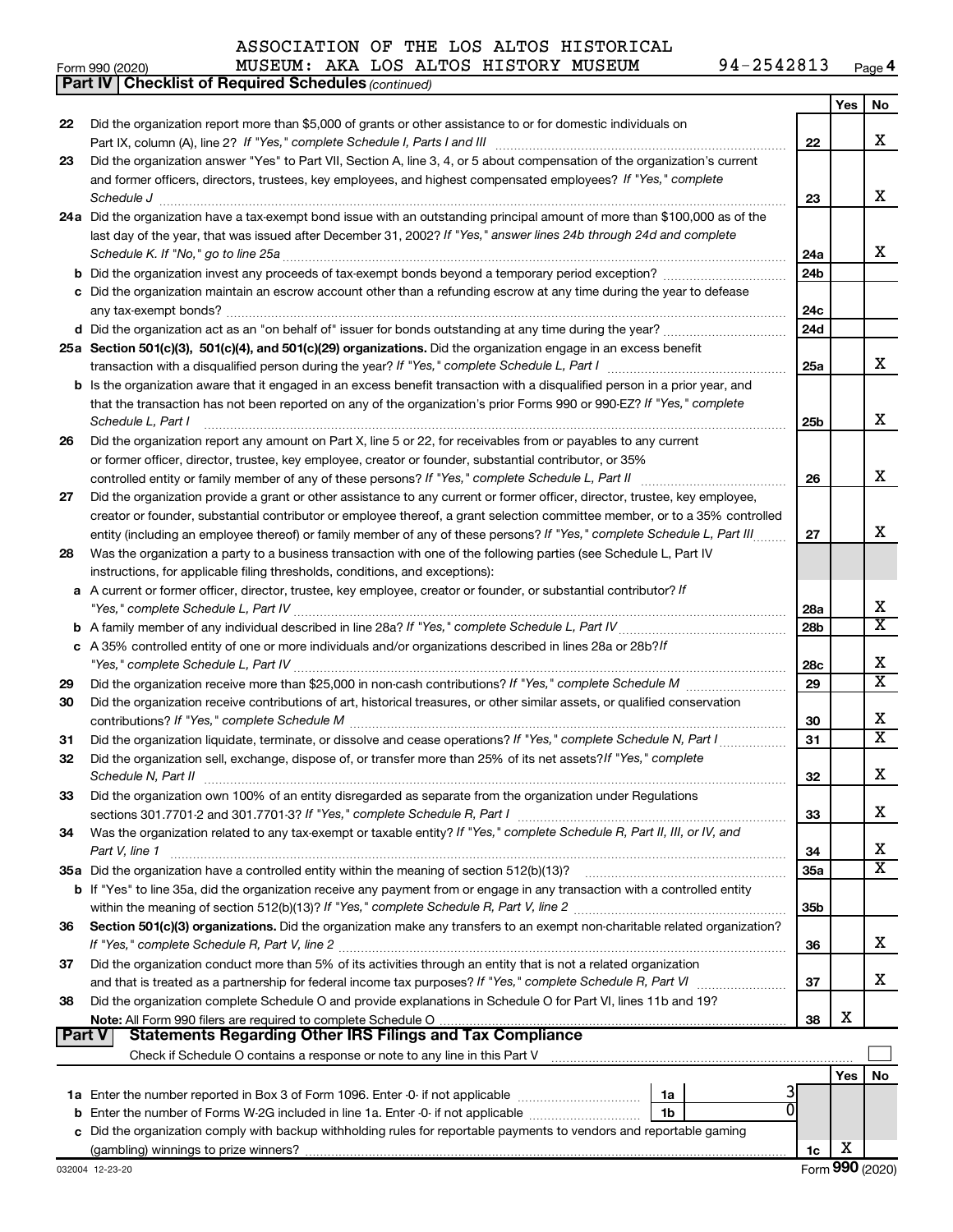| Form 990 (2020) | <b>MUSEUM:</b> | AKA |  |  | LOS ALTOS HISTORY MUSEUM |  | 94-2542813 | Page 5 |
|-----------------|----------------|-----|--|--|--------------------------|--|------------|--------|
|-----------------|----------------|-----|--|--|--------------------------|--|------------|--------|

| Part V | Statements Regarding Other IRS Filings and Tax Compliance (continued)                                                                           |                |     |                         |  |  |  |  |  |  |
|--------|-------------------------------------------------------------------------------------------------------------------------------------------------|----------------|-----|-------------------------|--|--|--|--|--|--|
|        |                                                                                                                                                 |                | Yes | No                      |  |  |  |  |  |  |
|        | 2a Enter the number of employees reported on Form W-3, Transmittal of Wage and Tax Statements,                                                  |                |     |                         |  |  |  |  |  |  |
|        | 7<br>filed for the calendar year ending with or within the year covered by this return<br>2a                                                    |                |     |                         |  |  |  |  |  |  |
| b      |                                                                                                                                                 | 2 <sub>b</sub> | х   |                         |  |  |  |  |  |  |
|        |                                                                                                                                                 |                |     |                         |  |  |  |  |  |  |
|        | 3a Did the organization have unrelated business gross income of \$1,000 or more during the year?                                                |                |     |                         |  |  |  |  |  |  |
| b      |                                                                                                                                                 | 3b             |     |                         |  |  |  |  |  |  |
|        | 4a At any time during the calendar year, did the organization have an interest in, or a signature or other authority over, a                    |                |     |                         |  |  |  |  |  |  |
|        | financial account in a foreign country (such as a bank account, securities account, or other financial account)?                                | 4a             |     | х                       |  |  |  |  |  |  |
|        | <b>b</b> If "Yes," enter the name of the foreign country $\blacktriangleright$                                                                  |                |     |                         |  |  |  |  |  |  |
|        | See instructions for filing requirements for FinCEN Form 114, Report of Foreign Bank and Financial Accounts (FBAR).                             |                |     |                         |  |  |  |  |  |  |
| 5a     |                                                                                                                                                 | 5a             |     | x                       |  |  |  |  |  |  |
| b      |                                                                                                                                                 | 5b             |     | $\overline{\mathtt{x}}$ |  |  |  |  |  |  |
| с      |                                                                                                                                                 | 5c             |     |                         |  |  |  |  |  |  |
|        | 6a Does the organization have annual gross receipts that are normally greater than \$100,000, and did the organization solicit                  |                |     |                         |  |  |  |  |  |  |
|        |                                                                                                                                                 | 6a             |     | x                       |  |  |  |  |  |  |
|        | If "Yes," did the organization include with every solicitation an express statement that such contributions or gifts                            |                |     |                         |  |  |  |  |  |  |
|        | were not tax deductible?                                                                                                                        | 6b             |     |                         |  |  |  |  |  |  |
| 7      | Organizations that may receive deductible contributions under section 170(c).                                                                   |                |     |                         |  |  |  |  |  |  |
| a      | Did the organization receive a payment in excess of \$75 made partly as a contribution and partly for goods and services provided to the payor? | 7a             |     | x                       |  |  |  |  |  |  |
| b      |                                                                                                                                                 | 7b             |     |                         |  |  |  |  |  |  |
|        | Did the organization sell, exchange, or otherwise dispose of tangible personal property for which it was required                               |                |     |                         |  |  |  |  |  |  |
|        |                                                                                                                                                 | 7c             |     | x                       |  |  |  |  |  |  |
| d      | 7d                                                                                                                                              |                |     |                         |  |  |  |  |  |  |
| е      | Did the organization receive any funds, directly or indirectly, to pay premiums on a personal benefit contract?                                 | 7е             |     |                         |  |  |  |  |  |  |
| f      |                                                                                                                                                 | 7f             |     |                         |  |  |  |  |  |  |
|        | If the organization received a contribution of qualified intellectual property, did the organization file Form 8899 as required?                | 7g             |     |                         |  |  |  |  |  |  |
| h      | If the organization received a contribution of cars, boats, airplanes, or other vehicles, did the organization file a Form 1098-C?              | 7h             |     |                         |  |  |  |  |  |  |
| 8      | Sponsoring organizations maintaining donor advised funds. Did a donor advised fund maintained by the                                            |                |     |                         |  |  |  |  |  |  |
|        | sponsoring organization have excess business holdings at any time during the year?                                                              | 8              |     |                         |  |  |  |  |  |  |
| 9      | Sponsoring organizations maintaining donor advised funds.                                                                                       |                |     |                         |  |  |  |  |  |  |
| а      | Did the sponsoring organization make any taxable distributions under section 4966?                                                              | 9а             |     |                         |  |  |  |  |  |  |
| b      |                                                                                                                                                 | 9b             |     |                         |  |  |  |  |  |  |
| 10     | Section 501(c)(7) organizations. Enter:                                                                                                         |                |     |                         |  |  |  |  |  |  |
| а      | 10a                                                                                                                                             |                |     |                         |  |  |  |  |  |  |
|        | 10 <sub>b</sub><br>Gross receipts, included on Form 990, Part VIII, line 12, for public use of club facilities                                  |                |     |                         |  |  |  |  |  |  |
| 11     | Section 501(c)(12) organizations. Enter:                                                                                                        |                |     |                         |  |  |  |  |  |  |
| а      | 11a                                                                                                                                             |                |     |                         |  |  |  |  |  |  |
| b      | Gross income from other sources (Do not net amounts due or paid to other sources against                                                        |                |     |                         |  |  |  |  |  |  |
|        | 11 <sub>b</sub>                                                                                                                                 |                |     |                         |  |  |  |  |  |  |
|        | 12a Section 4947(a)(1) non-exempt charitable trusts. Is the organization filing Form 990 in lieu of Form 1041?                                  | 12a            |     |                         |  |  |  |  |  |  |
|        | 12b<br><b>b</b> If "Yes," enter the amount of tax-exempt interest received or accrued during the year                                           |                |     |                         |  |  |  |  |  |  |
| 13     | Section 501(c)(29) qualified nonprofit health insurance issuers.                                                                                |                |     |                         |  |  |  |  |  |  |
|        | a Is the organization licensed to issue qualified health plans in more than one state?                                                          | 1За            |     |                         |  |  |  |  |  |  |
|        | Note: See the instructions for additional information the organization must report on Schedule O.                                               |                |     |                         |  |  |  |  |  |  |
| b      | Enter the amount of reserves the organization is required to maintain by the states in which the                                                |                |     |                         |  |  |  |  |  |  |
|        | 13 <sub>b</sub>                                                                                                                                 |                |     |                         |  |  |  |  |  |  |
| с      | 13 <sub>c</sub><br>Enter the amount of reserves on hand                                                                                         |                |     |                         |  |  |  |  |  |  |
| 14a    | Did the organization receive any payments for indoor tanning services during the tax year?                                                      | 14a            |     | х                       |  |  |  |  |  |  |
|        | <b>b</b> If "Yes," has it filed a Form 720 to report these payments? If "No," provide an explanation on Schedule O                              | 14b            |     |                         |  |  |  |  |  |  |
| 15     | Is the organization subject to the section 4960 tax on payment(s) of more than \$1,000,000 in remuneration or                                   |                |     |                         |  |  |  |  |  |  |
|        | excess parachute payment(s) during the year?                                                                                                    | 15             |     | х                       |  |  |  |  |  |  |
|        | If "Yes," see instructions and file Form 4720, Schedule N.                                                                                      |                |     |                         |  |  |  |  |  |  |
| 16     | Is the organization an educational institution subject to the section 4968 excise tax on net investment income?                                 | 16             |     | x                       |  |  |  |  |  |  |
|        | If "Yes," complete Form 4720, Schedule O.                                                                                                       |                |     |                         |  |  |  |  |  |  |

Form (2020) **990**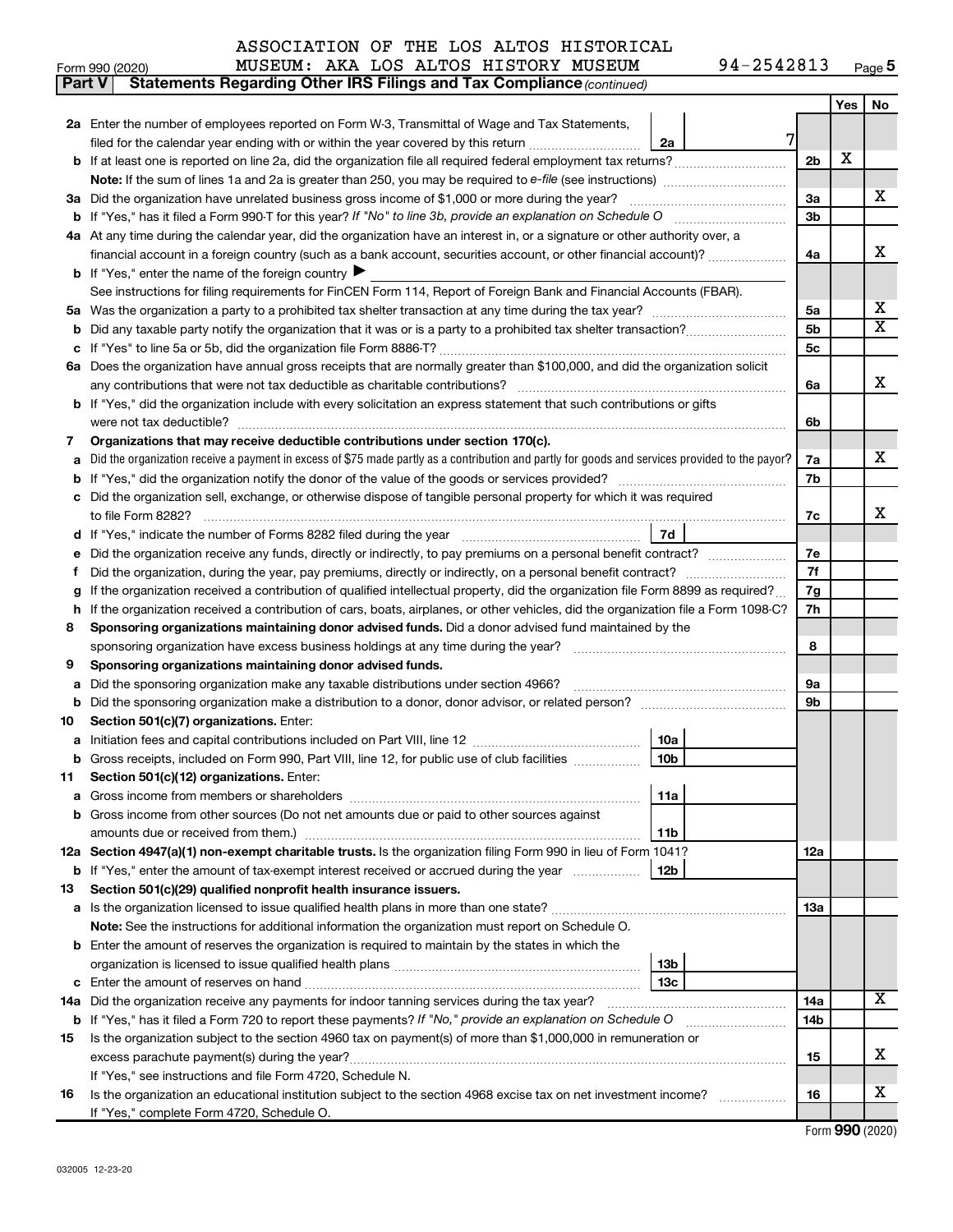|    | ASSOCIATION OF THE LOS ALTOS HISTORICAL                                                                                                           |                 |                         |                         |
|----|---------------------------------------------------------------------------------------------------------------------------------------------------|-----------------|-------------------------|-------------------------|
|    | 94-2542813<br>MUSEUM: AKA LOS ALTOS HISTORY MUSEUM<br>Form 990 (2020)                                                                             |                 |                         | Page 6                  |
|    | Governance, Management, and Disclosure For each "Yes" response to lines 2 through 7b below, and for a "No" response<br><b>Part VI</b>             |                 |                         |                         |
|    | to line 8a, 8b, or 10b below, describe the circumstances, processes, or changes on Schedule O. See instructions.                                  |                 |                         |                         |
|    |                                                                                                                                                   |                 |                         | $\overline{\mathbf{X}}$ |
|    | <b>Section A. Governing Body and Management</b>                                                                                                   |                 |                         |                         |
|    |                                                                                                                                                   |                 | Yes                     | No                      |
|    | 15<br>1a Enter the number of voting members of the governing body at the end of the tax year<br>1a                                                |                 |                         |                         |
|    | If there are material differences in voting rights among members of the governing body, or if the governing                                       |                 |                         |                         |
|    | body delegated broad authority to an executive committee or similar committee, explain on Schedule O.                                             |                 |                         |                         |
| b  | 15<br>Enter the number of voting members included on line 1a, above, who are independent<br>1b                                                    |                 |                         |                         |
| 2  | Did any officer, director, trustee, or key employee have a family relationship or a business relationship with any other                          |                 |                         |                         |
|    | officer, director, trustee, or key employee?                                                                                                      | $\mathbf{2}$    |                         | х                       |
|    |                                                                                                                                                   |                 |                         |                         |
| З  | Did the organization delegate control over management duties customarily performed by or under the direct supervision                             |                 |                         | х                       |
|    |                                                                                                                                                   | 3               |                         | $\overline{\textbf{x}}$ |
| 4  | Did the organization make any significant changes to its governing documents since the prior Form 990 was filed?                                  | 4               |                         | $\overline{\textbf{x}}$ |
| 5  |                                                                                                                                                   | 5               |                         |                         |
| 6  |                                                                                                                                                   | 6               | х                       |                         |
| 7a | Did the organization have members, stockholders, or other persons who had the power to elect or appoint one or                                    |                 |                         |                         |
|    |                                                                                                                                                   | 7a              | х                       |                         |
|    | <b>b</b> Are any governance decisions of the organization reserved to (or subject to approval by) members, stockholders, or                       |                 |                         |                         |
|    |                                                                                                                                                   | 7b              |                         | x                       |
| 8  | Did the organization contemporaneously document the meetings held or written actions undertaken during the year by the following:                 |                 |                         |                         |
| а  |                                                                                                                                                   | 8а              | х                       |                         |
| b  |                                                                                                                                                   | 8b              | $\overline{\textbf{x}}$ |                         |
| 9  | Is there any officer, director, trustee, or key employee listed in Part VII, Section A, who cannot be reached at the                              |                 |                         |                         |
|    |                                                                                                                                                   | 9               |                         | x                       |
|    | <b>Section B. Policies</b> (This Section B requests information about policies not required by the Internal Revenue Code.)                        |                 |                         |                         |
|    |                                                                                                                                                   |                 | Yes                     | No                      |
|    |                                                                                                                                                   | 10a             |                         | x                       |
|    | b If "Yes," did the organization have written policies and procedures governing the activities of such chapters, affiliates,                      |                 |                         |                         |
|    |                                                                                                                                                   | 10 <sub>b</sub> |                         |                         |
|    | 11a Has the organization provided a complete copy of this Form 990 to all members of its governing body before filing the form?                   | 11a             | х                       |                         |
|    | <b>b</b> Describe in Schedule O the process, if any, used by the organization to review this Form 990.                                            |                 |                         |                         |
|    |                                                                                                                                                   | 12a             | х                       |                         |
| b  | Were officers, directors, or trustees, and key employees required to disclose annually interests that could give rise to conflicts?               | 12 <sub>b</sub> | х                       |                         |
|    |                                                                                                                                                   |                 |                         |                         |
| c  | Did the organization regularly and consistently monitor and enforce compliance with the policy? If "Yes," describe                                |                 |                         |                         |
|    |                                                                                                                                                   | 12 <sub>c</sub> | х                       | ▵                       |
| 13 |                                                                                                                                                   | 13              | X                       |                         |
| 14 |                                                                                                                                                   | 14              |                         |                         |
| 15 | Did the process for determining compensation of the following persons include a review and approval by independent                                |                 |                         |                         |
|    | persons, comparability data, and contemporaneous substantiation of the deliberation and decision?                                                 |                 |                         |                         |
| а  |                                                                                                                                                   | 15a             |                         | x                       |
|    |                                                                                                                                                   | 15 <sub>b</sub> |                         | X                       |
|    | If "Yes" to line 15a or 15b, describe the process in Schedule O (see instructions).                                                               |                 |                         |                         |
|    | 16a Did the organization invest in, contribute assets to, or participate in a joint venture or similar arrangement with a                         |                 |                         |                         |
|    | taxable entity during the year?                                                                                                                   | 16a             |                         | х                       |
|    | <b>b</b> If "Yes," did the organization follow a written policy or procedure requiring the organization to evaluate its participation             |                 |                         |                         |
|    | in joint venture arrangements under applicable federal tax law, and take steps to safeguard the organization's                                    |                 |                         |                         |
|    | exempt status with respect to such arrangements?                                                                                                  | 16b             |                         |                         |
|    | <b>Section C. Disclosure</b>                                                                                                                      |                 |                         |                         |
| 17 | List the states with which a copy of this Form 990 is required to be filed $\blacktriangleright$ CA                                               |                 |                         |                         |
| 18 | Section 6104 requires an organization to make its Forms 1023 (1024 or 1024-A, if applicable), 990, and 990-T (Section 501(c)(3)s only) available  |                 |                         |                         |
|    | for public inspection. Indicate how you made these available. Check all that apply.                                                               |                 |                         |                         |
|    | $\lfloor x \rfloor$ Another's website<br>$\lfloor x \rfloor$ Upon request<br>$\lfloor X \rfloor$ Own website<br>Other (explain on Schedule O)     |                 |                         |                         |
|    | Describe on Schedule O whether (and if so, how) the organization made its governing documents, conflict of interest policy, and financial         |                 |                         |                         |
| 19 |                                                                                                                                                   |                 |                         |                         |
|    | statements available to the public during the tax year.                                                                                           |                 |                         |                         |
| 20 | State the name, address, and telephone number of the person who possesses the organization's books and records<br>THE ORGANIZATION - 650-948-9427 |                 |                         |                         |
|    | 94022                                                                                                                                             |                 |                         |                         |
|    | 51 SOUTH SAN ANTONIO ROAD, LOS ALTOS, CA                                                                                                          |                 |                         |                         |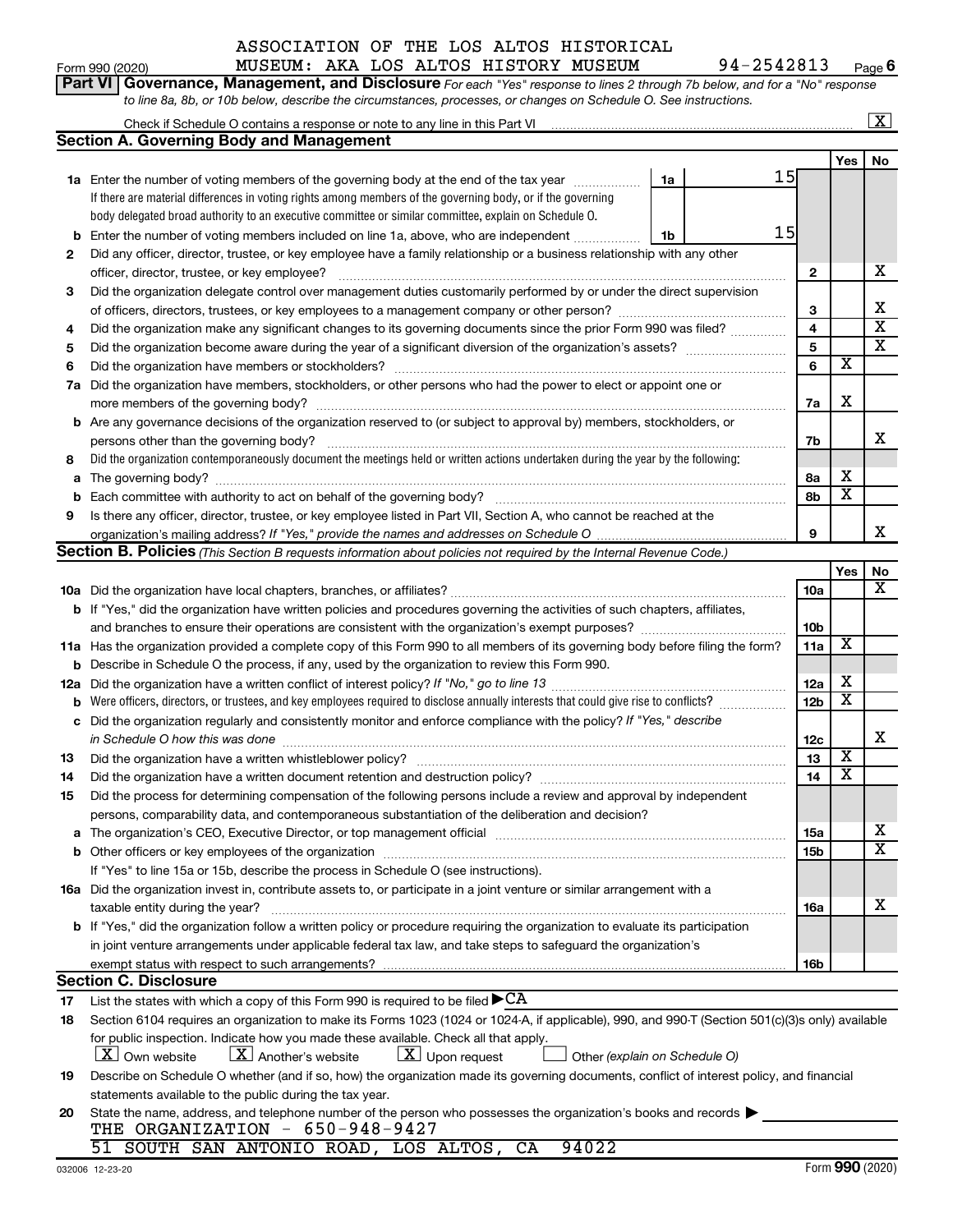| ASSOCIATION OF THE LOS ALTOS HISTORICAL |  |  |  |
|-----------------------------------------|--|--|--|
|                                         |  |  |  |

| Form 990 (2020) |  |  | MUSEUM: AKA LOS ALTOS HISTORY MUSEUM |  |  |  |  |  | 94-2542813 | Page 7 |
|-----------------|--|--|--------------------------------------|--|--|--|--|--|------------|--------|
|-----------------|--|--|--------------------------------------|--|--|--|--|--|------------|--------|

 $\Box$ 

| -------------- |                                                                                            |
|----------------|--------------------------------------------------------------------------------------------|
|                | Part VII Compensation of Officers, Directors, Trustees, Key Employees, Highest Compensated |
|                | <b>Employees, and Independent Contractors</b>                                              |

Check if Schedule O contains a response or note to any line in this Part VII

**Section A. Officers, Directors, Trustees, Key Employees, and Highest Compensated Employees**

**1a**  Complete this table for all persons required to be listed. Report compensation for the calendar year ending with or within the organization's tax year.  $\bullet$  List all of the organization's current officers, directors, trustees (whether individuals or organizations), regardless of amount of compensation.

Enter -0- in columns (D), (E), and (F) if no compensation was paid.

**•** List all of the organization's current key employees, if any. See instructions for definition of "key employee."

• List the organization's five *current* highest compensated employees (other than an officer, director, trustee, or key employee) who received reportable compensation (Box 5 of Form W-2 and/or Box 7 of Form 1099-MISC) of more than \$100,000 from the organization and any related organizations.

 $\bullet$  List all of the organization's former officers, key employees, and highest compensated employees who received more than \$100,000 of reportable compensation from the organization and any related organizations.

**•** List all of the organization's former directors or trustees that received, in the capacity as a former director or trustee of the organization, more than \$10,000 of reportable compensation from the organization and any related organizations.

See instructions for the order in which to list the persons above.

Check this box if neither the organization nor any related organization compensated any current officer, director, or trustee.  $\Box$ 

| (A)                       | (B)                      |                                         |                                                                  | (C)         |              |                                 |        | (D)             | (E)             | (F)                         |
|---------------------------|--------------------------|-----------------------------------------|------------------------------------------------------------------|-------------|--------------|---------------------------------|--------|-----------------|-----------------|-----------------------------|
| Name and title            | Average                  | Position<br>(do not check more than one |                                                                  |             |              |                                 |        | Reportable      | Reportable      | Estimated                   |
|                           | hours per                |                                         | box, unless person is both an<br>officer and a director/trustee) |             |              |                                 |        | compensation    | compensation    | amount of                   |
|                           | week                     |                                         |                                                                  |             |              |                                 |        | from            | from related    | other                       |
|                           | (list any                |                                         |                                                                  |             |              |                                 |        | the             | organizations   | compensation                |
|                           | hours for                |                                         |                                                                  |             |              |                                 |        | organization    | (W-2/1099-MISC) | from the                    |
|                           | related<br>organizations |                                         |                                                                  |             |              |                                 |        | (W-2/1099-MISC) |                 | organization<br>and related |
|                           | below                    |                                         |                                                                  |             |              |                                 |        |                 |                 | organizations               |
|                           | line)                    | ndividual trustee or director           | Institutional trustee                                            | Officer     | Key employee | Highest compensated<br>employee | Former |                 |                 |                             |
| ELISABETH WARD<br>(1)     | 40.00                    |                                         |                                                                  |             |              |                                 |        |                 |                 |                             |
| EXECUTIVE DIRECTOR        |                          |                                         |                                                                  | $\mathbf X$ |              |                                 |        | 94,202.         | $\mathbf 0$ .   | $\mathbf 0$ .               |
| (2)<br>GARY HEDDEN        | 17.50                    |                                         |                                                                  |             |              |                                 |        |                 |                 |                             |
| PRESIDENT                 |                          | X                                       |                                                                  | X           |              |                                 |        | 0.              | $\mathbf 0$     | $\mathbf 0$ .               |
| GINNY BADROS<br>(3)       | 0.50                     |                                         |                                                                  |             |              |                                 |        |                 |                 |                             |
| 1ST VICE PRESIDENT        |                          | X                                       |                                                                  | X           |              |                                 |        | $\mathbf 0$ .   | $\mathbf 0$     | $\mathbf 0$ .               |
| LARRY LANG<br>(4)         | 0.50                     |                                         |                                                                  |             |              |                                 |        |                 |                 |                             |
| 2ND VICE PRESIDENT        |                          | X                                       |                                                                  | X           |              |                                 |        | 0.              | 0.              | $\mathbf 0$ .               |
| JOHN BEMAN<br>(5)         | 1.00                     |                                         |                                                                  |             |              |                                 |        |                 |                 |                             |
| TREASURER                 |                          | X                                       |                                                                  | X           |              |                                 |        | $\mathbf 0$ .   | $\mathbf 0$ .   | $\mathbf 0$ .               |
| (6)<br>VICKI HOLMAN       | 10.50                    |                                         |                                                                  |             |              |                                 |        |                 |                 |                             |
| SECRETARY                 |                          | X                                       |                                                                  | X           |              |                                 |        | 0.              | $\mathbf 0$ .   | $\mathbf 0$ .               |
| JULIA LOVIN<br>(7)        | 1.50                     |                                         |                                                                  |             |              |                                 |        |                 |                 |                             |
| PAST PRESIDENT            |                          | X                                       |                                                                  |             |              |                                 |        | $\mathbf 0$ .   | $\mathbf 0$     | $\mathbf 0$ .               |
| MARCIA ADAMS<br>(8)       | 0.50                     |                                         |                                                                  |             |              |                                 |        |                 |                 |                             |
| <b>DIRECTOR</b>           |                          | X                                       |                                                                  |             |              |                                 |        | $\mathbf 0$ .   | $\mathbf 0$ .   | $\mathbf 0$ .               |
| NICOLE ANDREWS<br>(9)     | 3.00                     |                                         |                                                                  |             |              |                                 |        |                 |                 |                             |
| <b>DIRECTOR</b>           |                          | X                                       |                                                                  |             |              |                                 |        | $\mathbf 0$ .   | $\mathbf 0$ .   | $\mathbf 0$ .               |
| (10) JANIS AHMADJIAN-BAER | 0.50                     |                                         |                                                                  |             |              |                                 |        |                 |                 |                             |
| <b>DIRECTOR</b>           |                          | X                                       |                                                                  |             |              |                                 |        | $\mathbf 0$ .   | $\mathbf 0$ .   | $\mathbf 0$ .               |
| (11) CAROLE FLORES        | 2.50                     |                                         |                                                                  |             |              |                                 |        |                 |                 |                             |
| <b>DIRECTOR</b>           |                          | X                                       |                                                                  |             |              |                                 |        | $\mathbf 0$ .   | $\mathbf 0$ .   | $\mathbf 0$ .               |
| (12) TYLE FURUICHI        | 0.50                     |                                         |                                                                  |             |              |                                 |        |                 |                 |                             |
| <b>DIRECTOR</b>           |                          | X                                       |                                                                  |             |              |                                 |        | 0.              | О.              | $\mathbf 0$ .               |
| (13) WAYNE HOOPER         | 1.50                     |                                         |                                                                  |             |              |                                 |        |                 |                 |                             |
| <b>DIRECTOR</b>           |                          | $\mathbf X$                             |                                                                  |             |              |                                 |        | 0.              | О.              | $\mathbf 0$ .               |
| (14) JANET KLINKE         | 2.00                     |                                         |                                                                  |             |              |                                 |        |                 |                 |                             |
| <b>DIRECTOR</b>           |                          | X                                       |                                                                  |             |              |                                 |        | 0.              | $\mathbf 0$ .   | $\mathbf 0$ .               |
| (15) JULIE ROSE           | 2.00                     |                                         |                                                                  |             |              |                                 |        |                 |                 |                             |
| <b>DIRECTOR</b>           |                          | $\mathbf x$                             |                                                                  |             |              |                                 |        | 0.              | $\mathbf 0$ .   | $\mathbf 0$ .               |
| (16) ARVIND VEN           | 0.50                     |                                         |                                                                  |             |              |                                 |        |                 |                 |                             |
| <b>DIRECTOR</b>           |                          | $\mathbf x$                             |                                                                  |             |              |                                 |        | 0.              | $\mathbf 0$ .   | $0$ .                       |
|                           |                          |                                         |                                                                  |             |              |                                 |        |                 |                 |                             |
|                           |                          |                                         |                                                                  |             |              |                                 |        |                 |                 |                             |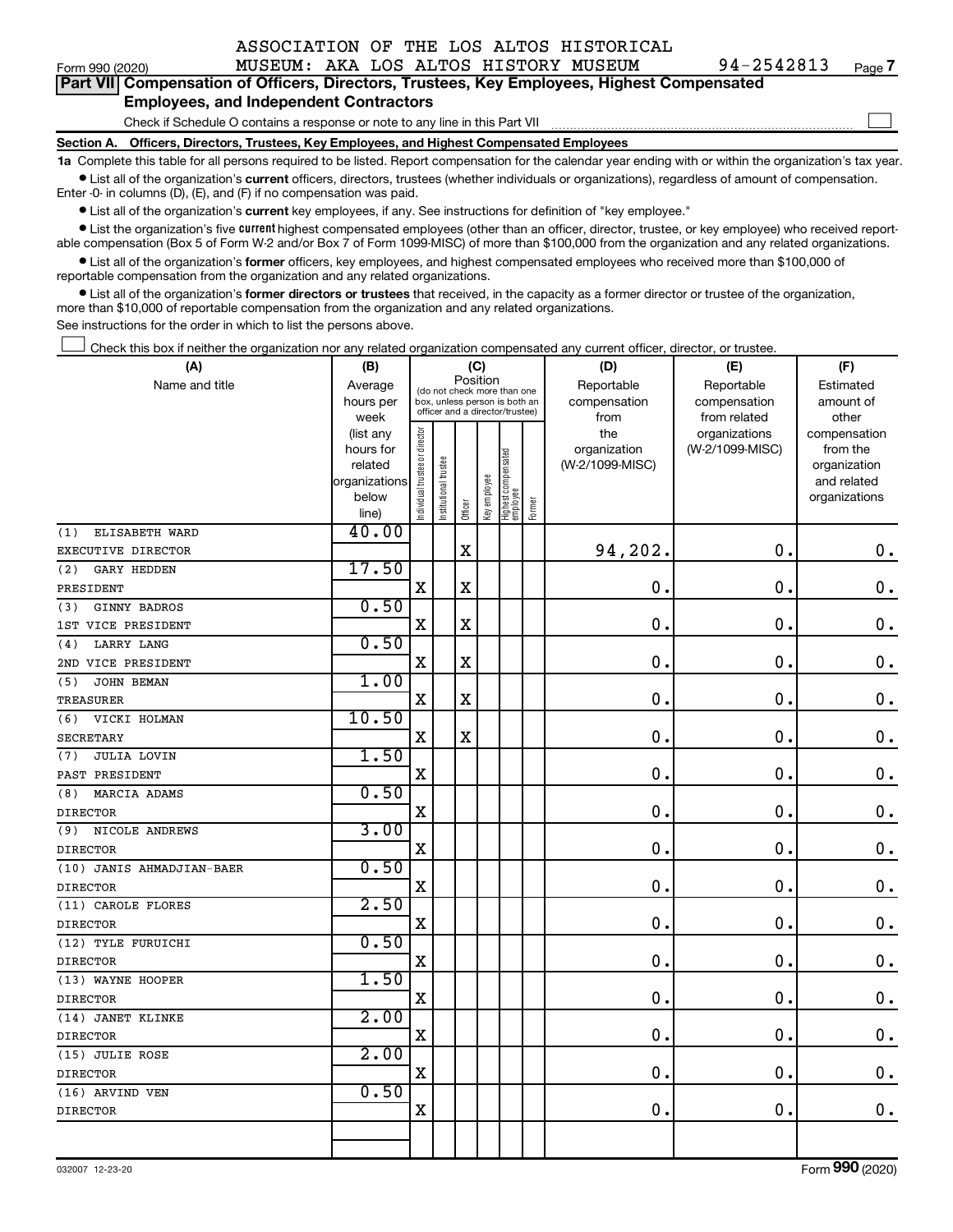|               |  |  | ASSOCIATION OF THE LOS ALTOS HISTORICAL |
|---------------|--|--|-----------------------------------------|
| ,,,,,,,,,,,,, |  |  |                                         |

 $94 - 2542813$  Page 8

|              | Form 990 (2020)                                                                                                                                                                                                                                                                                                                                    |                                                                      |                                |                                                                                                 |         |              |                                  |        | MUSEUM: AKA LOS ALTOS HISTORY MUSEUM      | 94-2542813                                        |                        |                     |                                                          | Page 8                               |
|--------------|----------------------------------------------------------------------------------------------------------------------------------------------------------------------------------------------------------------------------------------------------------------------------------------------------------------------------------------------------|----------------------------------------------------------------------|--------------------------------|-------------------------------------------------------------------------------------------------|---------|--------------|----------------------------------|--------|-------------------------------------------|---------------------------------------------------|------------------------|---------------------|----------------------------------------------------------|--------------------------------------|
|              | <b>Part VII</b><br>Section A. Officers, Directors, Trustees, Key Employees, and Highest Compensated Employees (continued)                                                                                                                                                                                                                          |                                                                      |                                |                                                                                                 |         |              |                                  |        |                                           |                                                   |                        |                     |                                                          |                                      |
|              | (A)<br>Name and title                                                                                                                                                                                                                                                                                                                              | (B)<br>Average<br>hours per<br>week                                  |                                | (do not check more than one<br>box, unless person is both an<br>officer and a director/trustee) | (C)     | Position     |                                  |        | (D)<br>Reportable<br>compensation<br>from | (E)<br>Reportable<br>compensation<br>from related |                        |                     | (F)<br>Estimated<br>amount of<br>other                   |                                      |
|              |                                                                                                                                                                                                                                                                                                                                                    | (list any<br>hours for<br>related<br>organizations<br>below<br>line) | Individual trustee or director | Institutional trustee                                                                           | Officer | Key employee | Highest compensated<br> employee | Former | the<br>organization<br>(W-2/1099-MISC)    | organizations<br>(W-2/1099-MISC)                  |                        | compensation        | from the<br>organization<br>and related<br>organizations |                                      |
|              |                                                                                                                                                                                                                                                                                                                                                    |                                                                      |                                |                                                                                                 |         |              |                                  |        |                                           |                                                   |                        |                     |                                                          |                                      |
|              |                                                                                                                                                                                                                                                                                                                                                    |                                                                      |                                |                                                                                                 |         |              |                                  |        |                                           |                                                   |                        |                     |                                                          |                                      |
|              |                                                                                                                                                                                                                                                                                                                                                    |                                                                      |                                |                                                                                                 |         |              |                                  |        |                                           |                                                   |                        |                     |                                                          |                                      |
|              |                                                                                                                                                                                                                                                                                                                                                    |                                                                      |                                |                                                                                                 |         |              |                                  |        |                                           |                                                   |                        |                     |                                                          |                                      |
|              |                                                                                                                                                                                                                                                                                                                                                    |                                                                      |                                |                                                                                                 |         |              |                                  |        |                                           |                                                   |                        |                     |                                                          |                                      |
|              |                                                                                                                                                                                                                                                                                                                                                    |                                                                      |                                |                                                                                                 |         |              |                                  |        |                                           |                                                   |                        |                     |                                                          |                                      |
|              |                                                                                                                                                                                                                                                                                                                                                    |                                                                      |                                |                                                                                                 |         |              |                                  |        |                                           |                                                   |                        |                     |                                                          |                                      |
|              |                                                                                                                                                                                                                                                                                                                                                    |                                                                      |                                |                                                                                                 |         |              |                                  |        |                                           |                                                   |                        |                     |                                                          |                                      |
|              | 1b Subtotal                                                                                                                                                                                                                                                                                                                                        |                                                                      |                                |                                                                                                 |         |              |                                  |        | 94, 202.<br>σ.                            |                                                   | $\overline{0}$ .<br>σ. |                     |                                                          | $\overline{0}$ .<br>$\overline{0}$ . |
|              |                                                                                                                                                                                                                                                                                                                                                    |                                                                      |                                |                                                                                                 |         |              |                                  |        | 94, 202.                                  |                                                   | σ.                     |                     |                                                          | $\overline{0}$ .                     |
| $\mathbf{2}$ | Total number of individuals (including but not limited to those listed above) who received more than \$100,000 of reportable<br>compensation from the organization $\blacktriangleright$                                                                                                                                                           |                                                                      |                                |                                                                                                 |         |              |                                  |        |                                           |                                                   |                        |                     |                                                          | 0                                    |
| 3            | Did the organization list any former officer, director, trustee, key employee, or highest compensated employee on                                                                                                                                                                                                                                  |                                                                      |                                |                                                                                                 |         |              |                                  |        |                                           |                                                   |                        | 3                   | Yes                                                      | No<br>X                              |
|              | line 1a? If "Yes," complete Schedule J for such individual [11] manufacture manufacture in the set of the set o<br>For any individual listed on line 1a, is the sum of reportable compensation and other compensation from the organization<br>and related organizations greater than \$150,000? If "Yes," complete Schedule J for such individual |                                                                      |                                |                                                                                                 |         |              |                                  |        |                                           |                                                   |                        | 4                   |                                                          | х                                    |
| 5            | Did any person listed on line 1a receive or accrue compensation from any unrelated organization or individual for services                                                                                                                                                                                                                         |                                                                      |                                |                                                                                                 |         |              |                                  |        |                                           |                                                   |                        | 5                   |                                                          | х                                    |
|              | <b>Section B. Independent Contractors</b>                                                                                                                                                                                                                                                                                                          |                                                                      |                                |                                                                                                 |         |              |                                  |        |                                           |                                                   |                        |                     |                                                          |                                      |
| 1.           | Complete this table for your five highest compensated independent contractors that received more than \$100,000 of compensation from<br>the organization. Report compensation for the calendar year ending with or within the organization's tax year.                                                                                             |                                                                      |                                |                                                                                                 |         |              |                                  |        |                                           |                                                   |                        |                     |                                                          |                                      |
|              | (A)<br>Name and business address                                                                                                                                                                                                                                                                                                                   |                                                                      |                                | <b>NONE</b>                                                                                     |         |              |                                  |        | (B)<br>Description of services            |                                                   |                        | (C)<br>Compensation |                                                          |                                      |
|              |                                                                                                                                                                                                                                                                                                                                                    |                                                                      |                                |                                                                                                 |         |              |                                  |        |                                           |                                                   |                        |                     |                                                          |                                      |
|              |                                                                                                                                                                                                                                                                                                                                                    |                                                                      |                                |                                                                                                 |         |              |                                  |        |                                           |                                                   |                        |                     |                                                          |                                      |
|              |                                                                                                                                                                                                                                                                                                                                                    |                                                                      |                                |                                                                                                 |         |              |                                  |        |                                           |                                                   |                        |                     |                                                          |                                      |
|              |                                                                                                                                                                                                                                                                                                                                                    |                                                                      |                                |                                                                                                 |         |              |                                  |        |                                           |                                                   |                        |                     |                                                          |                                      |
| 2            | Total number of independent contractors (including but not limited to those listed above) who received more than<br>\$100,000 of compensation from the organization                                                                                                                                                                                |                                                                      |                                |                                                                                                 |         |              | 0                                |        |                                           |                                                   |                        |                     |                                                          |                                      |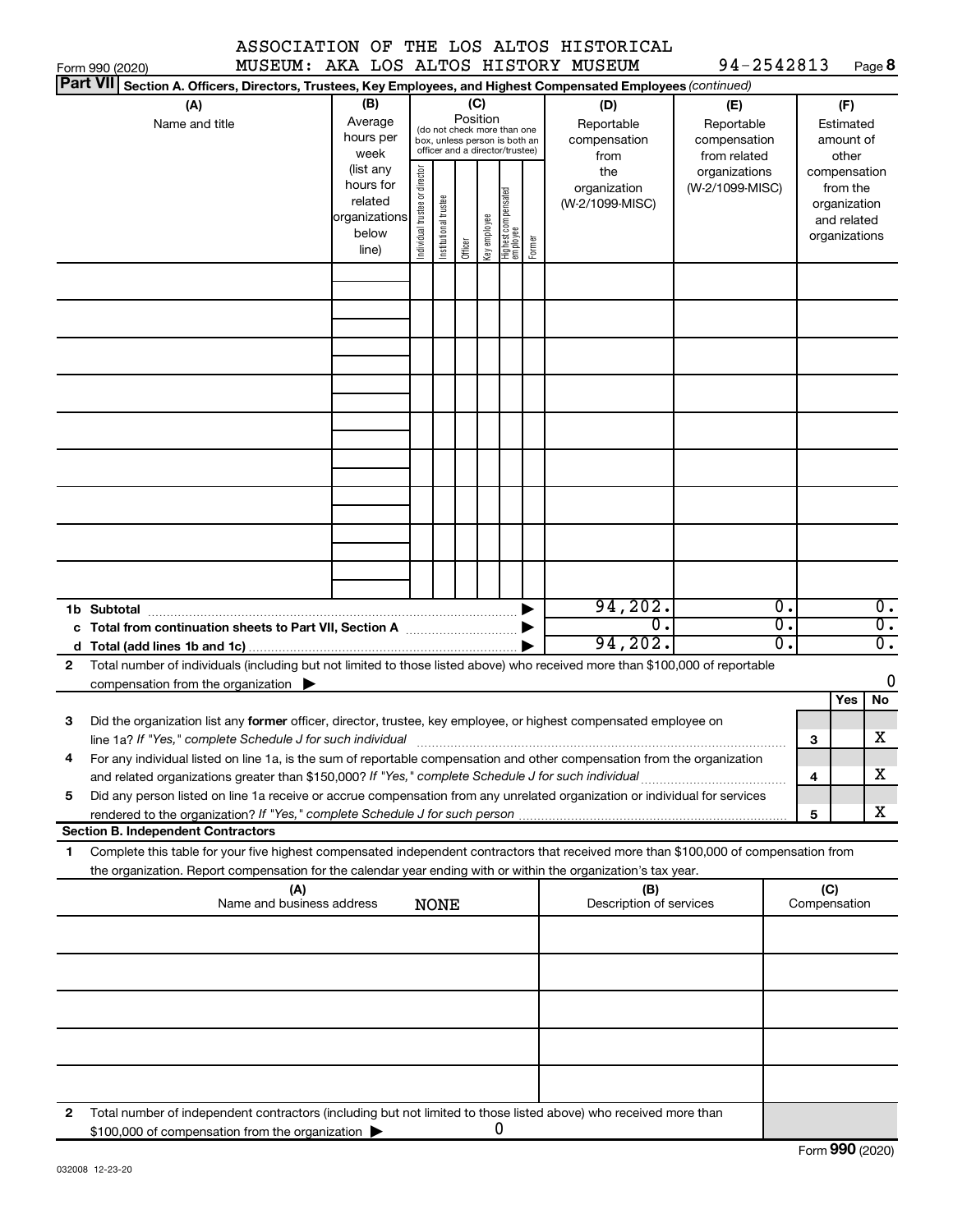| ASSOCIATION OF THE LOS ALTOS HISTORICAL |  |  |  |
|-----------------------------------------|--|--|--|
|                                         |  |  |  |

Form 990 (2020) MUSEUM: AKA LOS ALTOS HISTORY MUSEUM 94-2542813 Page **9**

|                              | Part VIII |   | Statement of Revenue                                                       |                      |               |                                   |           |                                      |
|------------------------------|-----------|---|----------------------------------------------------------------------------|----------------------|---------------|-----------------------------------|-----------|--------------------------------------|
|                              |           |   |                                                                            |                      | (A)           | (B)                               | (C)       | (D)                                  |
|                              |           |   |                                                                            |                      | Total revenue | Related or exempt                 | Unrelated | Revenue excluded                     |
|                              |           |   |                                                                            |                      |               | function revenue business revenue |           | from tax under<br>sections 512 - 514 |
|                              |           |   | 1a<br>1 a Federated campaigns                                              |                      |               |                                   |           |                                      |
|                              |           |   | 1 <sub>b</sub><br><b>b</b> Membership dues                                 | 51,668.              |               |                                   |           |                                      |
|                              |           |   | 1 <sub>c</sub><br>c Fundraising events                                     |                      |               |                                   |           |                                      |
|                              |           |   | 1 <sub>d</sub><br>d Related organizations                                  |                      |               |                                   |           |                                      |
| Contributions, Gifts, Grants |           |   | e Government grants (contributions)<br>1e                                  | 61,945.              |               |                                   |           |                                      |
|                              |           |   | f All other contributions, gifts, grants, and                              |                      |               |                                   |           |                                      |
|                              |           |   | similar amounts not included above<br>1f                                   | 823,791.             |               |                                   |           |                                      |
|                              |           |   | $1g$ \$<br>g Noncash contributions included in lines 1a-1f                 |                      |               |                                   |           |                                      |
|                              |           |   |                                                                            |                      | 937,404.      |                                   |           |                                      |
|                              |           |   |                                                                            | <b>Business Code</b> |               |                                   |           |                                      |
|                              | 2 a       |   |                                                                            |                      |               |                                   |           |                                      |
|                              |           | b |                                                                            |                      |               |                                   |           |                                      |
|                              |           | с |                                                                            |                      |               |                                   |           |                                      |
|                              |           | d | the control of the control of the control of the control of the control of |                      |               |                                   |           |                                      |
| Program Service<br>Revenue   |           | е |                                                                            |                      |               |                                   |           |                                      |
|                              |           |   |                                                                            |                      |               |                                   |           |                                      |
|                              | 3         |   | Investment income (including dividends, interest, and                      |                      |               |                                   |           |                                      |
|                              |           |   |                                                                            | ▶                    | 10,510.       |                                   |           | 10,510.                              |
|                              | 4         |   | Income from investment of tax-exempt bond proceeds                         | ▶                    |               |                                   |           |                                      |
|                              | 5         |   |                                                                            |                      |               |                                   |           |                                      |
|                              |           |   | (i) Real                                                                   | (ii) Personal        |               |                                   |           |                                      |
|                              |           |   | $ _{6a}$ 57, 175.<br>6 a Gross rents                                       |                      |               |                                   |           |                                      |
|                              |           |   | 27,744.<br>6 <sub>b</sub><br><b>b</b> Less: rental expenses $\ldots$       |                      |               |                                   |           |                                      |
|                              |           |   | 29,431.<br>6c<br>c Rental income or (loss)                                 |                      |               |                                   |           |                                      |
|                              |           |   | d Net rental income or (loss)                                              |                      | 29,431.       | 29,431.                           |           |                                      |
|                              |           |   | (i) Securities<br>7 a Gross amount from sales of                           | (ii) Other           |               |                                   |           |                                      |
|                              |           |   | assets other than inventory<br>7a                                          |                      |               |                                   |           |                                      |
|                              |           |   | <b>b</b> Less: cost or other basis                                         |                      |               |                                   |           |                                      |
|                              |           |   | and sales expenses<br>7b<br>$\overline{7c}$                                |                      |               |                                   |           |                                      |
| Revenue                      |           |   | c Gain or (loss)                                                           |                      |               |                                   |           |                                      |
| ৯                            |           |   | 8 a Gross income from fundraising events (not                              |                      |               |                                   |           |                                      |
| á                            |           |   | including \$<br>оf                                                         |                      |               |                                   |           |                                      |
|                              |           |   | contributions reported on line 1c). See                                    |                      |               |                                   |           |                                      |
|                              |           |   | 8a                                                                         |                      |               |                                   |           |                                      |
|                              |           |   | 8b<br>b Less: direct expenses                                              |                      |               |                                   |           |                                      |
|                              |           |   | c Net income or (loss) from fundraising events                             |                      |               |                                   |           |                                      |
|                              |           |   | 9 a Gross income from gaming activities. See                               |                      |               |                                   |           |                                      |
|                              |           |   | 9a                                                                         |                      |               |                                   |           |                                      |
|                              |           |   | 9 <sub>b</sub>                                                             |                      |               |                                   |           |                                      |
|                              |           |   | c Net income or (loss) from gaming activities                              |                      |               |                                   |           |                                      |
|                              |           |   | 10 a Gross sales of inventory, less returns                                |                      |               |                                   |           |                                      |
|                              |           |   | 10a                                                                        | 13,813.<br>8,979.    |               |                                   |           |                                      |
|                              |           |   | 10 <sub>b</sub><br><b>b</b> Less: cost of goods sold                       |                      | 4,834.        | 4,834.                            |           |                                      |
|                              |           |   | c Net income or (loss) from sales of inventory                             | <b>Business Code</b> |               |                                   |           |                                      |
| Miscellaneous<br>Revenue     | 11 a      |   | MISCELLANEOUS                                                              | 900099               | 38.           | 38.                               |           |                                      |
|                              |           | b |                                                                            |                      |               |                                   |           |                                      |
|                              |           | с |                                                                            |                      |               |                                   |           |                                      |
|                              |           |   |                                                                            |                      |               |                                   |           |                                      |
|                              |           |   |                                                                            |                      | 38.           |                                   |           |                                      |
|                              | 12        |   |                                                                            |                      | 982, 217.     | 34,303.                           | 0.        | 10,510.                              |

**Part 990 (2020)**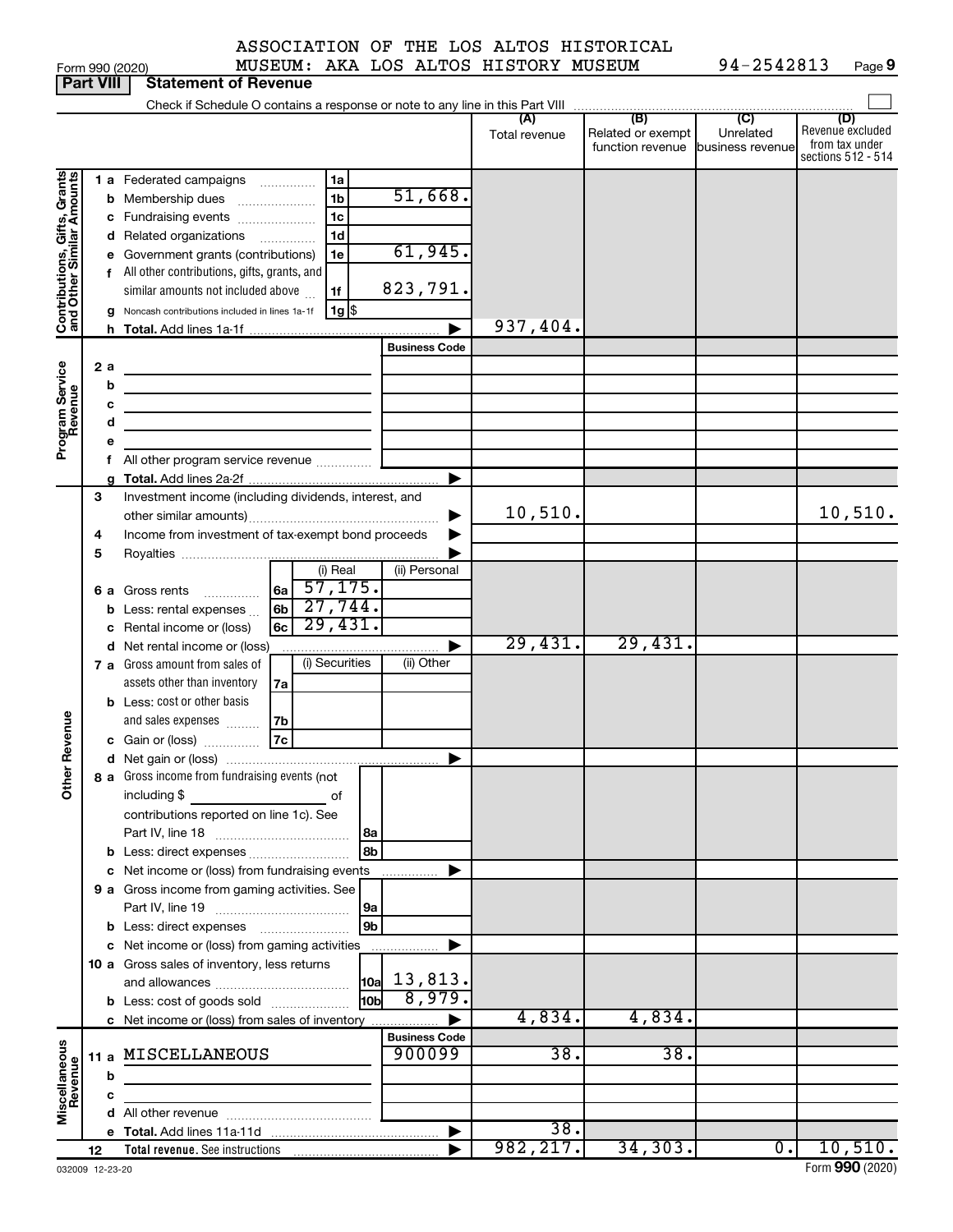## Form 990 (2020) Page MUSEUM: AKA LOS ALTOS HISTORY MUSEUM 94-2542813 ASSOCIATION OF THE LOS ALTOS HISTORICAL

| <b>Part IX Statement of Functional Expenses</b>                                                                            |                                                                                                                                                            |                       |                                    |                                           |                                |  |  |  |  |  |  |  |
|----------------------------------------------------------------------------------------------------------------------------|------------------------------------------------------------------------------------------------------------------------------------------------------------|-----------------------|------------------------------------|-------------------------------------------|--------------------------------|--|--|--|--|--|--|--|
| Section 501(c)(3) and 501(c)(4) organizations must complete all columns. All other organizations must complete column (A). |                                                                                                                                                            |                       |                                    |                                           |                                |  |  |  |  |  |  |  |
| $\overline{\mathbf{X}}$                                                                                                    |                                                                                                                                                            |                       |                                    |                                           |                                |  |  |  |  |  |  |  |
|                                                                                                                            | Do not include amounts reported on lines 6b,<br>7b, 8b, 9b, and 10b of Part VIII.                                                                          | (A)<br>Total expenses | (B)<br>Program service<br>expenses | (C)<br>Management and<br>general expenses | (D)<br>Fundraising<br>expenses |  |  |  |  |  |  |  |
| 1                                                                                                                          | Grants and other assistance to domestic organizations                                                                                                      |                       |                                    |                                           |                                |  |  |  |  |  |  |  |
|                                                                                                                            | and domestic governments. See Part IV, line 21                                                                                                             |                       |                                    |                                           |                                |  |  |  |  |  |  |  |
| 2                                                                                                                          | Grants and other assistance to domestic                                                                                                                    |                       |                                    |                                           |                                |  |  |  |  |  |  |  |
|                                                                                                                            | individuals. See Part IV, line 22                                                                                                                          |                       |                                    |                                           |                                |  |  |  |  |  |  |  |
| 3                                                                                                                          | Grants and other assistance to foreign                                                                                                                     |                       |                                    |                                           |                                |  |  |  |  |  |  |  |
|                                                                                                                            | organizations, foreign governments, and foreign                                                                                                            |                       |                                    |                                           |                                |  |  |  |  |  |  |  |
|                                                                                                                            | individuals. See Part IV, lines 15 and 16                                                                                                                  |                       |                                    |                                           |                                |  |  |  |  |  |  |  |
| 4                                                                                                                          | Benefits paid to or for members                                                                                                                            |                       |                                    |                                           |                                |  |  |  |  |  |  |  |
| 5                                                                                                                          | Compensation of current officers, directors,                                                                                                               |                       |                                    |                                           |                                |  |  |  |  |  |  |  |
|                                                                                                                            | trustees, and key employees                                                                                                                                | 94,202.               | 47,101.                            |                                           | 47,101.                        |  |  |  |  |  |  |  |
| 6                                                                                                                          | Compensation not included above to disqualified                                                                                                            |                       |                                    |                                           |                                |  |  |  |  |  |  |  |
|                                                                                                                            | persons (as defined under section 4958(f)(1)) and<br>persons described in section 4958(c)(3)(B)                                                            |                       |                                    |                                           |                                |  |  |  |  |  |  |  |
| 7                                                                                                                          |                                                                                                                                                            | 236, 402.             | 155,984.                           | 47,229.                                   | 33,189.                        |  |  |  |  |  |  |  |
| 8                                                                                                                          | Pension plan accruals and contributions (include                                                                                                           |                       |                                    |                                           |                                |  |  |  |  |  |  |  |
|                                                                                                                            | section 401(k) and 403(b) employer contributions)                                                                                                          |                       |                                    |                                           |                                |  |  |  |  |  |  |  |
| 9                                                                                                                          | Other employee benefits                                                                                                                                    | 1,236.                |                                    | 1,236.                                    |                                |  |  |  |  |  |  |  |
| 10                                                                                                                         |                                                                                                                                                            | 26,033.               | 15,992.                            | 3,719.                                    | 6,322.                         |  |  |  |  |  |  |  |
| 11                                                                                                                         | Fees for services (nonemployees):                                                                                                                          |                       |                                    |                                           |                                |  |  |  |  |  |  |  |
| a                                                                                                                          |                                                                                                                                                            |                       |                                    |                                           |                                |  |  |  |  |  |  |  |
| b                                                                                                                          |                                                                                                                                                            |                       |                                    |                                           |                                |  |  |  |  |  |  |  |
| С                                                                                                                          |                                                                                                                                                            | 3,638.                |                                    | 3,638.                                    |                                |  |  |  |  |  |  |  |
| d                                                                                                                          |                                                                                                                                                            |                       |                                    |                                           |                                |  |  |  |  |  |  |  |
| е                                                                                                                          | Professional fundraising services. See Part IV, line 17                                                                                                    |                       |                                    |                                           |                                |  |  |  |  |  |  |  |
| f.                                                                                                                         | Investment management fees                                                                                                                                 | 7,904.                |                                    | 7,904.                                    |                                |  |  |  |  |  |  |  |
|                                                                                                                            | g Other. (If line 11g amount exceeds 10% of line 25,                                                                                                       | 168,327.              | 134,220.                           | 33,432.                                   | 675.                           |  |  |  |  |  |  |  |
|                                                                                                                            | column (A) amount, list line 11g expenses on Sch O.)                                                                                                       | 7,584.                | 6,195.                             | 250.                                      | 1,139.                         |  |  |  |  |  |  |  |
| 12<br>13                                                                                                                   |                                                                                                                                                            |                       |                                    |                                           |                                |  |  |  |  |  |  |  |
| 14                                                                                                                         |                                                                                                                                                            | 22,597.               | 13,508.                            | 9,089.                                    |                                |  |  |  |  |  |  |  |
| 15                                                                                                                         |                                                                                                                                                            |                       |                                    |                                           |                                |  |  |  |  |  |  |  |
| 16                                                                                                                         |                                                                                                                                                            |                       |                                    |                                           |                                |  |  |  |  |  |  |  |
| 17                                                                                                                         | Travel                                                                                                                                                     |                       |                                    |                                           |                                |  |  |  |  |  |  |  |
| 18                                                                                                                         | Payments of travel or entertainment expenses                                                                                                               |                       |                                    |                                           |                                |  |  |  |  |  |  |  |
|                                                                                                                            | for any federal, state, or local public officials                                                                                                          |                       |                                    |                                           |                                |  |  |  |  |  |  |  |
| 19                                                                                                                         | Conferences, conventions, and meetings                                                                                                                     | 700.                  |                                    | 700.                                      |                                |  |  |  |  |  |  |  |
| 20                                                                                                                         | Interest                                                                                                                                                   |                       |                                    |                                           |                                |  |  |  |  |  |  |  |
| 21                                                                                                                         |                                                                                                                                                            |                       |                                    |                                           |                                |  |  |  |  |  |  |  |
| 22                                                                                                                         | Depreciation, depletion, and amortization                                                                                                                  | 6,454.                | 4,859.                             | 1,595.                                    |                                |  |  |  |  |  |  |  |
| 23<br>24                                                                                                                   | Insurance<br>Other expenses. Itemize expenses not covered                                                                                                  |                       |                                    |                                           |                                |  |  |  |  |  |  |  |
|                                                                                                                            | above (List miscellaneous expenses on line 24e. If<br>line 24e amount exceeds 10% of line 25, column (A)<br>amount. list line 24e expenses on Schedule O.) |                       |                                    |                                           |                                |  |  |  |  |  |  |  |
| a                                                                                                                          | PRINTING AND REPRODUCTI                                                                                                                                    | 31,489.               | 19,152.                            | 2,175.                                    | 10, 162.                       |  |  |  |  |  |  |  |
|                                                                                                                            | <b>SUBSCRIPTIONS</b>                                                                                                                                       | 14,888.               | 3,399.                             | 6,725.                                    | 4,764.                         |  |  |  |  |  |  |  |
|                                                                                                                            | <b>SUPPLIES</b>                                                                                                                                            | 10,334.               | 8,179.                             | 1,516.                                    | 639.                           |  |  |  |  |  |  |  |
| d                                                                                                                          | CLEANING/JANITORIAL                                                                                                                                        | 10,084.               | 200.                               | 9,884.                                    |                                |  |  |  |  |  |  |  |
| е                                                                                                                          | All other expenses                                                                                                                                         | 15,968.               | 5,378.                             | 9,394.                                    | 1,196.                         |  |  |  |  |  |  |  |
| 25                                                                                                                         | Total functional expenses. Add lines 1 through 24e                                                                                                         | 657,840.              | 414,167.                           | 138,486.                                  | 105, 187.                      |  |  |  |  |  |  |  |
| 26                                                                                                                         | Joint costs. Complete this line only if the organization                                                                                                   |                       |                                    |                                           |                                |  |  |  |  |  |  |  |
|                                                                                                                            | reported in column (B) joint costs from a combined                                                                                                         |                       |                                    |                                           |                                |  |  |  |  |  |  |  |
|                                                                                                                            | educational campaign and fundraising solicitation.                                                                                                         |                       |                                    |                                           |                                |  |  |  |  |  |  |  |

Check here |

Check here  $\begin{array}{c} \begin{array}{|c} \hline \end{array} \end{array}$  if following SOP 98-2 (ASC 958-720)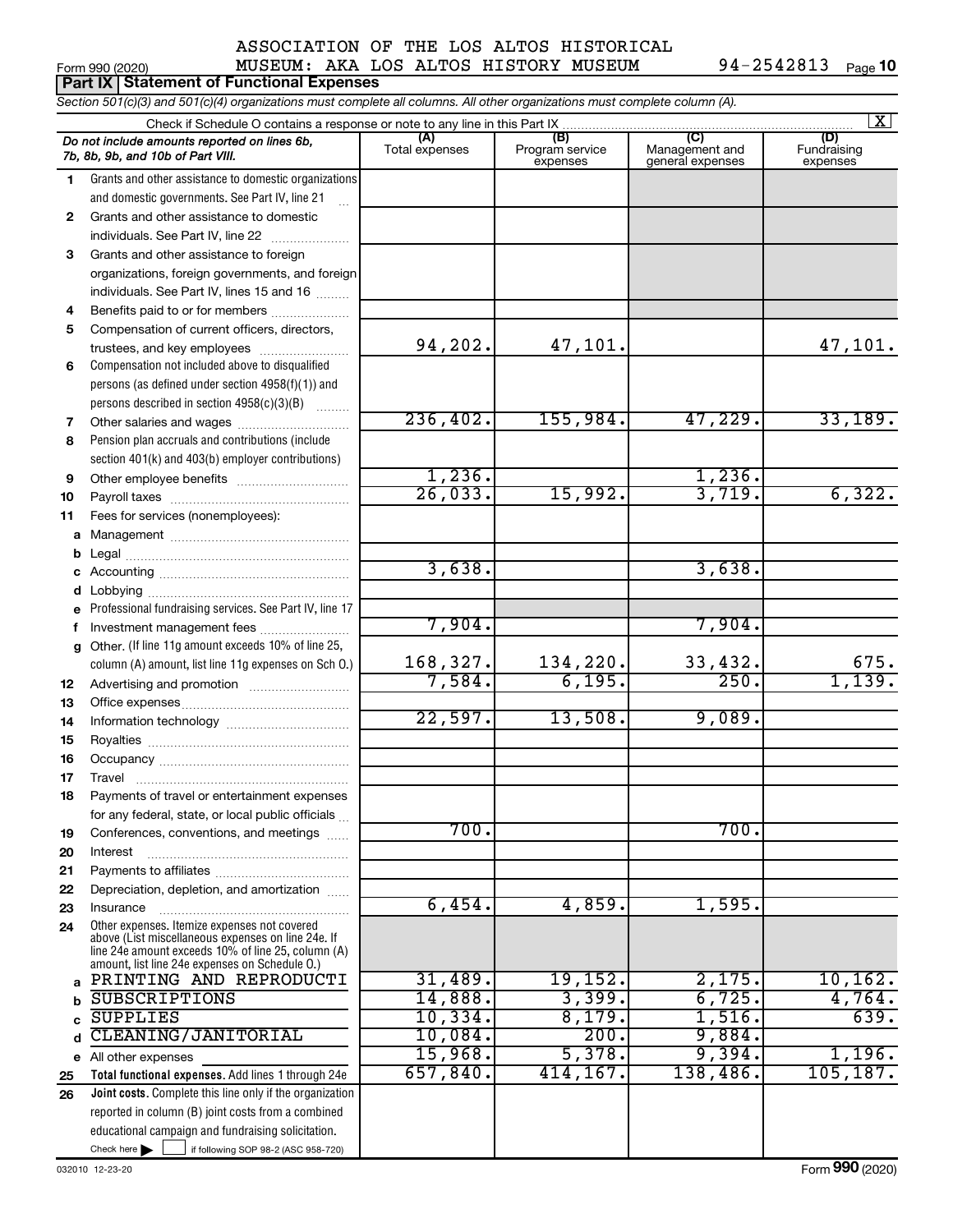|              |  |  | ASSOCIATION OF THE LOS ALTOS HISTORICAL  |
|--------------|--|--|------------------------------------------|
| ,,,,,,,,,,,, |  |  | AILATHA I AG AI MAG ILI GMADIL ALILATINI |

|                                                                                                                                                                                                                                                                                                                                                                                      |                                      |  |  | ASSUCIATION OF THE LOS ALTOS HISTORICAL |            |            |
|--------------------------------------------------------------------------------------------------------------------------------------------------------------------------------------------------------------------------------------------------------------------------------------------------------------------------------------------------------------------------------------|--------------------------------------|--|--|-----------------------------------------|------------|------------|
| Form 990 (2020)                                                                                                                                                                                                                                                                                                                                                                      | MUSEUM: AKA LOS ALTOS HISTORY MUSEUM |  |  |                                         | 94-2542813 | Page $1^+$ |
| $\overline{a}$ $\overline{b}$ $\overline{c}$ $\overline{c}$ $\overline{d}$ $\overline{c}$ $\overline{c}$ $\overline{c}$ $\overline{c}$ $\overline{c}$ $\overline{c}$ $\overline{c}$ $\overline{c}$ $\overline{c}$ $\overline{c}$ $\overline{c}$ $\overline{c}$ $\overline{c}$ $\overline{c}$ $\overline{c}$ $\overline{c}$ $\overline{c}$ $\overline{c}$ $\overline{c}$ $\overline{$ |                                      |  |  |                                         |            |            |

|                             |              |                                                                                                                                      |                 |                          | (A)<br>Beginning of year |                 | (B)<br>End of year |
|-----------------------------|--------------|--------------------------------------------------------------------------------------------------------------------------------------|-----------------|--------------------------|--------------------------|-----------------|--------------------|
|                             | 1            |                                                                                                                                      |                 |                          | 941,330.                 | $\mathbf{1}$    | 1,306,436.         |
|                             | $\mathbf{2}$ |                                                                                                                                      |                 |                          |                          | $\mathbf{2}$    |                    |
|                             | з            |                                                                                                                                      |                 |                          |                          | 3               |                    |
|                             | 4            |                                                                                                                                      |                 |                          |                          | 4               |                    |
|                             | 5            | Loans and other receivables from any current or former officer, director,                                                            |                 |                          |                          |                 |                    |
|                             |              | trustee, key employee, creator or founder, substantial contributor, or 35%                                                           |                 |                          |                          |                 |                    |
|                             |              | controlled entity or family member of any of these persons                                                                           |                 |                          |                          | 5               |                    |
|                             | 6            | Loans and other receivables from other disqualified persons (as defined                                                              |                 |                          |                          |                 |                    |
|                             |              | under section $4958(f)(1)$ , and persons described in section $4958(c)(3)(B)$                                                        |                 |                          |                          | 6               |                    |
|                             | 7            |                                                                                                                                      |                 |                          |                          | $\overline{7}$  |                    |
| Assets                      | 8            |                                                                                                                                      |                 |                          |                          | 8               |                    |
|                             | 9            | Prepaid expenses and deferred charges                                                                                                |                 |                          | 9                        |                 |                    |
|                             |              | 10a Land, buildings, and equipment: cost or other                                                                                    |                 |                          |                          |                 |                    |
|                             |              | basis. Complete Part VI of Schedule D  10a                                                                                           |                 | $\frac{124,728}{93,462}$ |                          |                 |                    |
|                             |              | <b>b</b> Less: accumulated depreciation                                                                                              | 10 <sub>b</sub> |                          | 33,439.                  | 10 <sub>c</sub> | 31,266.            |
|                             | 11           |                                                                                                                                      |                 |                          | 11                       |                 |                    |
|                             | 12           |                                                                                                                                      |                 | 733,476.                 | 12                       | 860,000.        |                    |
|                             | 13           |                                                                                                                                      |                 |                          | 13                       |                 |                    |
|                             | 14           |                                                                                                                                      |                 |                          | 14                       |                 |                    |
|                             | 15           |                                                                                                                                      |                 |                          | 146, 250.                | 15              | 146, 250.          |
|                             | 16           |                                                                                                                                      |                 | 1,854,495.               | 16                       | 2,343,952.      |                    |
|                             | 17           |                                                                                                                                      |                 |                          | 8,943.                   | 17              | 8,943.             |
|                             | 18           |                                                                                                                                      |                 | 18                       |                          |                 |                    |
|                             | 19           |                                                                                                                                      |                 |                          |                          | 19              |                    |
|                             | 20           |                                                                                                                                      |                 |                          |                          | 20              |                    |
|                             | 21           | Escrow or custodial account liability. Complete Part IV of Schedule D                                                                |                 |                          |                          | 21              |                    |
|                             | 22           | Loans and other payables to any current or former officer, director,                                                                 |                 |                          |                          |                 |                    |
| Liabilities                 |              | trustee, key employee, creator or founder, substantial contributor, or 35%                                                           |                 |                          |                          |                 |                    |
|                             |              | controlled entity or family member of any of these persons [                                                                         |                 |                          |                          | 22              |                    |
|                             | 23           | Secured mortgages and notes payable to unrelated third parties                                                                       |                 |                          |                          | 23              |                    |
|                             | 24           | Unsecured notes and loans payable to unrelated third parties                                                                         |                 |                          |                          | 24              |                    |
|                             | 25           | Other liabilities (including federal income tax, payables to related third                                                           |                 |                          |                          |                 |                    |
|                             |              | parties, and other liabilities not included on lines 17-24). Complete Part X                                                         |                 |                          |                          |                 |                    |
|                             |              |                                                                                                                                      |                 |                          |                          | 25              |                    |
|                             | 26           |                                                                                                                                      |                 |                          | 8,943.                   | 26              | 8,943.             |
|                             |              | Organizations that follow FASB ASC 958, check here $\blacktriangleright$                                                             |                 |                          |                          |                 |                    |
|                             |              | and complete lines 27, 28, 32, and 33.                                                                                               |                 |                          |                          |                 |                    |
|                             | 27           |                                                                                                                                      |                 |                          | 27                       |                 |                    |
|                             | 28           |                                                                                                                                      |                 | 28                       |                          |                 |                    |
|                             |              | Organizations that do not follow FASB ASC 958, check here $\blacktriangleright \lfloor X \rfloor$                                    |                 |                          |                          |                 |                    |
|                             |              | and complete lines 29 through 33.                                                                                                    |                 | 0.                       |                          | 0.              |                    |
|                             | 29           |                                                                                                                                      |                 |                          | Ο.                       | 29<br>30        | $\overline{0}$ .   |
| Net Assets or Fund Balances | 30           | Paid-in or capital surplus, or land, building, or equipment fund<br>Retained earnings, endowment, accumulated income, or other funds |                 |                          | 1,845,552.               | 31              | 2,335,009.         |
|                             | 31<br>32     |                                                                                                                                      |                 |                          | 1,845,552.               | 32              | 2,335,009.         |
|                             | 33           |                                                                                                                                      | 1,854,495.      | 33                       | 2,343,952.               |                 |                    |
|                             |              |                                                                                                                                      |                 |                          |                          |                 |                    |

Form (2020) **990**

## **Part X Balance Sheet**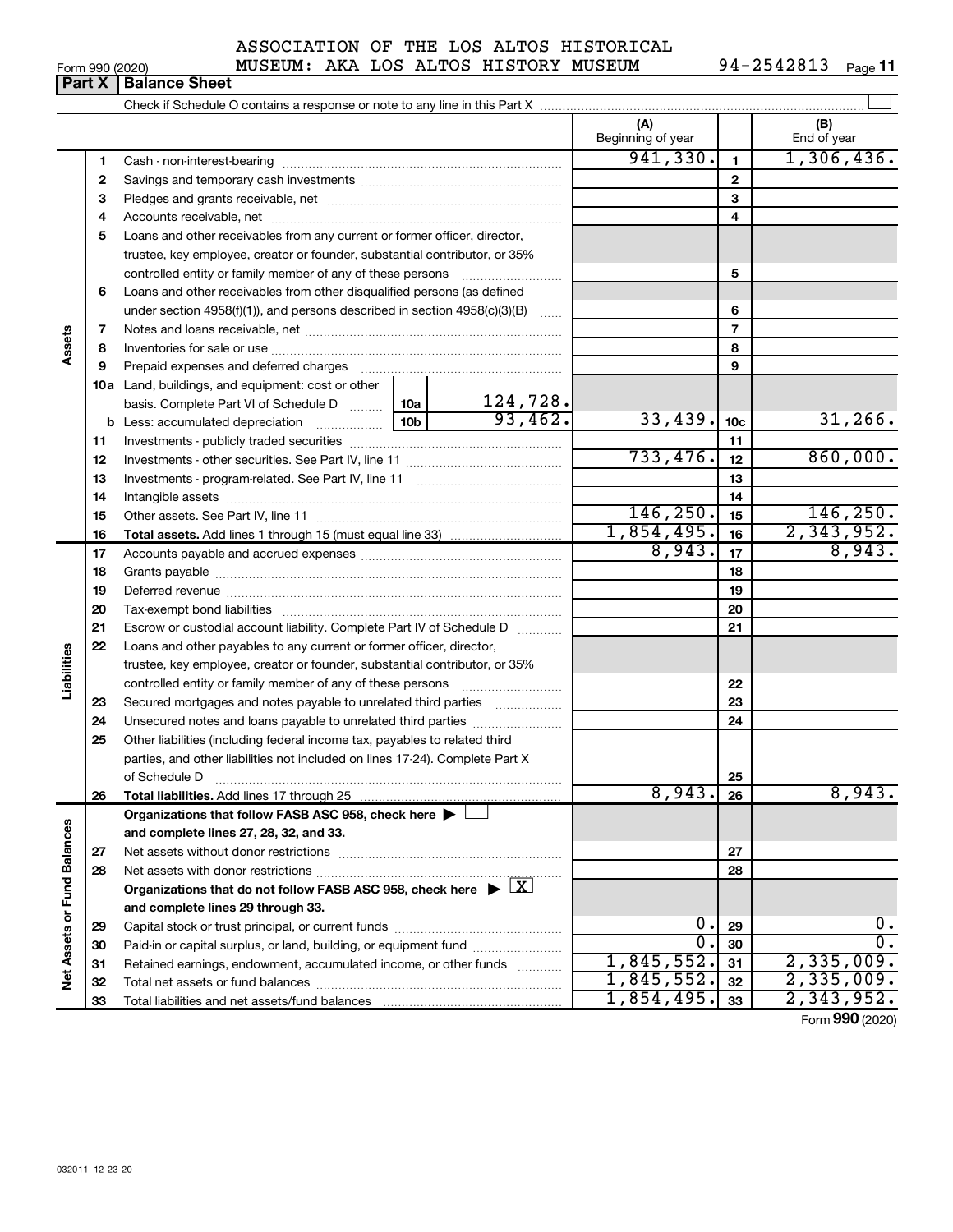|                                                                                                                           | ASSOCIATION OF THE LOS ALTOS HISTORICAL                                                                                         |                |                       |     |                  |  |  |  |  |  |  |
|---------------------------------------------------------------------------------------------------------------------------|---------------------------------------------------------------------------------------------------------------------------------|----------------|-----------------------|-----|------------------|--|--|--|--|--|--|
|                                                                                                                           | MUSEUM: AKA LOS ALTOS HISTORY MUSEUM<br>Form 990 (2020)                                                                         |                | 94-2542813            |     | Page 12          |  |  |  |  |  |  |
|                                                                                                                           | <b>Part XI</b><br><b>Reconciliation of Net Assets</b>                                                                           |                |                       |     |                  |  |  |  |  |  |  |
|                                                                                                                           |                                                                                                                                 |                |                       |     |                  |  |  |  |  |  |  |
|                                                                                                                           |                                                                                                                                 |                |                       |     |                  |  |  |  |  |  |  |
| 1                                                                                                                         |                                                                                                                                 | 1.             | 982, 217.<br>657,840. |     |                  |  |  |  |  |  |  |
| $\overline{2}$<br>2                                                                                                       |                                                                                                                                 |                |                       |     |                  |  |  |  |  |  |  |
| $\mathbf{3}$<br>3<br>Revenue less expenses. Subtract line 2 from line 1                                                   |                                                                                                                                 |                |                       |     |                  |  |  |  |  |  |  |
| 4                                                                                                                         |                                                                                                                                 | $\overline{4}$ | 1,845,552.            |     |                  |  |  |  |  |  |  |
| 5                                                                                                                         |                                                                                                                                 | 5              | 165,080.              |     |                  |  |  |  |  |  |  |
| 6                                                                                                                         |                                                                                                                                 | 6              |                       |     |                  |  |  |  |  |  |  |
| 7                                                                                                                         |                                                                                                                                 | $\overline{7}$ |                       |     |                  |  |  |  |  |  |  |
| 8                                                                                                                         | Prior period adjustments www.communication.communication.com/news/communication.com/news/communication.com/new                  | 8              |                       |     |                  |  |  |  |  |  |  |
| 9                                                                                                                         | Other changes in net assets or fund balances (explain on Schedule O)                                                            | $\mathbf{9}$   |                       |     | $\overline{0}$ . |  |  |  |  |  |  |
| 10                                                                                                                        | Net assets or fund balances at end of year. Combine lines 3 through 9 (must equal Part X, line 32,                              |                |                       |     |                  |  |  |  |  |  |  |
| 2,335,009.<br>10                                                                                                          |                                                                                                                                 |                |                       |     |                  |  |  |  |  |  |  |
| <b>Part XII Financial Statements and Reporting</b>                                                                        |                                                                                                                                 |                |                       |     |                  |  |  |  |  |  |  |
|                                                                                                                           |                                                                                                                                 |                |                       |     | No               |  |  |  |  |  |  |
| 1                                                                                                                         | Accounting method used to prepare the Form 990: $X \subset X$ Cash<br>$\Box$ Accrual<br>Other                                   |                |                       | Yes |                  |  |  |  |  |  |  |
|                                                                                                                           | If the organization changed its method of accounting from a prior year or checked "Other," explain in Schedule O.               |                |                       |     |                  |  |  |  |  |  |  |
| 2a                                                                                                                        |                                                                                                                                 |                | 2a                    |     | X                |  |  |  |  |  |  |
|                                                                                                                           | If "Yes," check a box below to indicate whether the financial statements for the year were compiled or reviewed on a            |                |                       |     |                  |  |  |  |  |  |  |
|                                                                                                                           | separate basis, consolidated basis, or both:                                                                                    |                |                       |     |                  |  |  |  |  |  |  |
|                                                                                                                           | <b>Consolidated basis</b><br>Separate basis<br>Both consolidated and separate basis                                             |                |                       |     |                  |  |  |  |  |  |  |
|                                                                                                                           | <b>b</b> Were the organization's financial statements audited by an independent accountant?                                     |                | 2 <sub>b</sub>        |     | x                |  |  |  |  |  |  |
|                                                                                                                           | If "Yes," check a box below to indicate whether the financial statements for the year were audited on a separate basis,         |                |                       |     |                  |  |  |  |  |  |  |
|                                                                                                                           | consolidated basis, or both:                                                                                                    |                |                       |     |                  |  |  |  |  |  |  |
|                                                                                                                           | Separate basis<br>Both consolidated and separate basis<br><b>Consolidated basis</b>                                             |                |                       |     |                  |  |  |  |  |  |  |
|                                                                                                                           | c If "Yes" to line 2a or 2b, does the organization have a committee that assumes responsibility for oversight of the audit,     |                |                       |     |                  |  |  |  |  |  |  |
| 2c                                                                                                                        |                                                                                                                                 |                |                       |     |                  |  |  |  |  |  |  |
| If the organization changed either its oversight process or selection process during the tax year, explain on Schedule O. |                                                                                                                                 |                |                       |     |                  |  |  |  |  |  |  |
|                                                                                                                           | 3a As a result of a federal award, was the organization required to undergo an audit or audits as set forth in the Single Audit |                |                       |     |                  |  |  |  |  |  |  |
|                                                                                                                           |                                                                                                                                 |                | За                    |     | X                |  |  |  |  |  |  |
|                                                                                                                           | b If "Yes," did the organization undergo the required audit or audits? If the organization did not undergo the required audit   |                |                       |     |                  |  |  |  |  |  |  |
|                                                                                                                           |                                                                                                                                 |                | 3 <sub>b</sub>        |     |                  |  |  |  |  |  |  |

Form (2020) **990**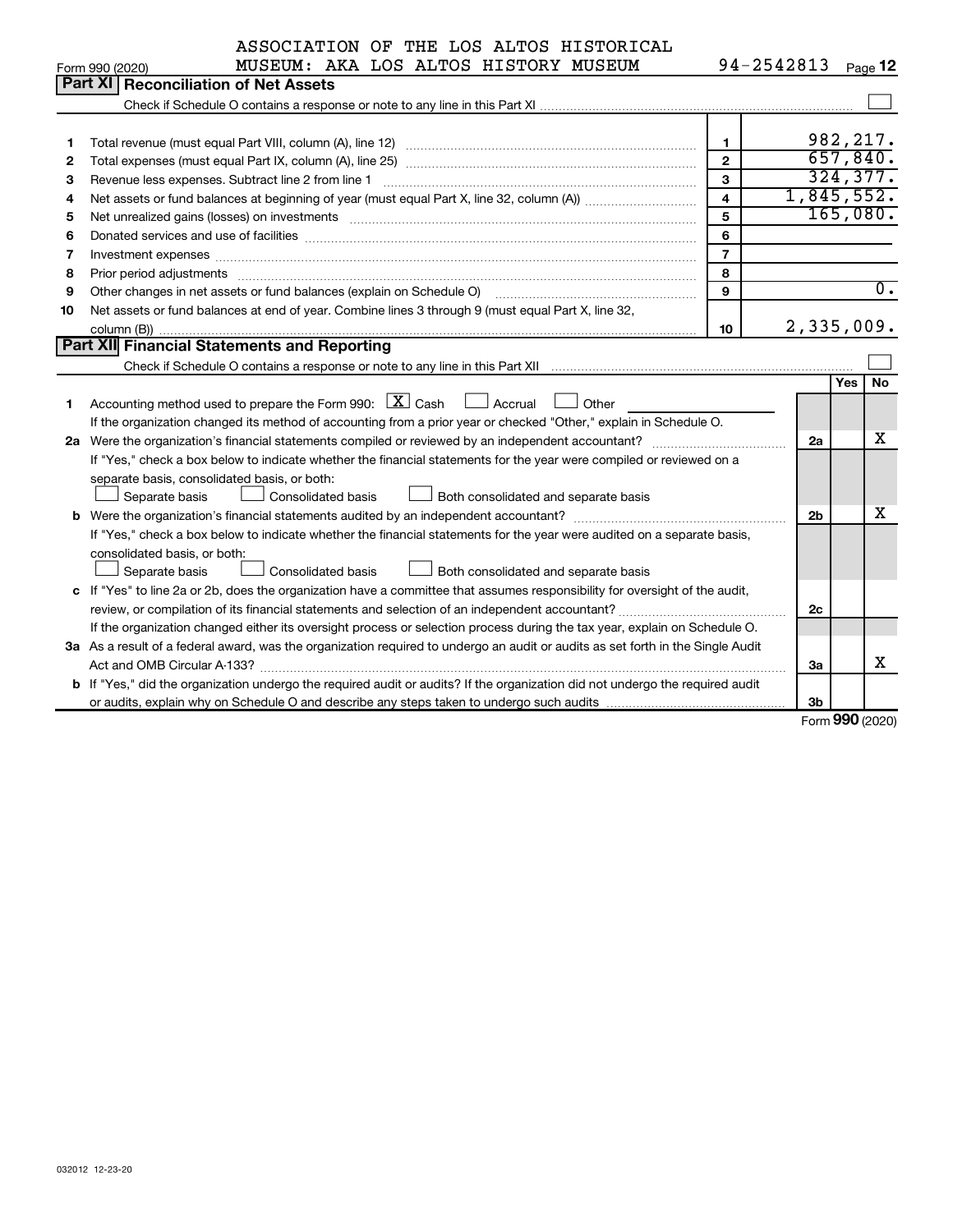|                                                                                                                                |                                                                                                                                                                                                                                                          | <b>SCHEDULE A</b>                                                                                                                                                                                             |  |                                         |                                                                                                                                  |          |  |  |  |  |  |                                                        |  |                                                                |    |                                                                                                                                                                                                                                                           |                        | OMB No. 1545-0047                                                                                                                            |
|--------------------------------------------------------------------------------------------------------------------------------|----------------------------------------------------------------------------------------------------------------------------------------------------------------------------------------------------------------------------------------------------------|---------------------------------------------------------------------------------------------------------------------------------------------------------------------------------------------------------------|--|-----------------------------------------|----------------------------------------------------------------------------------------------------------------------------------|----------|--|--|--|--|--|--------------------------------------------------------|--|----------------------------------------------------------------|----|-----------------------------------------------------------------------------------------------------------------------------------------------------------------------------------------------------------------------------------------------------------|------------------------|----------------------------------------------------------------------------------------------------------------------------------------------|
|                                                                                                                                |                                                                                                                                                                                                                                                          | (Form 990 or 990-EZ)                                                                                                                                                                                          |  |                                         | <b>Public Charity Status and Public Support</b><br>Complete if the organization is a section 501(c)(3) organization or a section |          |  |  |  |  |  |                                                        |  |                                                                |    |                                                                                                                                                                                                                                                           |                        |                                                                                                                                              |
|                                                                                                                                |                                                                                                                                                                                                                                                          |                                                                                                                                                                                                               |  |                                         |                                                                                                                                  |          |  |  |  |  |  |                                                        |  | 4947(a)(1) nonexempt charitable trust.                         |    |                                                                                                                                                                                                                                                           |                        |                                                                                                                                              |
|                                                                                                                                |                                                                                                                                                                                                                                                          | Department of the Treasury<br>Internal Revenue Service                                                                                                                                                        |  |                                         |                                                                                                                                  |          |  |  |  |  |  |                                                        |  | Attach to Form 990 or Form 990-EZ.                             |    |                                                                                                                                                                                                                                                           |                        | Open to Public                                                                                                                               |
|                                                                                                                                |                                                                                                                                                                                                                                                          |                                                                                                                                                                                                               |  |                                         |                                                                                                                                  |          |  |  |  |  |  |                                                        |  |                                                                |    | Go to www.irs.gov/Form990 for instructions and the latest information.                                                                                                                                                                                    |                        | Inspection                                                                                                                                   |
|                                                                                                                                |                                                                                                                                                                                                                                                          | Name of the organization                                                                                                                                                                                      |  | ASSOCIATION OF THE LOS ALTOS HISTORICAL |                                                                                                                                  |          |  |  |  |  |  |                                                        |  |                                                                |    |                                                                                                                                                                                                                                                           |                        | <b>Employer identification number</b>                                                                                                        |
|                                                                                                                                | Part I                                                                                                                                                                                                                                                   |                                                                                                                                                                                                               |  | MUSEUM: AKA LOS ALTOS HISTORY MUSEUM    |                                                                                                                                  |          |  |  |  |  |  |                                                        |  |                                                                |    | Reason for Public Charity Status. (All organizations must complete this part.) See instructions.                                                                                                                                                          |                        | 94-2542813                                                                                                                                   |
|                                                                                                                                |                                                                                                                                                                                                                                                          | The organization is not a private foundation because it is: (For lines 1 through 12, check only one box.)                                                                                                     |  |                                         |                                                                                                                                  |          |  |  |  |  |  |                                                        |  |                                                                |    |                                                                                                                                                                                                                                                           |                        |                                                                                                                                              |
| 1                                                                                                                              |                                                                                                                                                                                                                                                          | A church, convention of churches, or association of churches described in section 170(b)(1)(A)(i).                                                                                                            |  |                                         |                                                                                                                                  |          |  |  |  |  |  |                                                        |  |                                                                |    |                                                                                                                                                                                                                                                           |                        |                                                                                                                                              |
| 2                                                                                                                              |                                                                                                                                                                                                                                                          | A school described in section 170(b)(1)(A)(ii). (Attach Schedule E (Form 990 or 990-EZ).)                                                                                                                     |  |                                         |                                                                                                                                  |          |  |  |  |  |  |                                                        |  |                                                                |    |                                                                                                                                                                                                                                                           |                        |                                                                                                                                              |
| з                                                                                                                              |                                                                                                                                                                                                                                                          | A hospital or a cooperative hospital service organization described in section 170(b)(1)(A)(iii).                                                                                                             |  |                                         |                                                                                                                                  |          |  |  |  |  |  |                                                        |  |                                                                |    |                                                                                                                                                                                                                                                           |                        |                                                                                                                                              |
| 4                                                                                                                              |                                                                                                                                                                                                                                                          |                                                                                                                                                                                                               |  |                                         |                                                                                                                                  |          |  |  |  |  |  |                                                        |  |                                                                |    |                                                                                                                                                                                                                                                           |                        | A medical research organization operated in conjunction with a hospital described in section 170(b)(1)(A)(iii). Enter the hospital's name,   |
|                                                                                                                                |                                                                                                                                                                                                                                                          | city, and state:                                                                                                                                                                                              |  |                                         |                                                                                                                                  |          |  |  |  |  |  |                                                        |  |                                                                |    |                                                                                                                                                                                                                                                           |                        |                                                                                                                                              |
| An organization operated for the benefit of a college or university owned or operated by a governmental unit described in<br>5 |                                                                                                                                                                                                                                                          |                                                                                                                                                                                                               |  |                                         |                                                                                                                                  |          |  |  |  |  |  |                                                        |  |                                                                |    |                                                                                                                                                                                                                                                           |                        |                                                                                                                                              |
|                                                                                                                                | section 170(b)(1)(A)(iv). (Complete Part II.)<br>A federal, state, or local government or governmental unit described in section 170(b)(1)(A)(v).                                                                                                        |                                                                                                                                                                                                               |  |                                         |                                                                                                                                  |          |  |  |  |  |  |                                                        |  |                                                                |    |                                                                                                                                                                                                                                                           |                        |                                                                                                                                              |
| 6                                                                                                                              |                                                                                                                                                                                                                                                          |                                                                                                                                                                                                               |  |                                         |                                                                                                                                  |          |  |  |  |  |  |                                                        |  |                                                                |    |                                                                                                                                                                                                                                                           |                        |                                                                                                                                              |
| $\overline{7}$                                                                                                                 | $\mathbf{X}$                                                                                                                                                                                                                                             |                                                                                                                                                                                                               |  |                                         |                                                                                                                                  |          |  |  |  |  |  |                                                        |  |                                                                |    |                                                                                                                                                                                                                                                           |                        | An organization that normally receives a substantial part of its support from a governmental unit or from the general public described in    |
| 8                                                                                                                              |                                                                                                                                                                                                                                                          | section 170(b)(1)(A)(vi). (Complete Part II.)                                                                                                                                                                 |  |                                         |                                                                                                                                  |          |  |  |  |  |  |                                                        |  |                                                                |    |                                                                                                                                                                                                                                                           |                        |                                                                                                                                              |
| 9                                                                                                                              |                                                                                                                                                                                                                                                          | A community trust described in section 170(b)(1)(A)(vi). (Complete Part II.)<br>An agricultural research organization described in section 170(b)(1)(A)(ix) operated in conjunction with a land-grant college |  |                                         |                                                                                                                                  |          |  |  |  |  |  |                                                        |  |                                                                |    |                                                                                                                                                                                                                                                           |                        |                                                                                                                                              |
|                                                                                                                                |                                                                                                                                                                                                                                                          | or university or a non-land-grant college of agriculture (see instructions). Enter the name, city, and state of the college or                                                                                |  |                                         |                                                                                                                                  |          |  |  |  |  |  |                                                        |  |                                                                |    |                                                                                                                                                                                                                                                           |                        |                                                                                                                                              |
|                                                                                                                                |                                                                                                                                                                                                                                                          | university:                                                                                                                                                                                                   |  |                                         |                                                                                                                                  |          |  |  |  |  |  |                                                        |  |                                                                |    |                                                                                                                                                                                                                                                           |                        |                                                                                                                                              |
| 10                                                                                                                             |                                                                                                                                                                                                                                                          |                                                                                                                                                                                                               |  |                                         |                                                                                                                                  |          |  |  |  |  |  |                                                        |  |                                                                |    |                                                                                                                                                                                                                                                           |                        | An organization that normally receives (1) more than 33 1/3% of its support from contributions, membership fees, and gross receipts from     |
|                                                                                                                                |                                                                                                                                                                                                                                                          |                                                                                                                                                                                                               |  |                                         |                                                                                                                                  |          |  |  |  |  |  |                                                        |  |                                                                |    |                                                                                                                                                                                                                                                           |                        | activities related to its exempt functions, subject to certain exceptions; and (2) no more than 33 1/3% of its support from gross investment |
|                                                                                                                                |                                                                                                                                                                                                                                                          |                                                                                                                                                                                                               |  |                                         |                                                                                                                                  |          |  |  |  |  |  |                                                        |  |                                                                |    |                                                                                                                                                                                                                                                           |                        | income and unrelated business taxable income (less section 511 tax) from businesses acquired by the organization after June 30, 1975.        |
|                                                                                                                                | See section 509(a)(2). (Complete Part III.)                                                                                                                                                                                                              |                                                                                                                                                                                                               |  |                                         |                                                                                                                                  |          |  |  |  |  |  |                                                        |  |                                                                |    |                                                                                                                                                                                                                                                           |                        |                                                                                                                                              |
|                                                                                                                                | 11<br>An organization organized and operated exclusively to test for public safety. See section 509(a)(4).<br>An organization organized and operated exclusively for the benefit of, to perform the functions of, or to carry out the purposes of one or |                                                                                                                                                                                                               |  |                                         |                                                                                                                                  |          |  |  |  |  |  |                                                        |  |                                                                |    |                                                                                                                                                                                                                                                           |                        |                                                                                                                                              |
| 12                                                                                                                             |                                                                                                                                                                                                                                                          |                                                                                                                                                                                                               |  |                                         |                                                                                                                                  |          |  |  |  |  |  |                                                        |  |                                                                |    |                                                                                                                                                                                                                                                           |                        |                                                                                                                                              |
|                                                                                                                                |                                                                                                                                                                                                                                                          | lines 12a through 12d that describes the type of supporting organization and complete lines 12e, 12f, and 12g.                                                                                                |  |                                         |                                                                                                                                  |          |  |  |  |  |  |                                                        |  |                                                                |    |                                                                                                                                                                                                                                                           |                        | more publicly supported organizations described in section 509(a)(1) or section 509(a)(2). See section 509(a)(3). Check the box in           |
| a                                                                                                                              |                                                                                                                                                                                                                                                          |                                                                                                                                                                                                               |  |                                         |                                                                                                                                  |          |  |  |  |  |  |                                                        |  |                                                                |    | Type I. A supporting organization operated, supervised, or controlled by its supported organization(s), typically by giving                                                                                                                               |                        |                                                                                                                                              |
|                                                                                                                                |                                                                                                                                                                                                                                                          |                                                                                                                                                                                                               |  |                                         |                                                                                                                                  |          |  |  |  |  |  |                                                        |  |                                                                |    | the supported organization(s) the power to regularly appoint or elect a majority of the directors or trustees of the supporting                                                                                                                           |                        |                                                                                                                                              |
|                                                                                                                                |                                                                                                                                                                                                                                                          | organization. You must complete Part IV, Sections A and B.                                                                                                                                                    |  |                                         |                                                                                                                                  |          |  |  |  |  |  |                                                        |  |                                                                |    |                                                                                                                                                                                                                                                           |                        |                                                                                                                                              |
| b                                                                                                                              |                                                                                                                                                                                                                                                          |                                                                                                                                                                                                               |  |                                         |                                                                                                                                  |          |  |  |  |  |  |                                                        |  |                                                                |    | Type II. A supporting organization supervised or controlled in connection with its supported organization(s), by having                                                                                                                                   |                        |                                                                                                                                              |
|                                                                                                                                |                                                                                                                                                                                                                                                          |                                                                                                                                                                                                               |  |                                         |                                                                                                                                  |          |  |  |  |  |  |                                                        |  |                                                                |    | control or management of the supporting organization vested in the same persons that control or manage the supported                                                                                                                                      |                        |                                                                                                                                              |
|                                                                                                                                |                                                                                                                                                                                                                                                          | organization(s). You must complete Part IV, Sections A and C.                                                                                                                                                 |  |                                         |                                                                                                                                  |          |  |  |  |  |  |                                                        |  |                                                                |    |                                                                                                                                                                                                                                                           |                        |                                                                                                                                              |
| с                                                                                                                              |                                                                                                                                                                                                                                                          |                                                                                                                                                                                                               |  |                                         |                                                                                                                                  |          |  |  |  |  |  |                                                        |  |                                                                |    | Type III functionally integrated. A supporting organization operated in connection with, and functionally integrated with,                                                                                                                                |                        |                                                                                                                                              |
|                                                                                                                                |                                                                                                                                                                                                                                                          | its supported organization(s) (see instructions). You must complete Part IV, Sections A, D, and E.                                                                                                            |  |                                         |                                                                                                                                  |          |  |  |  |  |  |                                                        |  |                                                                |    |                                                                                                                                                                                                                                                           |                        |                                                                                                                                              |
| d                                                                                                                              |                                                                                                                                                                                                                                                          |                                                                                                                                                                                                               |  |                                         |                                                                                                                                  |          |  |  |  |  |  |                                                        |  |                                                                |    | Type III non-functionally integrated. A supporting organization operated in connection with its supported organization(s)<br>that is not functionally integrated. The organization generally must satisfy a distribution requirement and an attentiveness |                        |                                                                                                                                              |
|                                                                                                                                |                                                                                                                                                                                                                                                          | requirement (see instructions). You must complete Part IV, Sections A and D, and Part V.                                                                                                                      |  |                                         |                                                                                                                                  |          |  |  |  |  |  |                                                        |  |                                                                |    |                                                                                                                                                                                                                                                           |                        |                                                                                                                                              |
| е                                                                                                                              |                                                                                                                                                                                                                                                          |                                                                                                                                                                                                               |  |                                         |                                                                                                                                  |          |  |  |  |  |  |                                                        |  |                                                                |    | Check this box if the organization received a written determination from the IRS that it is a Type I, Type II, Type III                                                                                                                                   |                        |                                                                                                                                              |
|                                                                                                                                |                                                                                                                                                                                                                                                          | functionally integrated, or Type III non-functionally integrated supporting organization.                                                                                                                     |  |                                         |                                                                                                                                  |          |  |  |  |  |  |                                                        |  |                                                                |    |                                                                                                                                                                                                                                                           |                        |                                                                                                                                              |
|                                                                                                                                |                                                                                                                                                                                                                                                          |                                                                                                                                                                                                               |  |                                         |                                                                                                                                  |          |  |  |  |  |  |                                                        |  |                                                                |    |                                                                                                                                                                                                                                                           |                        |                                                                                                                                              |
|                                                                                                                                |                                                                                                                                                                                                                                                          | g Provide the following information about the supported organization(s).                                                                                                                                      |  |                                         |                                                                                                                                  |          |  |  |  |  |  |                                                        |  |                                                                |    |                                                                                                                                                                                                                                                           |                        |                                                                                                                                              |
|                                                                                                                                |                                                                                                                                                                                                                                                          | (i) Name of supported<br>organization                                                                                                                                                                         |  |                                         |                                                                                                                                  | (ii) EIN |  |  |  |  |  | (iii) Type of organization<br>(described on lines 1-10 |  | (iv) Is the organization listed<br>in your governing document? |    | support (see instructions)                                                                                                                                                                                                                                | (v) Amount of monetary | (vi) Amount of other<br>support (see instructions)                                                                                           |
|                                                                                                                                |                                                                                                                                                                                                                                                          |                                                                                                                                                                                                               |  |                                         |                                                                                                                                  |          |  |  |  |  |  | above (see instructions))                              |  | Yes                                                            | No |                                                                                                                                                                                                                                                           |                        |                                                                                                                                              |
|                                                                                                                                |                                                                                                                                                                                                                                                          |                                                                                                                                                                                                               |  |                                         |                                                                                                                                  |          |  |  |  |  |  |                                                        |  |                                                                |    |                                                                                                                                                                                                                                                           |                        |                                                                                                                                              |
|                                                                                                                                |                                                                                                                                                                                                                                                          |                                                                                                                                                                                                               |  |                                         |                                                                                                                                  |          |  |  |  |  |  |                                                        |  |                                                                |    |                                                                                                                                                                                                                                                           |                        |                                                                                                                                              |
|                                                                                                                                |                                                                                                                                                                                                                                                          |                                                                                                                                                                                                               |  |                                         |                                                                                                                                  |          |  |  |  |  |  |                                                        |  |                                                                |    |                                                                                                                                                                                                                                                           |                        |                                                                                                                                              |
|                                                                                                                                |                                                                                                                                                                                                                                                          |                                                                                                                                                                                                               |  |                                         |                                                                                                                                  |          |  |  |  |  |  |                                                        |  |                                                                |    |                                                                                                                                                                                                                                                           |                        |                                                                                                                                              |
|                                                                                                                                |                                                                                                                                                                                                                                                          |                                                                                                                                                                                                               |  |                                         |                                                                                                                                  |          |  |  |  |  |  |                                                        |  |                                                                |    |                                                                                                                                                                                                                                                           |                        |                                                                                                                                              |
|                                                                                                                                |                                                                                                                                                                                                                                                          |                                                                                                                                                                                                               |  |                                         |                                                                                                                                  |          |  |  |  |  |  |                                                        |  |                                                                |    |                                                                                                                                                                                                                                                           |                        |                                                                                                                                              |
|                                                                                                                                |                                                                                                                                                                                                                                                          |                                                                                                                                                                                                               |  |                                         |                                                                                                                                  |          |  |  |  |  |  |                                                        |  |                                                                |    |                                                                                                                                                                                                                                                           |                        |                                                                                                                                              |
|                                                                                                                                |                                                                                                                                                                                                                                                          |                                                                                                                                                                                                               |  |                                         |                                                                                                                                  |          |  |  |  |  |  |                                                        |  |                                                                |    |                                                                                                                                                                                                                                                           |                        |                                                                                                                                              |
| Total                                                                                                                          |                                                                                                                                                                                                                                                          |                                                                                                                                                                                                               |  |                                         |                                                                                                                                  |          |  |  |  |  |  |                                                        |  |                                                                |    |                                                                                                                                                                                                                                                           |                        |                                                                                                                                              |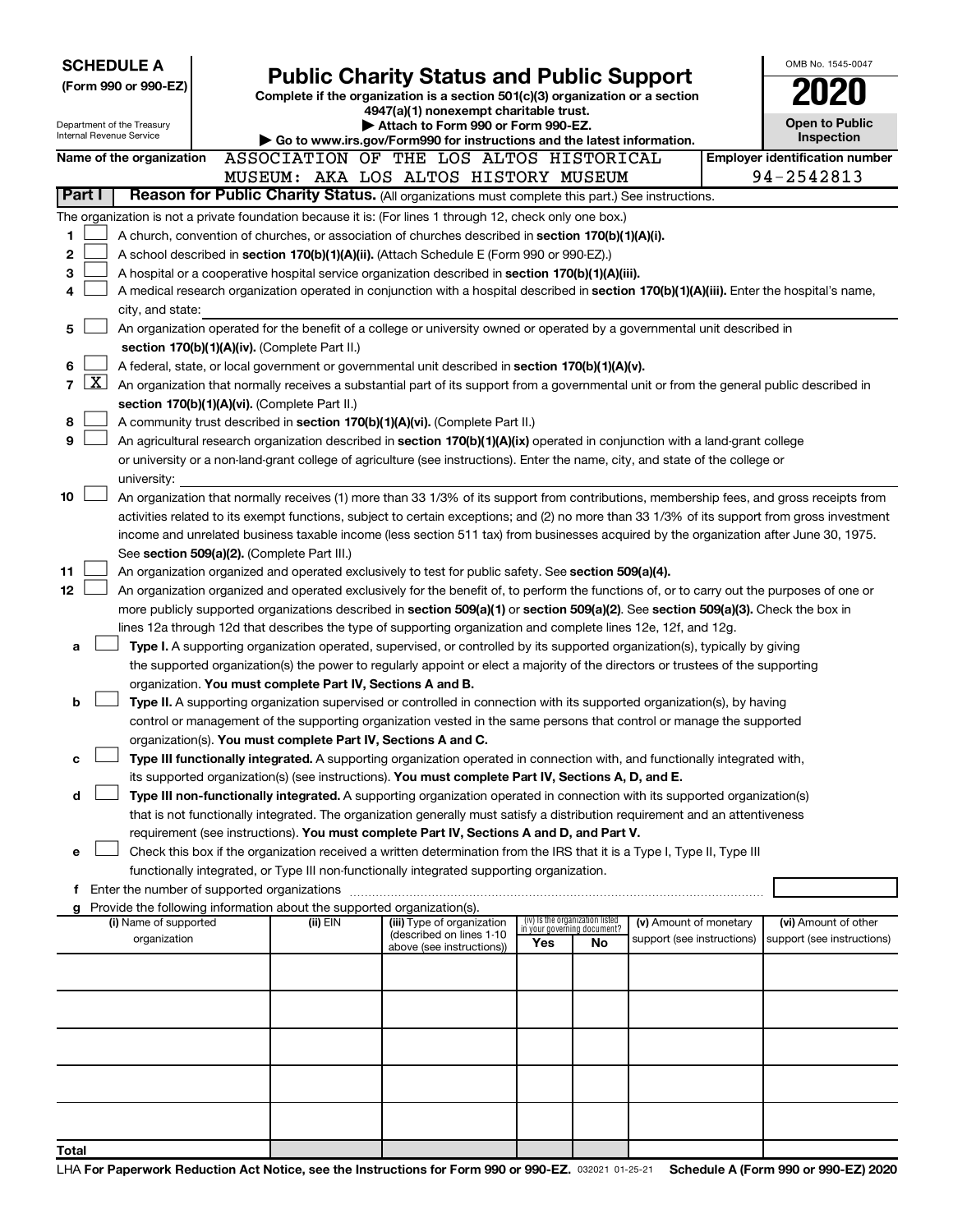#### 94-2542813 Page 2 Schedule A (Form 990 or 990-EZ) 2020  $\,$  MUS $\,$ EUM:  $\,$  AKA  $\,$  LOS  $\,$  ALTOS  $\,$  HISTORY  $\,$  MUS $\,$ EUM  $\,$   $\,$  94-2542813  $\,$   $_{\rm{Page}}$

(Complete only if you checked the box on line 5, 7, or 8 of Part I or if the organization failed to qualify under Part III. If the organization fails to qualify under the tests listed below, please complete Part III.) **Part II Support Schedule for Organizations Described in Sections 170(b)(1)(A)(iv) and 170(b)(1)(A)(vi)**

| <b>Section A. Public Support</b>                                                                                                                                                                                                                                                    |                       |           |            |            |          |                                    |  |  |  |  |  |
|-------------------------------------------------------------------------------------------------------------------------------------------------------------------------------------------------------------------------------------------------------------------------------------|-----------------------|-----------|------------|------------|----------|------------------------------------|--|--|--|--|--|
| Calendar year (or fiscal year beginning in)                                                                                                                                                                                                                                         | (a) 2016              | (b) 2017  | $(c)$ 2018 | $(d)$ 2019 | (e) 2020 | (f) Total                          |  |  |  |  |  |
| 1 Gifts, grants, contributions, and                                                                                                                                                                                                                                                 |                       |           |            |            |          |                                    |  |  |  |  |  |
| membership fees received. (Do not                                                                                                                                                                                                                                                   |                       |           |            |            |          |                                    |  |  |  |  |  |
| include any "unusual grants.")                                                                                                                                                                                                                                                      | 292,818.              | 368, 398. | 379,050.   | 1155035.   | 937,404. | 3132705.                           |  |  |  |  |  |
| 2 Tax revenues levied for the organ-                                                                                                                                                                                                                                                |                       |           |            |            |          |                                    |  |  |  |  |  |
| ization's benefit and either paid to                                                                                                                                                                                                                                                |                       |           |            |            |          |                                    |  |  |  |  |  |
| or expended on its behalf                                                                                                                                                                                                                                                           |                       |           |            |            |          |                                    |  |  |  |  |  |
| 3 The value of services or facilities                                                                                                                                                                                                                                               |                       |           |            |            |          |                                    |  |  |  |  |  |
| furnished by a governmental unit to                                                                                                                                                                                                                                                 |                       |           |            |            |          |                                    |  |  |  |  |  |
| the organization without charge                                                                                                                                                                                                                                                     |                       |           |            |            |          |                                    |  |  |  |  |  |
| 4 Total. Add lines 1 through 3                                                                                                                                                                                                                                                      | 292,818.              | 368,398.  | 379,050.   | 1155035.   | 937,404. | 3132705.                           |  |  |  |  |  |
| 5 The portion of total contributions                                                                                                                                                                                                                                                |                       |           |            |            |          |                                    |  |  |  |  |  |
| by each person (other than a                                                                                                                                                                                                                                                        |                       |           |            |            |          |                                    |  |  |  |  |  |
| governmental unit or publicly                                                                                                                                                                                                                                                       |                       |           |            |            |          |                                    |  |  |  |  |  |
| supported organization) included                                                                                                                                                                                                                                                    |                       |           |            |            |          |                                    |  |  |  |  |  |
| on line 1 that exceeds 2% of the                                                                                                                                                                                                                                                    |                       |           |            |            |          |                                    |  |  |  |  |  |
| amount shown on line 11,                                                                                                                                                                                                                                                            |                       |           |            |            |          |                                    |  |  |  |  |  |
| column (f)                                                                                                                                                                                                                                                                          |                       |           |            |            |          | 329,958.                           |  |  |  |  |  |
| 6 Public support. Subtract line 5 from line 4.                                                                                                                                                                                                                                      |                       |           |            |            |          | 2802747.                           |  |  |  |  |  |
| <b>Section B. Total Support</b>                                                                                                                                                                                                                                                     |                       |           |            |            |          |                                    |  |  |  |  |  |
| Calendar year (or fiscal year beginning in)                                                                                                                                                                                                                                         | (a) 2016              | (b) 2017  | $(c)$ 2018 | $(d)$ 2019 | (e) 2020 | (f) Total                          |  |  |  |  |  |
| <b>7</b> Amounts from line 4                                                                                                                                                                                                                                                        | $\overline{292,818.}$ | 368,398.  | 379,050.   | 1155035    | 937,404. | 3132705.                           |  |  |  |  |  |
| 8 Gross income from interest,                                                                                                                                                                                                                                                       |                       |           |            |            |          |                                    |  |  |  |  |  |
| dividends, payments received on                                                                                                                                                                                                                                                     |                       |           |            |            |          |                                    |  |  |  |  |  |
| securities loans, rents, royalties,                                                                                                                                                                                                                                                 |                       |           |            |            |          |                                    |  |  |  |  |  |
| and income from similar sources                                                                                                                                                                                                                                                     | 158, 144.             | 247,066.  | 354, 279.  | 183,738.   | 67,685.  | 1010912.                           |  |  |  |  |  |
| <b>9</b> Net income from unrelated business                                                                                                                                                                                                                                         |                       |           |            |            |          |                                    |  |  |  |  |  |
| activities, whether or not the                                                                                                                                                                                                                                                      |                       |           |            |            |          |                                    |  |  |  |  |  |
| business is regularly carried on                                                                                                                                                                                                                                                    |                       |           |            |            |          |                                    |  |  |  |  |  |
| 10 Other income. Do not include gain                                                                                                                                                                                                                                                |                       |           |            |            |          |                                    |  |  |  |  |  |
| or loss from the sale of capital                                                                                                                                                                                                                                                    |                       |           |            |            |          |                                    |  |  |  |  |  |
| assets (Explain in Part VI.)                                                                                                                                                                                                                                                        |                       |           |            |            |          |                                    |  |  |  |  |  |
| 11 Total support. Add lines 7 through 10                                                                                                                                                                                                                                            |                       |           |            |            |          | 4143617.                           |  |  |  |  |  |
| <b>12</b> Gross receipts from related activities, etc. (see instructions)                                                                                                                                                                                                           |                       |           |            |            | 12       | 90,524.                            |  |  |  |  |  |
| 13 First 5 years. If the Form 990 is for the organization's first, second, third, fourth, or fifth tax year as a section 501(c)(3)                                                                                                                                                  |                       |           |            |            |          |                                    |  |  |  |  |  |
|                                                                                                                                                                                                                                                                                     |                       |           |            |            |          |                                    |  |  |  |  |  |
| <b>Section C. Computation of Public Support Percentage</b>                                                                                                                                                                                                                          |                       |           |            |            |          |                                    |  |  |  |  |  |
|                                                                                                                                                                                                                                                                                     |                       |           |            |            | 14       | 67.64<br>%                         |  |  |  |  |  |
|                                                                                                                                                                                                                                                                                     |                       |           |            |            | 15       | 56.53<br>%                         |  |  |  |  |  |
| 16a 33 1/3% support test - 2020. If the organization did not check the box on line 13, and line 14 is 33 1/3% or more, check this box and                                                                                                                                           |                       |           |            |            |          | $\blacktriangleright$ $\mathbf{X}$ |  |  |  |  |  |
| stop here. The organization qualifies as a publicly supported organization manufactured content and the organization manufactured or an analyzing the stress of the stress of the stress of the stress of the stress of the st                                                      |                       |           |            |            |          |                                    |  |  |  |  |  |
| b 33 1/3% support test - 2019. If the organization did not check a box on line 13 or 16a, and line 15 is 33 1/3% or more, check this box                                                                                                                                            |                       |           |            |            |          |                                    |  |  |  |  |  |
|                                                                                                                                                                                                                                                                                     |                       |           |            |            |          |                                    |  |  |  |  |  |
| 17a 10% -facts-and-circumstances test - 2020. If the organization did not check a box on line 13, 16a, or 16b, and line 14 is 10% or more,<br>and if the organization meets the facts-and-circumstances test, check this box and stop here. Explain in Part VI how the organization |                       |           |            |            |          |                                    |  |  |  |  |  |
|                                                                                                                                                                                                                                                                                     |                       |           |            |            |          |                                    |  |  |  |  |  |
| meets the facts-and-circumstances test. The organization qualifies as a publicly supported organization                                                                                                                                                                             |                       |           |            |            |          |                                    |  |  |  |  |  |
| <b>b 10%</b> -facts-and-circumstances test - 2019. If the organization did not check a box on line 13, 16a, 16b, or 17a, and line 15 is 10% or                                                                                                                                      |                       |           |            |            |          |                                    |  |  |  |  |  |
| more, and if the organization meets the facts-and-circumstances test, check this box and stop here. Explain in Part VI how the                                                                                                                                                      |                       |           |            |            |          |                                    |  |  |  |  |  |
| organization meets the facts-and-circumstances test. The organization qualifies as a publicly supported organization                                                                                                                                                                |                       |           |            |            |          |                                    |  |  |  |  |  |
| 18 Private foundation. If the organization did not check a box on line 13, 16a, 16b, 17a, or 17b, check this box and see instructions                                                                                                                                               |                       |           |            |            |          |                                    |  |  |  |  |  |

**Schedule A (Form 990 or 990-EZ) 2020**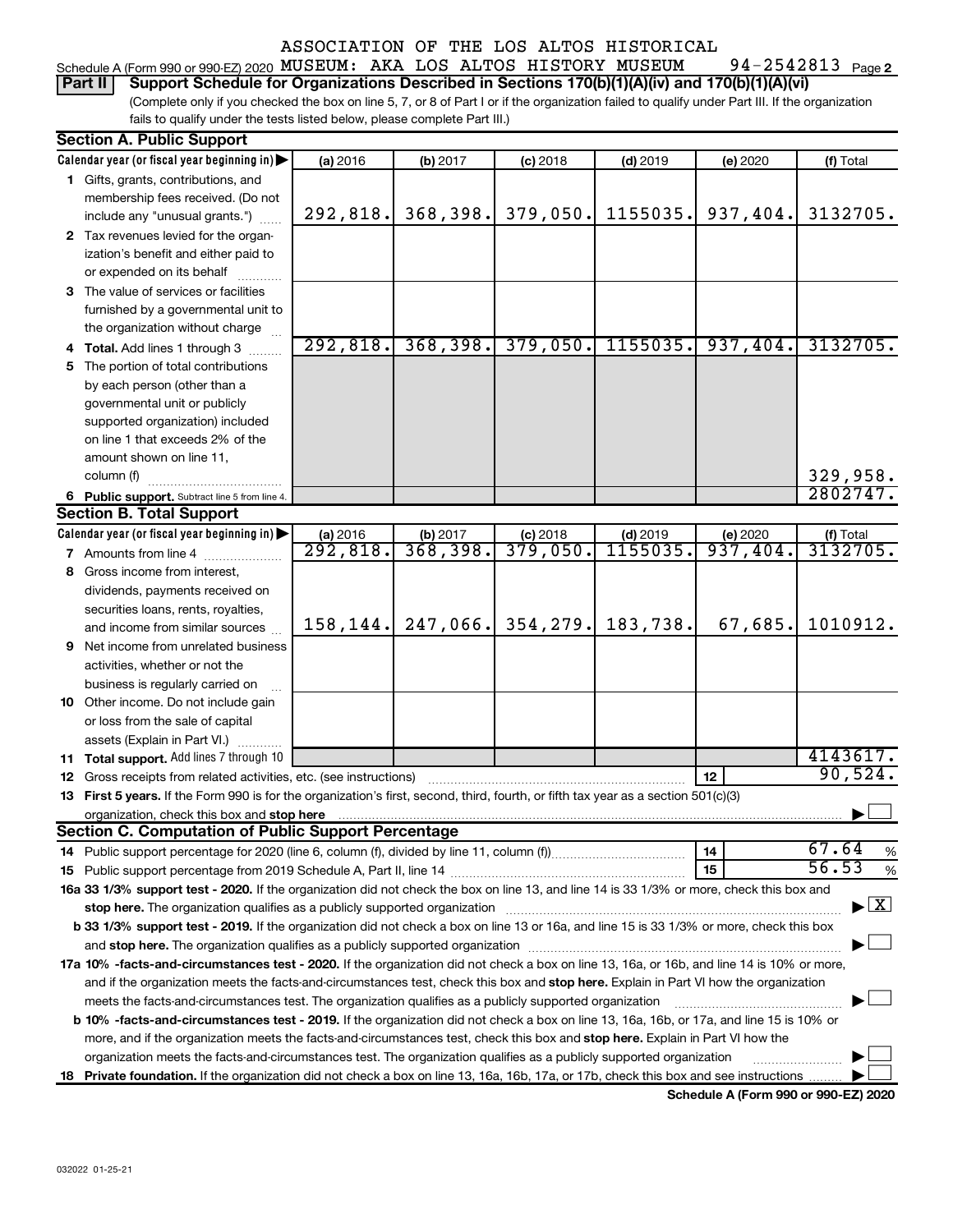#### Schedule A (Form 990 or 990-EZ) 2020  $\,$  MUS $\,$ EUM:  $\,$  AKA  $\,$  LOS  $\,$  ALTOS  $\,$  HISTORY  $\,$  MUS $\,$ EUM  $\,$   $\,$  94-2542813  $\,$   $_{\rm{Page}}$ **Part III Support Schedule for Organizations Described in Section 509(a)(2)**

94-2542813 Page 3

(Complete only if you checked the box on line 10 of Part I or if the organization failed to qualify under Part II. If the organization fails to qualify under the tests listed below, please complete Part II.)

| <b>Section A. Public Support</b>                                                                                                                 |          |          |            |            |          |           |
|--------------------------------------------------------------------------------------------------------------------------------------------------|----------|----------|------------|------------|----------|-----------|
| Calendar year (or fiscal year beginning in)                                                                                                      | (a) 2016 | (b) 2017 | $(c)$ 2018 | $(d)$ 2019 | (e) 2020 | (f) Total |
| 1 Gifts, grants, contributions, and                                                                                                              |          |          |            |            |          |           |
| membership fees received. (Do not                                                                                                                |          |          |            |            |          |           |
| include any "unusual grants.")                                                                                                                   |          |          |            |            |          |           |
| 2 Gross receipts from admissions,                                                                                                                |          |          |            |            |          |           |
| merchandise sold or services per-                                                                                                                |          |          |            |            |          |           |
| formed, or facilities furnished in<br>any activity that is related to the                                                                        |          |          |            |            |          |           |
| organization's tax-exempt purpose                                                                                                                |          |          |            |            |          |           |
| <b>3</b> Gross receipts from activities that                                                                                                     |          |          |            |            |          |           |
| are not an unrelated trade or bus-                                                                                                               |          |          |            |            |          |           |
| iness under section 513                                                                                                                          |          |          |            |            |          |           |
| 4 Tax revenues levied for the organ-                                                                                                             |          |          |            |            |          |           |
| ization's benefit and either paid to                                                                                                             |          |          |            |            |          |           |
| or expended on its behalf                                                                                                                        |          |          |            |            |          |           |
| 5 The value of services or facilities                                                                                                            |          |          |            |            |          |           |
| furnished by a governmental unit to                                                                                                              |          |          |            |            |          |           |
| the organization without charge                                                                                                                  |          |          |            |            |          |           |
| <b>6 Total.</b> Add lines 1 through 5                                                                                                            |          |          |            |            |          |           |
| 7a Amounts included on lines 1, 2, and                                                                                                           |          |          |            |            |          |           |
| 3 received from disqualified persons                                                                                                             |          |          |            |            |          |           |
| <b>b</b> Amounts included on lines 2 and 3 received                                                                                              |          |          |            |            |          |           |
| from other than disqualified persons that                                                                                                        |          |          |            |            |          |           |
| exceed the greater of \$5,000 or 1% of the<br>amount on line 13 for the year                                                                     |          |          |            |            |          |           |
| c Add lines 7a and 7b                                                                                                                            |          |          |            |            |          |           |
| 8 Public support. (Subtract line 7c from line 6.)                                                                                                |          |          |            |            |          |           |
| <b>Section B. Total Support</b>                                                                                                                  |          |          |            |            |          |           |
| Calendar year (or fiscal year beginning in)                                                                                                      | (a) 2016 | (b) 2017 | $(c)$ 2018 | $(d)$ 2019 | (e) 2020 | (f) Total |
| <b>9</b> Amounts from line 6                                                                                                                     |          |          |            |            |          |           |
| <b>10a</b> Gross income from interest,                                                                                                           |          |          |            |            |          |           |
| dividends, payments received on                                                                                                                  |          |          |            |            |          |           |
| securities loans, rents, royalties,<br>and income from similar sources                                                                           |          |          |            |            |          |           |
| <b>b</b> Unrelated business taxable income                                                                                                       |          |          |            |            |          |           |
| (less section 511 taxes) from businesses                                                                                                         |          |          |            |            |          |           |
| acquired after June 30, 1975                                                                                                                     |          |          |            |            |          |           |
| c Add lines 10a and 10b                                                                                                                          |          |          |            |            |          |           |
| <b>11</b> Net income from unrelated business                                                                                                     |          |          |            |            |          |           |
| activities not included in line 10b.                                                                                                             |          |          |            |            |          |           |
| whether or not the business is<br>regularly carried on                                                                                           |          |          |            |            |          |           |
| <b>12</b> Other income. Do not include gain                                                                                                      |          |          |            |            |          |           |
| or loss from the sale of capital                                                                                                                 |          |          |            |            |          |           |
| assets (Explain in Part VI.)<br><b>13</b> Total support. (Add lines 9, 10c, 11, and 12.)                                                         |          |          |            |            |          |           |
|                                                                                                                                                  |          |          |            |            |          |           |
| 14 First 5 years. If the Form 990 is for the organization's first, second, third, fourth, or fifth tax year as a section 501(c)(3) organization, |          |          |            |            |          |           |
| check this box and stop here<br><b>Section C. Computation of Public Support Percentage</b>                                                       |          |          |            |            |          |           |
|                                                                                                                                                  |          |          |            |            |          |           |
| 15 Public support percentage for 2020 (line 8, column (f), divided by line 13, column (f) <i></i>                                                |          |          |            |            | 15       | %         |
| 16 Public support percentage from 2019 Schedule A, Part III, line 15<br>Section D. Computation of Investment Income Percentage                   |          |          |            |            | 16       | %         |
|                                                                                                                                                  |          |          |            |            |          |           |
|                                                                                                                                                  |          |          |            |            | 17       | %         |
| 18 Investment income percentage from 2019 Schedule A, Part III, line 17                                                                          |          |          |            |            | 18       | %         |
| 19a 33 1/3% support tests - 2020. If the organization did not check the box on line 14, and line 15 is more than 33 1/3%, and line 17 is not     |          |          |            |            |          |           |
| more than 33 1/3%, check this box and stop here. The organization qualifies as a publicly supported organization                                 |          |          |            |            |          |           |
| b 33 1/3% support tests - 2019. If the organization did not check a box on line 14 or line 19a, and line 16 is more than 33 1/3%, and            |          |          |            |            |          |           |
| line 18 is not more than 33 1/3%, check this box and stop here. The organization qualifies as a publicly supported organization                  |          |          |            |            |          |           |
|                                                                                                                                                  |          |          |            |            |          |           |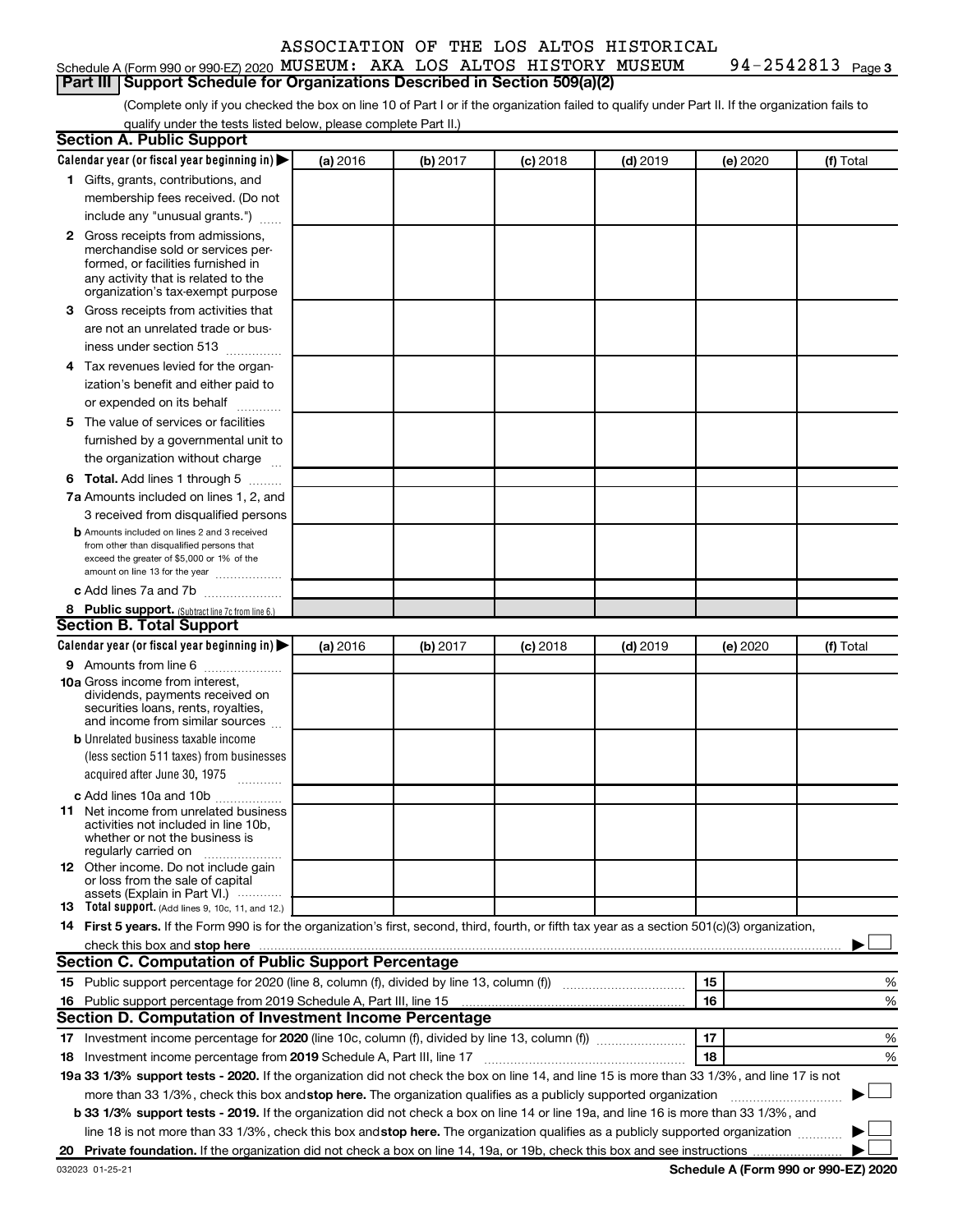#### Schedule A (Form 990 or 990-EZ) 2020  $\,$  MUS $\,$ EUM:  $\,$  AKA  $\,$  LOS  $\,$  ALTOS  $\,$  HISTORY  $\,$  MUS $\,$ EUM  $\,$   $\,$  94-2542813  $\,$   $_{\rm{Page}}$

94-2542813 Page 4

## **Part IV Supporting Organizations**

(Complete only if you checked a box in line 12 on Part I. If you checked box 12a, Part I, complete Sections A and B. If you checked box 12b, Part I, complete Sections A and C. If you checked box 12c, Part I, complete Sections A, D, and E. If you checked box 12d, Part I, complete Sections A and D, and complete Part V.)

## **Section A. All Supporting Organizations**

- **1** Are all of the organization's supported organizations listed by name in the organization's governing documents? If "No," describe in Part VI how the supported organizations are designated. If designated by *class or purpose, describe the designation. If historic and continuing relationship, explain.*
- **2** Did the organization have any supported organization that does not have an IRS determination of status under section 509(a)(1) or (2)? If "Yes," explain in Part **VI** how the organization determined that the supported *organization was described in section 509(a)(1) or (2).*
- **3a** Did the organization have a supported organization described in section 501(c)(4), (5), or (6)? If "Yes," answer *lines 3b and 3c below.*
- **b** Did the organization confirm that each supported organization qualified under section 501(c)(4), (5), or (6) and satisfied the public support tests under section 509(a)(2)? If "Yes," describe in Part VI when and how the *organization made the determination.*
- **c** Did the organization ensure that all support to such organizations was used exclusively for section 170(c)(2)(B) purposes? If "Yes," explain in Part VI what controls the organization put in place to ensure such use.
- **4 a** *If* Was any supported organization not organized in the United States ("foreign supported organization")? *"Yes," and if you checked box 12a or 12b in Part I, answer lines 4b and 4c below.*
- **b** Did the organization have ultimate control and discretion in deciding whether to make grants to the foreign supported organization? If "Yes," describe in Part VI how the organization had such control and discretion *despite being controlled or supervised by or in connection with its supported organizations.*
- **c** Did the organization support any foreign supported organization that does not have an IRS determination under sections 501(c)(3) and 509(a)(1) or (2)? If "Yes," explain in Part VI what controls the organization used *to ensure that all support to the foreign supported organization was used exclusively for section 170(c)(2)(B) purposes.*
- **5a** Did the organization add, substitute, or remove any supported organizations during the tax year? If "Yes," answer lines 5b and 5c below (if applicable). Also, provide detail in **Part VI,** including (i) the names and EIN *numbers of the supported organizations added, substituted, or removed; (ii) the reasons for each such action; (iii) the authority under the organization's organizing document authorizing such action; and (iv) how the action was accomplished (such as by amendment to the organizing document).*
- **b Type I or Type II only.** Was any added or substituted supported organization part of a class already designated in the organization's organizing document?
- **c Substitutions only.**  Was the substitution the result of an event beyond the organization's control?
- **6** Did the organization provide support (whether in the form of grants or the provision of services or facilities) to **Part VI.** support or benefit one or more of the filing organization's supported organizations? If "Yes," provide detail in anyone other than (i) its supported organizations, (ii) individuals that are part of the charitable class benefited by one or more of its supported organizations, or (iii) other supporting organizations that also
- **7** Did the organization provide a grant, loan, compensation, or other similar payment to a substantial contributor regard to a substantial contributor? If "Yes," complete Part I of Schedule L (Form 990 or 990-EZ). (as defined in section 4958(c)(3)(C)), a family member of a substantial contributor, or a 35% controlled entity with
- **8** Did the organization make a loan to a disqualified person (as defined in section 4958) not described in line 7? *If "Yes," complete Part I of Schedule L (Form 990 or 990-EZ).*
- **9 a** Was the organization controlled directly or indirectly at any time during the tax year by one or more in section 509(a)(1) or (2))? If "Yes," provide detail in **Part VI.** disqualified persons, as defined in section 4946 (other than foundation managers and organizations described
- **b** Did one or more disqualified persons (as defined in line 9a) hold a controlling interest in any entity in which the supporting organization had an interest? If "Yes," provide detail in Part VI.
- **c** Did a disqualified person (as defined in line 9a) have an ownership interest in, or derive any personal benefit from, assets in which the supporting organization also had an interest? If "Yes," provide detail in Part VI.
- **10 a** Was the organization subject to the excess business holdings rules of section 4943 because of section supporting organizations)? If "Yes," answer line 10b below. 4943(f) (regarding certain Type II supporting organizations, and all Type III non-functionally integrated
- **b** Did the organization have any excess business holdings in the tax year? (Use Schedule C, Form 4720, to *determine whether the organization had excess business holdings.)*

**Yes No 1 2 3a 3b 3c 4a 4b 4c 5a 5b 5c 6 7 8 9a 9b 9c 10a 10b**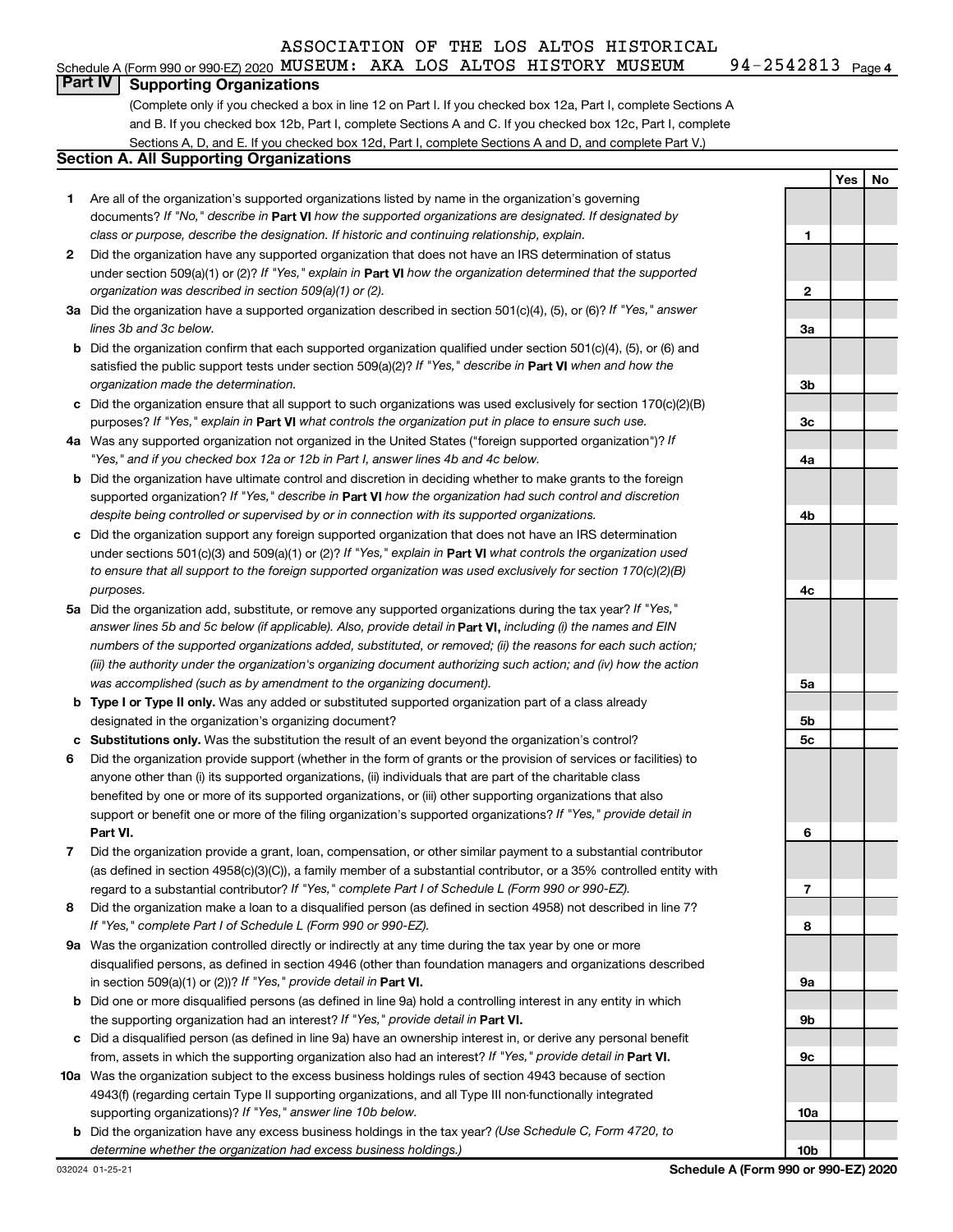#### 94-2542813 Page 5 Schedule A (Form 990 or 990-EZ) 2020  $\,$  MUS $\,$ EUM:  $\,$  AKA  $\,$  LOS  $\,$  ALTOS  $\,$  HISTORY  $\,$  MUS $\,$ EUM  $\,$   $\,$  94-2542813  $\,$   $_{\rm{Page}}$ **Part IV Supporting Organizations** *(continued)*

|    |                                                                                                                                   |     | Yes | No  |
|----|-----------------------------------------------------------------------------------------------------------------------------------|-----|-----|-----|
| 11 | Has the organization accepted a gift or contribution from any of the following persons?                                           |     |     |     |
|    | a A person who directly or indirectly controls, either alone or together with persons described in lines 11b and                  |     |     |     |
|    | 11c below, the governing body of a supported organization?                                                                        | 11a |     |     |
|    | <b>b</b> A family member of a person described in line 11a above?                                                                 | 11b |     |     |
|    | c A 35% controlled entity of a person described in line 11a or 11b above? If "Yes" to line 11a, 11b, or 11c, provide              |     |     |     |
|    | detail in <b>Part VI.</b>                                                                                                         | 11c |     |     |
|    | <b>Section B. Type I Supporting Organizations</b>                                                                                 |     |     |     |
|    |                                                                                                                                   |     | Yes | No  |
| 1  | Did the governing body, members of the governing body, officers acting in their official capacity, or membership of one or        |     |     |     |
|    | more supported organizations have the power to regularly appoint or elect at least a majority of the organization's officers,     |     |     |     |
|    | directors, or trustees at all times during the tax year? If "No," describe in Part VI how the supported organization(s)           |     |     |     |
|    | effectively operated, supervised, or controlled the organization's activities. If the organization had more than one supported    |     |     |     |
|    | organization, describe how the powers to appoint and/or remove officers, directors, or trustees were allocated among the          |     |     |     |
|    | supported organizations and what conditions or restrictions, if any, applied to such powers during the tax year.                  | 1   |     |     |
| 2  | Did the organization operate for the benefit of any supported organization other than the supported                               |     |     |     |
|    | organization(s) that operated, supervised, or controlled the supporting organization? If "Yes," explain in                        |     |     |     |
|    | Part VI how providing such benefit carried out the purposes of the supported organization(s) that operated,                       |     |     |     |
|    | supervised, or controlled the supporting organization.                                                                            | 2   |     |     |
|    | Section C. Type II Supporting Organizations                                                                                       |     |     |     |
|    |                                                                                                                                   |     | Yes | No  |
| 1  | Were a majority of the organization's directors or trustees during the tax year also a majority of the directors                  |     |     |     |
|    | or trustees of each of the organization's supported organization(s)? If "No," describe in Part VI how control                     |     |     |     |
|    | or management of the supporting organization was vested in the same persons that controlled or managed                            |     |     |     |
|    | the supported organization(s).                                                                                                    | 1   |     |     |
|    | Section D. All Type III Supporting Organizations                                                                                  |     |     |     |
|    |                                                                                                                                   |     | Yes | No  |
| 1  | Did the organization provide to each of its supported organizations, by the last day of the fifth month of the                    |     |     |     |
|    | organization's tax year, (i) a written notice describing the type and amount of support provided during the prior tax             |     |     |     |
|    | year, (ii) a copy of the Form 990 that was most recently filed as of the date of notification, and (iii) copies of the            |     |     |     |
|    | organization's governing documents in effect on the date of notification, to the extent not previously provided?                  | 1   |     |     |
| 2  | Were any of the organization's officers, directors, or trustees either (i) appointed or elected by the supported                  |     |     |     |
|    | organization(s) or (ii) serving on the governing body of a supported organization? If "No," explain in Part VI how                |     |     |     |
|    | the organization maintained a close and continuous working relationship with the supported organization(s).                       | 2   |     |     |
| 3  | By reason of the relationship described in line 2, above, did the organization's supported organizations have a                   |     |     |     |
|    | significant voice in the organization's investment policies and in directing the use of the organization's                        |     |     |     |
|    | income or assets at all times during the tax year? If "Yes," describe in Part VI the role the organization's                      |     |     |     |
|    | supported organizations played in this regard.                                                                                    | З   |     |     |
|    | Section E. Type III Functionally Integrated Supporting Organizations                                                              |     |     |     |
| 1. | Check the box next to the method that the organization used to satisfy the Integral Part Test during the yealsee instructions).   |     |     |     |
| а  | The organization satisfied the Activities Test. Complete line 2 below.                                                            |     |     |     |
| b  | The organization is the parent of each of its supported organizations. Complete line 3 below.                                     |     |     |     |
| c  | The organization supported a governmental entity. Describe in Part VI how you supported a governmental entity (see instructions). |     |     |     |
| 2  | Activities Test. Answer lines 2a and 2b below.                                                                                    |     | Yes | No. |
| а  | Did substantially all of the organization's activities during the tax year directly further the exempt purposes of                |     |     |     |
|    | the supported organization(s) to which the organization was responsive? If "Yes," then in Part VI identify                        |     |     |     |
|    | those supported organizations and explain how these activities directly furthered their exempt purposes,                          |     |     |     |
|    | how the organization was responsive to those supported organizations, and how the organization determined                         |     |     |     |
|    | that these activities constituted substantially all of its activities.                                                            | 2a  |     |     |
| b  | Did the activities described in line 2a, above, constitute activities that, but for the organization's involvement,               |     |     |     |
|    | one or more of the organization's supported organization(s) would have been engaged in? If "Yes," explain in                      |     |     |     |
|    | Part VI the reasons for the organization's position that its supported organization(s) would have engaged in                      |     |     |     |
|    | these activities but for the organization's involvement.                                                                          | 2b  |     |     |
| з  | Parent of Supported Organizations. Answer lines 3a and 3b below.                                                                  |     |     |     |
| а  | Did the organization have the power to regularly appoint or elect a majority of the officers, directors, or                       |     |     |     |
|    | trustees of each of the supported organizations? If "Yes" or "No" provide details in Part VI.                                     | За  |     |     |
| b  | Did the organization exercise a substantial degree of direction over the policies, programs, and activities of each               |     |     |     |
|    | of its supported organizations? If "Yes," describe in Part VI the role played by the organization in this regard.                 | 3b  |     |     |
|    |                                                                                                                                   |     |     |     |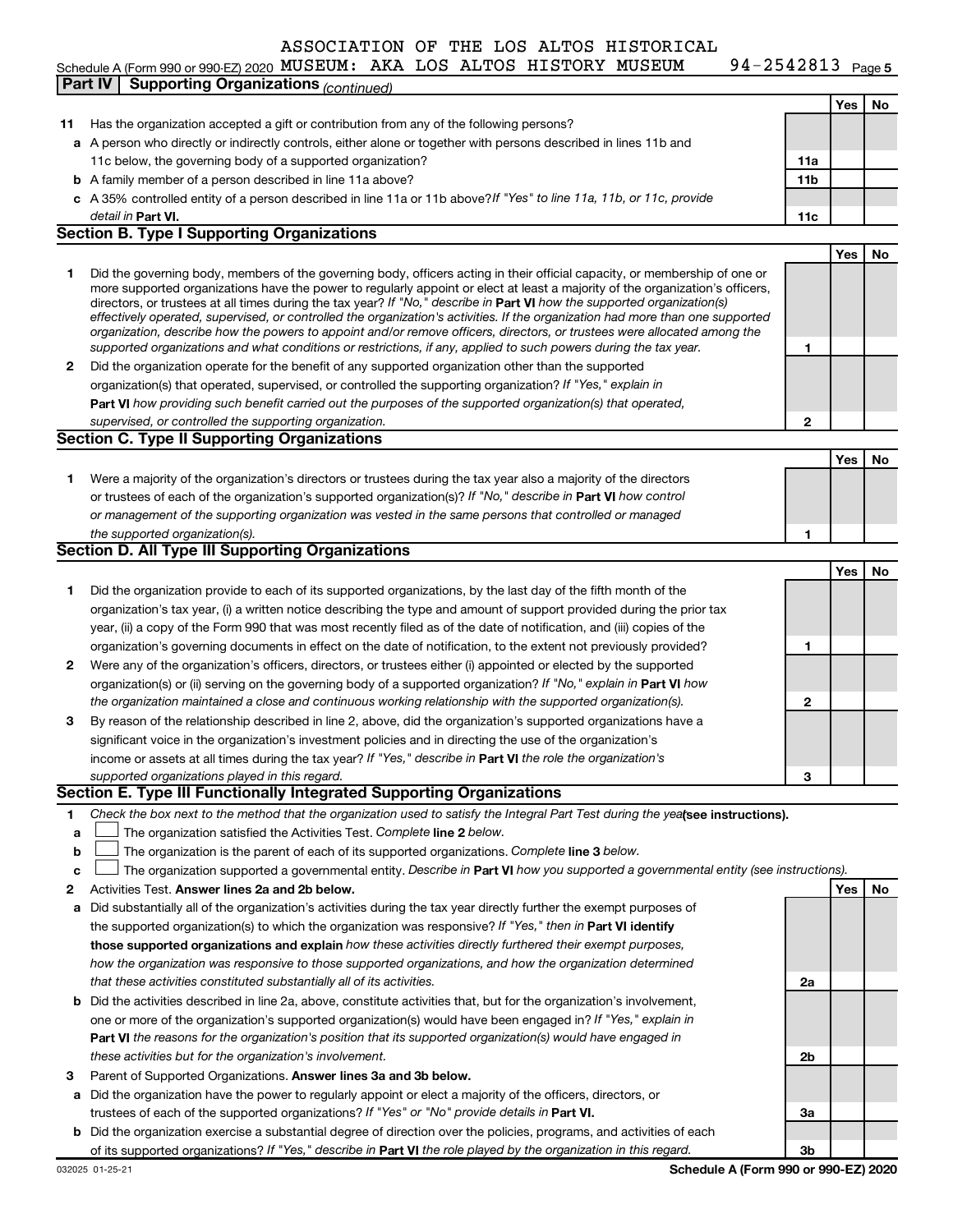1 **Letter See instructions.** Check here if the organization satisfied the Integral Part Test as a qualifying trust on Nov. 20, 1970 (*explain in* Part **VI**). See instructions. All other Type III non-functionally integrated supporting organizations must complete Sections A through E.

|              | Section A - Adjusted Net Income                                             |                | (A) Prior Year | (B) Current Year<br>(optional) |
|--------------|-----------------------------------------------------------------------------|----------------|----------------|--------------------------------|
| 1            | Net short-term capital gain                                                 | 1              |                |                                |
| 2            | Recoveries of prior-year distributions                                      | $\mathbf{2}$   |                |                                |
| З            | Other gross income (see instructions)                                       | 3              |                |                                |
| 4            | Add lines 1 through 3.                                                      | 4              |                |                                |
| 5            | Depreciation and depletion                                                  | 5              |                |                                |
| 6            | Portion of operating expenses paid or incurred for production or            |                |                |                                |
|              | collection of gross income or for management, conservation, or              |                |                |                                |
|              | maintenance of property held for production of income (see instructions)    | 6              |                |                                |
| 7            | Other expenses (see instructions)                                           | $\overline{7}$ |                |                                |
| 8            | Adjusted Net Income (subtract lines 5, 6, and 7 from line 4)                | 8              |                |                                |
|              | <b>Section B - Minimum Asset Amount</b>                                     |                | (A) Prior Year | (B) Current Year<br>(optional) |
| 1.           | Aggregate fair market value of all non-exempt-use assets (see               |                |                |                                |
|              | instructions for short tax year or assets held for part of year):           |                |                |                                |
|              | a Average monthly value of securities                                       | 1a             |                |                                |
|              | <b>b</b> Average monthly cash balances                                      | 1b             |                |                                |
|              | c Fair market value of other non-exempt-use assets                          | 1c             |                |                                |
|              | <b>d</b> Total (add lines 1a, 1b, and 1c)                                   | 1d             |                |                                |
|              | e Discount claimed for blockage or other factors                            |                |                |                                |
|              | (explain in detail in <b>Part VI</b> ):                                     |                |                |                                |
| 2            | Acquisition indebtedness applicable to non-exempt-use assets                | $\mathbf{2}$   |                |                                |
| 3            | Subtract line 2 from line 1d.                                               | 3              |                |                                |
| 4            | Cash deemed held for exempt use. Enter 0.015 of line 3 (for greater amount, |                |                |                                |
|              | see instructions).                                                          | 4              |                |                                |
| 5            | Net value of non-exempt-use assets (subtract line 4 from line 3)            | 5              |                |                                |
| 6            | Multiply line 5 by 0.035.                                                   | 6              |                |                                |
| 7            | Recoveries of prior-year distributions                                      | $\overline{7}$ |                |                                |
| 8            | Minimum Asset Amount (add line 7 to line 6)                                 | 8              |                |                                |
|              | <b>Section C - Distributable Amount</b>                                     |                |                | <b>Current Year</b>            |
| 1            | Adjusted net income for prior year (from Section A, line 8, column A)       | 1              |                |                                |
| $\mathbf{2}$ | Enter 0.85 of line 1.                                                       | $\mathbf{2}$   |                |                                |
| 3            | Minimum asset amount for prior year (from Section B, line 8, column A)      | 3              |                |                                |
| 4            | Enter greater of line 2 or line 3.                                          | 4              |                |                                |
| 5            | Income tax imposed in prior year                                            | 5              |                |                                |
| 6            | <b>Distributable Amount.</b> Subtract line 5 from line 4, unless subject to |                |                |                                |
|              | emergency temporary reduction (see instructions).                           | 6              |                |                                |

**7** Check here if the current year is the organization's first as a non-functionally integrated Type III supporting organization (see † instructions).

**Schedule A (Form 990 or 990-EZ) 2020**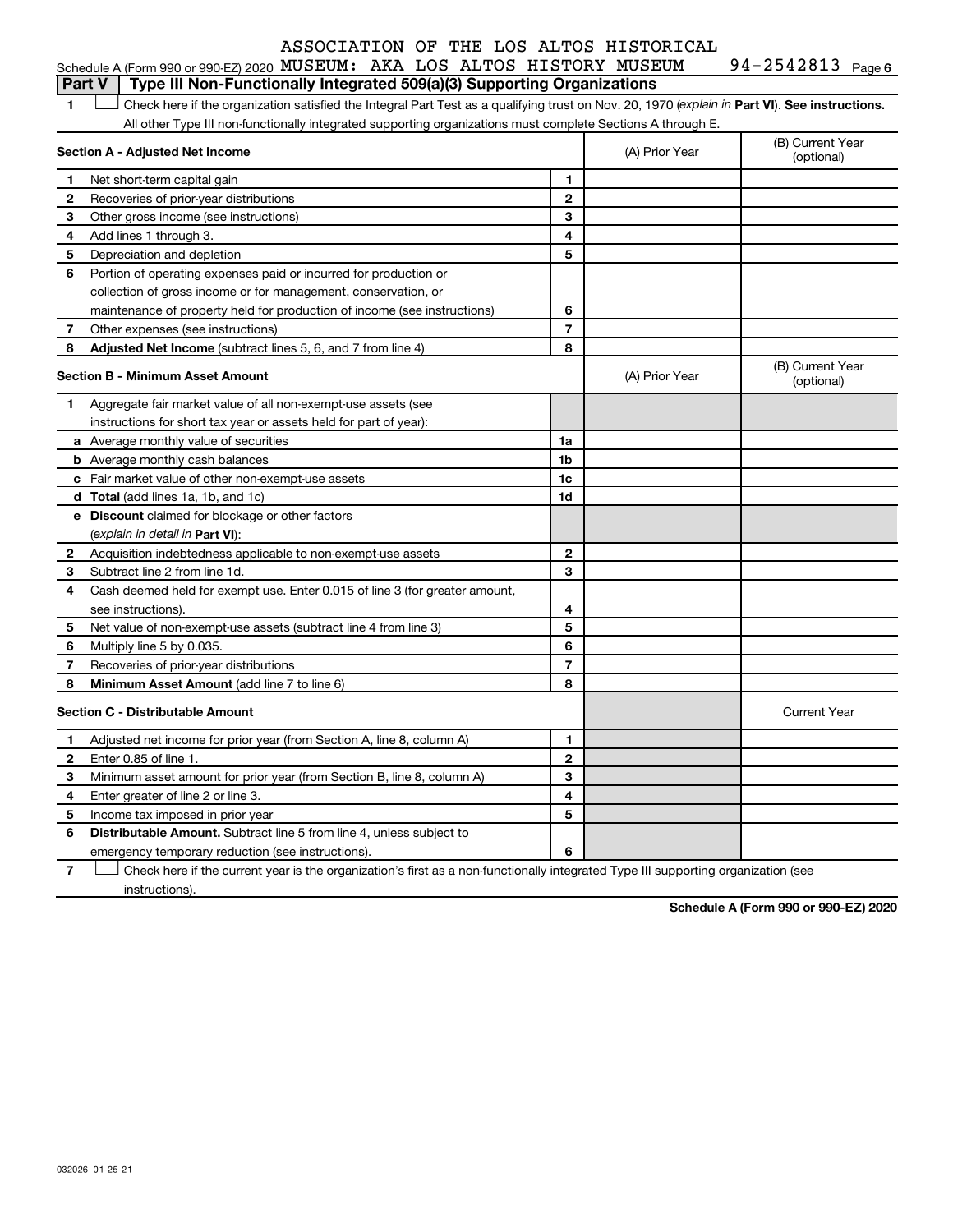| IUSEUM | $94 - 2542813$ Page 7 |  |
|--------|-----------------------|--|
|        |                       |  |

|                                                                                                                                                       | Schedule A (Form 990 or 990-EZ) 2020 MUSEUM: AKA LOS ALTOS HISTORY MUSEUM                  |  |  |  |                                                  | 94-2542813 Page 7   |  |
|-------------------------------------------------------------------------------------------------------------------------------------------------------|--------------------------------------------------------------------------------------------|--|--|--|--------------------------------------------------|---------------------|--|
| <b>Part V</b>                                                                                                                                         | Type III Non-Functionally Integrated 509(a)(3) Supporting Organizations (continued)        |  |  |  |                                                  |                     |  |
|                                                                                                                                                       | <b>Section D - Distributions</b>                                                           |  |  |  |                                                  | <b>Current Year</b> |  |
| 1                                                                                                                                                     | Amounts paid to supported organizations to accomplish exempt purposes                      |  |  |  | 1                                                |                     |  |
| 2                                                                                                                                                     | Amounts paid to perform activity that directly furthers exempt purposes of supported       |  |  |  |                                                  |                     |  |
|                                                                                                                                                       | organizations, in excess of income from activity                                           |  |  |  | 2                                                |                     |  |
| 3                                                                                                                                                     | Administrative expenses paid to accomplish exempt purposes of supported organizations      |  |  |  | 3                                                |                     |  |
| 4                                                                                                                                                     | Amounts paid to acquire exempt-use assets                                                  |  |  |  | 4                                                |                     |  |
| 5                                                                                                                                                     | Qualified set-aside amounts (prior IRS approval required - provide details in Part VI)     |  |  |  | 5                                                |                     |  |
| 6                                                                                                                                                     | Other distributions (describe in Part VI). See instructions.                               |  |  |  | 6                                                |                     |  |
| 7                                                                                                                                                     | Total annual distributions. Add lines 1 through 6.                                         |  |  |  | 7                                                |                     |  |
| 8                                                                                                                                                     | Distributions to attentive supported organizations to which the organization is responsive |  |  |  |                                                  |                     |  |
|                                                                                                                                                       | (provide details in Part VI). See instructions.                                            |  |  |  | 8                                                |                     |  |
| 9                                                                                                                                                     | Distributable amount for 2020 from Section C, line 6                                       |  |  |  | 9                                                |                     |  |
| 10                                                                                                                                                    | Line 8 amount divided by line 9 amount                                                     |  |  |  | 10                                               |                     |  |
| (i)<br>(ii)<br><b>Underdistributions</b><br><b>Excess Distributions</b><br><b>Section E - Distribution Allocations (see instructions)</b><br>Pre-2020 |                                                                                            |  |  |  | (iii)<br><b>Distributable</b><br>Amount for 2020 |                     |  |
| 1                                                                                                                                                     | Distributable amount for 2020 from Section C, line 6                                       |  |  |  |                                                  |                     |  |
| 2                                                                                                                                                     | Underdistributions, if any, for years prior to 2020 (reason-                               |  |  |  |                                                  |                     |  |
|                                                                                                                                                       | able cause required - explain in Part VI). See instructions.                               |  |  |  |                                                  |                     |  |
| 3                                                                                                                                                     | Excess distributions carryover, if any, to 2020                                            |  |  |  |                                                  |                     |  |
|                                                                                                                                                       | a From 2015                                                                                |  |  |  |                                                  |                     |  |
|                                                                                                                                                       | <b>b</b> From 2016                                                                         |  |  |  |                                                  |                     |  |
|                                                                                                                                                       | c From 2017                                                                                |  |  |  |                                                  |                     |  |
|                                                                                                                                                       | d From 2018                                                                                |  |  |  |                                                  |                     |  |
|                                                                                                                                                       | e From 2019                                                                                |  |  |  |                                                  |                     |  |
|                                                                                                                                                       | f Total of lines 3a through 3e                                                             |  |  |  |                                                  |                     |  |
|                                                                                                                                                       | g Applied to underdistributions of prior years                                             |  |  |  |                                                  |                     |  |
|                                                                                                                                                       | h Applied to 2020 distributable amount                                                     |  |  |  |                                                  |                     |  |
| Ť.                                                                                                                                                    | Carryover from 2015 not applied (see instructions)                                         |  |  |  |                                                  |                     |  |
|                                                                                                                                                       | Remainder. Subtract lines 3g, 3h, and 3i from line 3f.                                     |  |  |  |                                                  |                     |  |
| 4                                                                                                                                                     | Distributions for 2020 from Section D,                                                     |  |  |  |                                                  |                     |  |
|                                                                                                                                                       | line $7:$                                                                                  |  |  |  |                                                  |                     |  |
|                                                                                                                                                       | a Applied to underdistributions of prior years                                             |  |  |  |                                                  |                     |  |
|                                                                                                                                                       | <b>b</b> Applied to 2020 distributable amount                                              |  |  |  |                                                  |                     |  |
|                                                                                                                                                       | c Remainder. Subtract lines 4a and 4b from line 4.                                         |  |  |  |                                                  |                     |  |
|                                                                                                                                                       | 5 Remaining underdistributions for years prior to 2020, if                                 |  |  |  |                                                  |                     |  |
|                                                                                                                                                       | any. Subtract lines 3q and 4a from line 2. For result greater                              |  |  |  |                                                  |                     |  |
|                                                                                                                                                       | than zero, explain in Part VI. See instructions.                                           |  |  |  |                                                  |                     |  |
| 6                                                                                                                                                     | Remaining underdistributions for 2020. Subtract lines 3h                                   |  |  |  |                                                  |                     |  |
|                                                                                                                                                       | and 4b from line 1. For result greater than zero, explain in                               |  |  |  |                                                  |                     |  |
|                                                                                                                                                       | <b>Part VI.</b> See instructions.                                                          |  |  |  |                                                  |                     |  |
| 7                                                                                                                                                     | Excess distributions carryover to 2021. Add lines 3j                                       |  |  |  |                                                  |                     |  |
|                                                                                                                                                       | and 4c.                                                                                    |  |  |  |                                                  |                     |  |
| 8                                                                                                                                                     | Breakdown of line 7:                                                                       |  |  |  |                                                  |                     |  |
|                                                                                                                                                       | a Excess from 2016                                                                         |  |  |  |                                                  |                     |  |
|                                                                                                                                                       | <b>b</b> Excess from 2017                                                                  |  |  |  |                                                  |                     |  |
|                                                                                                                                                       | c Excess from 2018                                                                         |  |  |  |                                                  |                     |  |
|                                                                                                                                                       | d Excess from 2019                                                                         |  |  |  |                                                  |                     |  |
|                                                                                                                                                       | e Excess from 2020                                                                         |  |  |  |                                                  |                     |  |

**Schedule A (Form 990 or 990-EZ) 2020**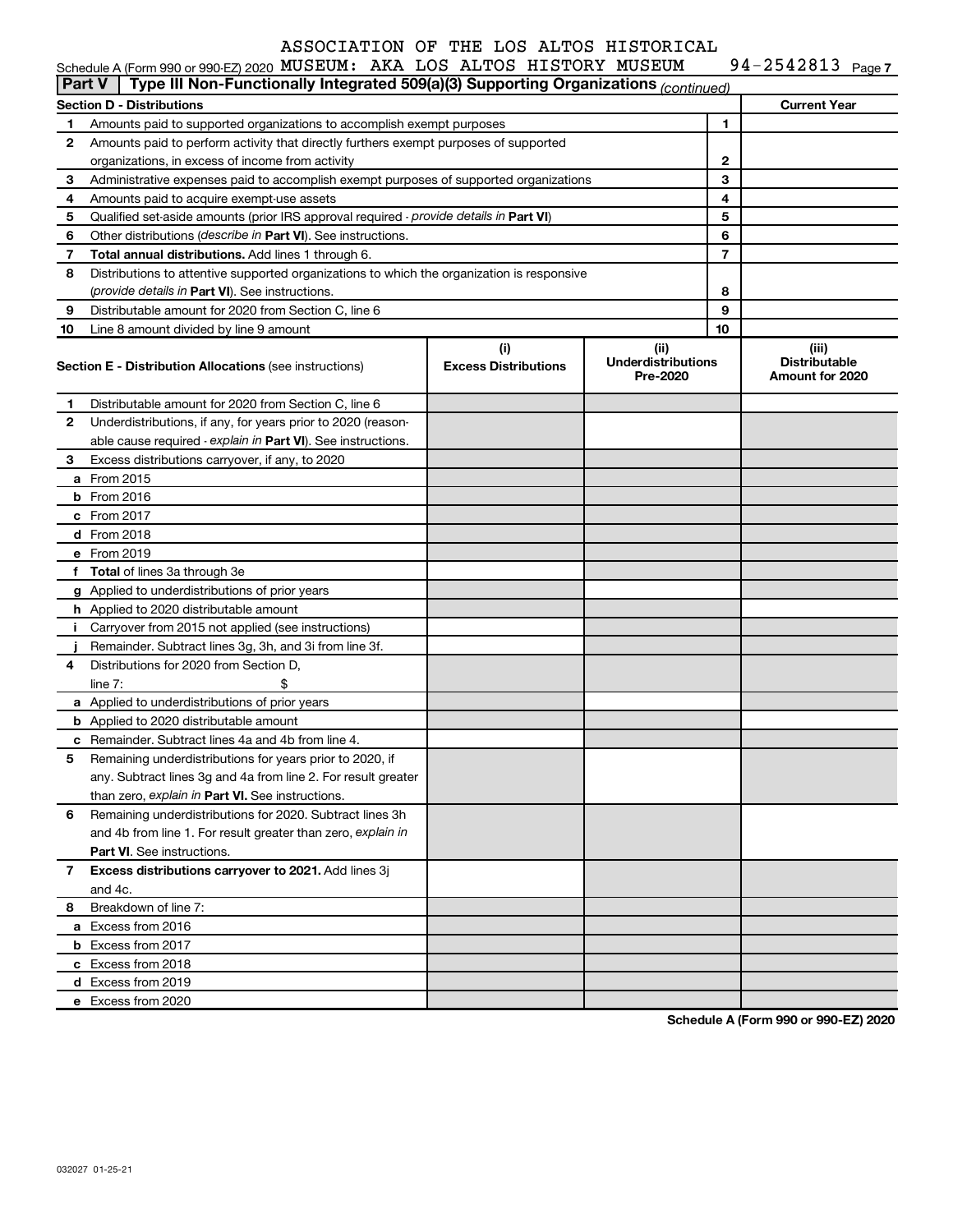|                |                                                                                                                                                                                                                                                                                         |  |  | ASSOCIATION OF THE LOS ALTOS HISTORICAL |                                                                                                                                                                                                                                                                                                  |
|----------------|-----------------------------------------------------------------------------------------------------------------------------------------------------------------------------------------------------------------------------------------------------------------------------------------|--|--|-----------------------------------------|--------------------------------------------------------------------------------------------------------------------------------------------------------------------------------------------------------------------------------------------------------------------------------------------------|
|                | Schedule A (Form 990 or 990-EZ) 2020 MUSEUM: AKA LOS ALTOS HISTORY MUSEUM                                                                                                                                                                                                               |  |  |                                         | 94-2542813 Page 8                                                                                                                                                                                                                                                                                |
| <b>Part VI</b> | Supplemental Information. Provide the explanations required by Part II, line 10; Part II, line 17a or 17b; Part III, line 12;<br>Section D, lines 5, 6, and 8; and Part V, Section E, lines 2, 5, and 6. Also complete this part for any additional information.<br>(See instructions.) |  |  |                                         | Part IV, Section A, lines 1, 2, 3b, 3c, 4b, 4c, 5a, 6, 9a, 9b, 9c, 11a, 11b, and 11c; Part IV, Section B, lines 1 and 2; Part IV, Section C,<br>line 1; Part IV, Section D, lines 2 and 3; Part IV, Section E, lines 1c, 2a, 2b, 3a, and 3b; Part V, line 1; Part V, Section B, line 1e; Part V, |
|                |                                                                                                                                                                                                                                                                                         |  |  |                                         |                                                                                                                                                                                                                                                                                                  |
|                |                                                                                                                                                                                                                                                                                         |  |  |                                         |                                                                                                                                                                                                                                                                                                  |
|                |                                                                                                                                                                                                                                                                                         |  |  |                                         |                                                                                                                                                                                                                                                                                                  |
|                |                                                                                                                                                                                                                                                                                         |  |  |                                         |                                                                                                                                                                                                                                                                                                  |
|                |                                                                                                                                                                                                                                                                                         |  |  |                                         |                                                                                                                                                                                                                                                                                                  |
|                |                                                                                                                                                                                                                                                                                         |  |  |                                         |                                                                                                                                                                                                                                                                                                  |
|                |                                                                                                                                                                                                                                                                                         |  |  |                                         |                                                                                                                                                                                                                                                                                                  |
|                |                                                                                                                                                                                                                                                                                         |  |  |                                         |                                                                                                                                                                                                                                                                                                  |
|                |                                                                                                                                                                                                                                                                                         |  |  |                                         |                                                                                                                                                                                                                                                                                                  |
|                |                                                                                                                                                                                                                                                                                         |  |  |                                         |                                                                                                                                                                                                                                                                                                  |
|                |                                                                                                                                                                                                                                                                                         |  |  |                                         |                                                                                                                                                                                                                                                                                                  |
|                |                                                                                                                                                                                                                                                                                         |  |  |                                         |                                                                                                                                                                                                                                                                                                  |
|                |                                                                                                                                                                                                                                                                                         |  |  |                                         |                                                                                                                                                                                                                                                                                                  |
|                |                                                                                                                                                                                                                                                                                         |  |  |                                         |                                                                                                                                                                                                                                                                                                  |
|                |                                                                                                                                                                                                                                                                                         |  |  |                                         |                                                                                                                                                                                                                                                                                                  |
|                |                                                                                                                                                                                                                                                                                         |  |  |                                         |                                                                                                                                                                                                                                                                                                  |
|                |                                                                                                                                                                                                                                                                                         |  |  |                                         |                                                                                                                                                                                                                                                                                                  |
|                |                                                                                                                                                                                                                                                                                         |  |  |                                         |                                                                                                                                                                                                                                                                                                  |
|                |                                                                                                                                                                                                                                                                                         |  |  |                                         |                                                                                                                                                                                                                                                                                                  |
|                |                                                                                                                                                                                                                                                                                         |  |  |                                         |                                                                                                                                                                                                                                                                                                  |
|                |                                                                                                                                                                                                                                                                                         |  |  |                                         |                                                                                                                                                                                                                                                                                                  |
|                |                                                                                                                                                                                                                                                                                         |  |  |                                         |                                                                                                                                                                                                                                                                                                  |
|                |                                                                                                                                                                                                                                                                                         |  |  |                                         |                                                                                                                                                                                                                                                                                                  |
|                |                                                                                                                                                                                                                                                                                         |  |  |                                         |                                                                                                                                                                                                                                                                                                  |
|                |                                                                                                                                                                                                                                                                                         |  |  |                                         |                                                                                                                                                                                                                                                                                                  |
|                |                                                                                                                                                                                                                                                                                         |  |  |                                         |                                                                                                                                                                                                                                                                                                  |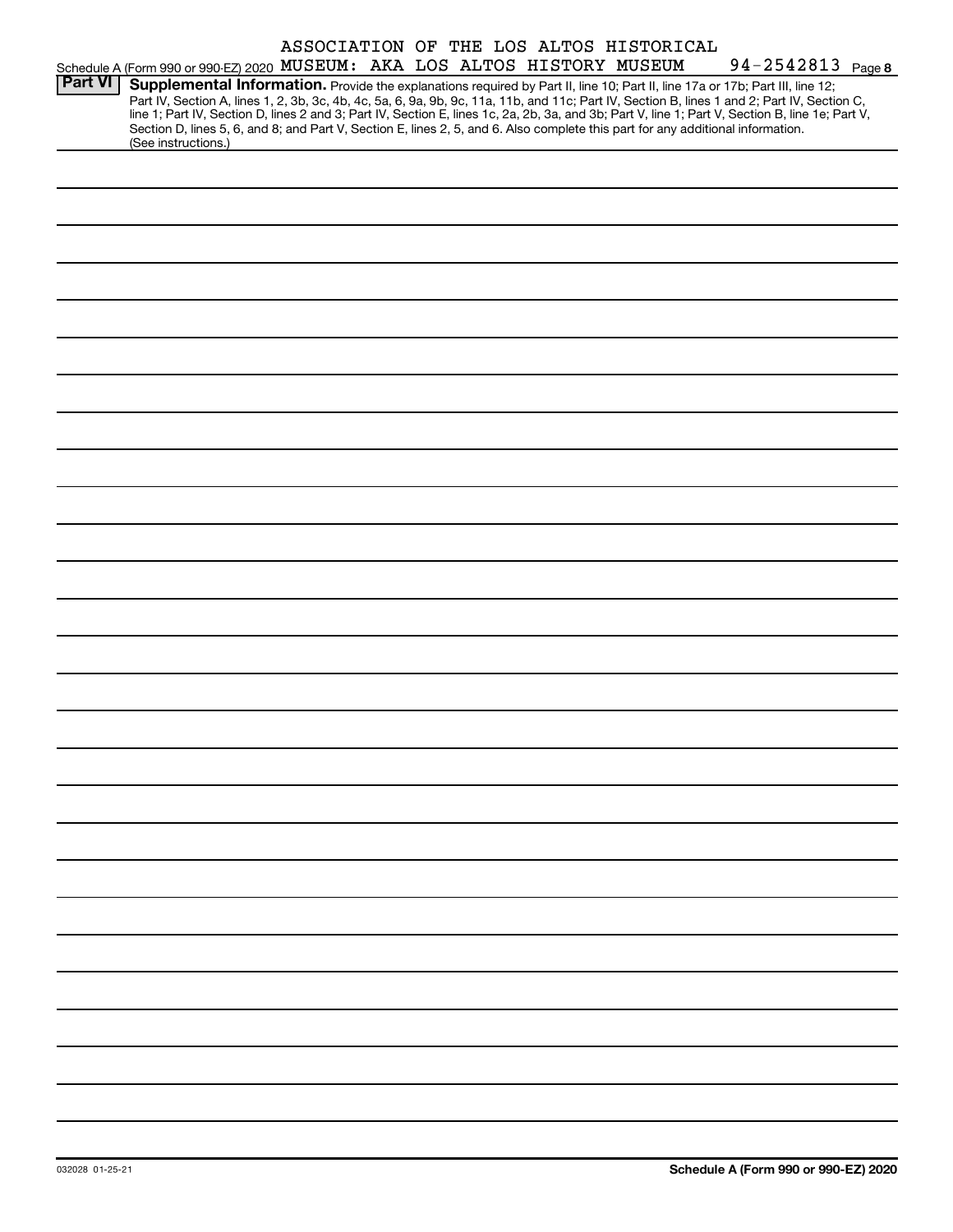Department of the Treasury Internal Revenue Service **(Form 990, 990-EZ,**

|  |  |  | Name of the organization |
|--|--|--|--------------------------|
|--|--|--|--------------------------|

## \*\* PUBLIC DISCLOSURE COPY \*\*

# **Schedule B Schedule of Contributors**

**or 990-PF) | Attach to Form 990, Form 990-EZ, or Form 990-PF. | Go to www.irs.gov/Form990 for the latest information.** OMB No. 1545-0047

**2020**

**Employer identification number**

| 14-2542813 |  |  |  |
|------------|--|--|--|
|            |  |  |  |

| ------ |                                         | __________________________ |
|--------|-----------------------------------------|----------------------------|
|        | ASSOCIATION OF THE LOS ALTOS HISTORICAL |                            |
|        | MUSEUM: AKA LOS ALTOS HISTORY MUSEUM    | $194 - 2542813$            |

| <b>Organization type (check one):</b> |                                                                           |
|---------------------------------------|---------------------------------------------------------------------------|
| Filers of:                            | Section:                                                                  |
| Form 990 or 990-EZ                    | $\boxed{\textbf{X}}$ 501(c)( 3) (enter number) organization               |
|                                       | 4947(a)(1) nonexempt charitable trust not treated as a private foundation |
|                                       | 527 political organization                                                |
| Form 990-PF                           | 501(c)(3) exempt private foundation                                       |
|                                       | 4947(a)(1) nonexempt charitable trust treated as a private foundation     |
|                                       | 501(c)(3) taxable private foundation                                      |

Check if your organization is covered by the General Rule or a Special Rule. **Note:**  Only a section 501(c)(7), (8), or (10) organization can check boxes for both the General Rule and a Special Rule. See instructions.

#### **General Rule**

 $\Box$ 

 $\Box$ 

For an organization filing Form 990, 990-EZ, or 990-PF that received, during the year, contributions totaling \$5,000 or more (in money or property) from any one contributor. Complete Parts I and II. See instructions for determining a contributor's total contributions.

#### **Special Rules**

any one contributor, during the year, total contributions of the greater of (1) \$5,000; or (2) 2% of the amount on (i) Form 990, Part VIII, line 1h;  $\boxed{\text{X}}$  For an organization described in section 501(c)(3) filing Form 990 or 990-EZ that met the 33 1/3% support test of the regulations under sections 509(a)(1) and 170(b)(1)(A)(vi), that checked Schedule A (Form 990 or 990-EZ), Part II, line 13, 16a, or 16b, and that received from or (ii) Form 990-EZ, line 1. Complete Parts I and II.

For an organization described in section 501(c)(7), (8), or (10) filing Form 990 or 990-EZ that received from any one contributor, during the year, total contributions of more than \$1,000 exclusively for religious, charitable, scientific, literary, or educational purposes, or for the prevention of cruelty to children or animals. Complete Parts I (entering "N/A" in column (b) instead of the contributor name and address), II, and III.  $\Box$ 

purpose. Don't complete any of the parts unless the General Rule applies to this organization because it received nonexclusively year, contributions exclusively for religious, charitable, etc., purposes, but no such contributions totaled more than \$1,000. If this box is checked, enter here the total contributions that were received during the year for an exclusively religious, charitable, etc., For an organization described in section 501(c)(7), (8), or (10) filing Form 990 or 990-EZ that received from any one contributor, during the religious, charitable, etc., contributions totaling \$5,000 or more during the year  $~\ldots\ldots\ldots\ldots\ldots\ldots\ldots\ldots\blacktriangleright~$ \$

**Caution:**  An organization that isn't covered by the General Rule and/or the Special Rules doesn't file Schedule B (Form 990, 990-EZ, or 990-PF),  **must** but it answer "No" on Part IV, line 2, of its Form 990; or check the box on line H of its Form 990-EZ or on its Form 990-PF, Part I, line 2, to certify that it doesn't meet the filing requirements of Schedule B (Form 990, 990-EZ, or 990-PF).

**For Paperwork Reduction Act Notice, see the instructions for Form 990, 990-EZ, or 990-PF. Schedule B (Form 990, 990-EZ, or 990-PF) (2020)** LHA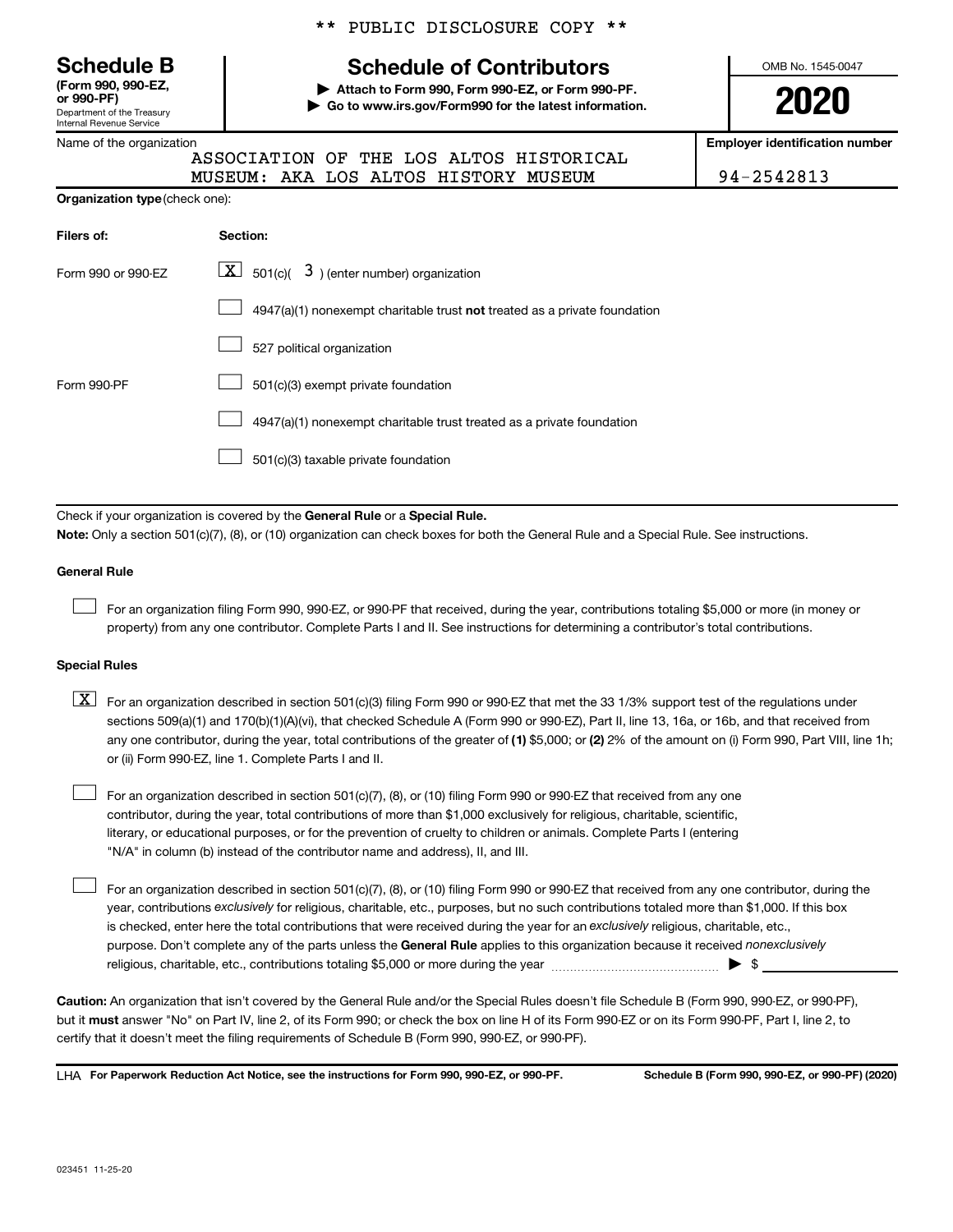Name of organization

ASSOCIATION OF THE LOS ALTOS HISTORICAL MUSEUM: AKA LOS ALTOS HISTORY MUSEUM **194-2542813** 

**Employer identification number**

| Part I     | <b>Contributors</b> (see instructions). Use duplicate copies of Part I if additional space is needed. |                                             |                                                                                                                                  |  |  |
|------------|-------------------------------------------------------------------------------------------------------|---------------------------------------------|----------------------------------------------------------------------------------------------------------------------------------|--|--|
| (a)        | (b)                                                                                                   | (c)                                         | (d)                                                                                                                              |  |  |
| No.        | Name, address, and ZIP + 4                                                                            | <b>Total contributions</b>                  | Type of contribution                                                                                                             |  |  |
| 1          |                                                                                                       | 10,000.<br>\$                               | $\boxed{\textbf{X}}$<br>Person<br>Payroll<br>Noncash<br>(Complete Part II for<br>noncash contributions.)                         |  |  |
| (a)<br>No. | (b)<br>Name, address, and ZIP + 4                                                                     | (c)<br><b>Total contributions</b>           | (d)<br>Type of contribution                                                                                                      |  |  |
| 2          |                                                                                                       | 5,000.<br>\$                                | $\boxed{\textbf{X}}$<br>Person<br>Payroll<br>Noncash<br>(Complete Part II for<br>noncash contributions.)                         |  |  |
| (a)<br>No. | (b)<br>Name, address, and ZIP + 4                                                                     | (c)<br><b>Total contributions</b>           | (d)<br>Type of contribution                                                                                                      |  |  |
| 3          |                                                                                                       | 50, 560.<br>\$                              | $\boxed{\textbf{X}}$<br>Person<br>Payroll<br>Noncash<br>(Complete Part II for<br>noncash contributions.)                         |  |  |
| (a)        | (b)                                                                                                   | (c)                                         | (d)                                                                                                                              |  |  |
| No.<br>4   | Name, address, and ZIP + 4                                                                            | <b>Total contributions</b><br>32,500.<br>\$ | Type of contribution<br>$\boxed{\textbf{X}}$<br>Person<br>Payroll<br>Noncash<br>(Complete Part II for<br>noncash contributions.) |  |  |
| (a)<br>No. | (b)<br>Name, address, and ZIP + 4                                                                     | (c)<br><b>Total contributions</b>           | (d)<br>Type of contribution                                                                                                      |  |  |
| 5          |                                                                                                       | 11,859.<br>\$                               | $\boxed{\textbf{X}}$<br>Person<br>Payroll<br>Noncash<br>(Complete Part II for<br>noncash contributions.)                         |  |  |
| (a)<br>No. | (b)<br>Name, address, and ZIP + 4                                                                     | (c)<br><b>Total contributions</b>           | (d)<br>Type of contribution                                                                                                      |  |  |
| 6          |                                                                                                       | 5,000.<br>\$                                | $\boxed{\textbf{X}}$<br>Person<br>Payroll<br>Noncash<br>(Complete Part II for<br>noncash contributions.)                         |  |  |

023452 11-25-20 **Schedule B (Form 990, 990-EZ, or 990-PF) (2020)**

**2**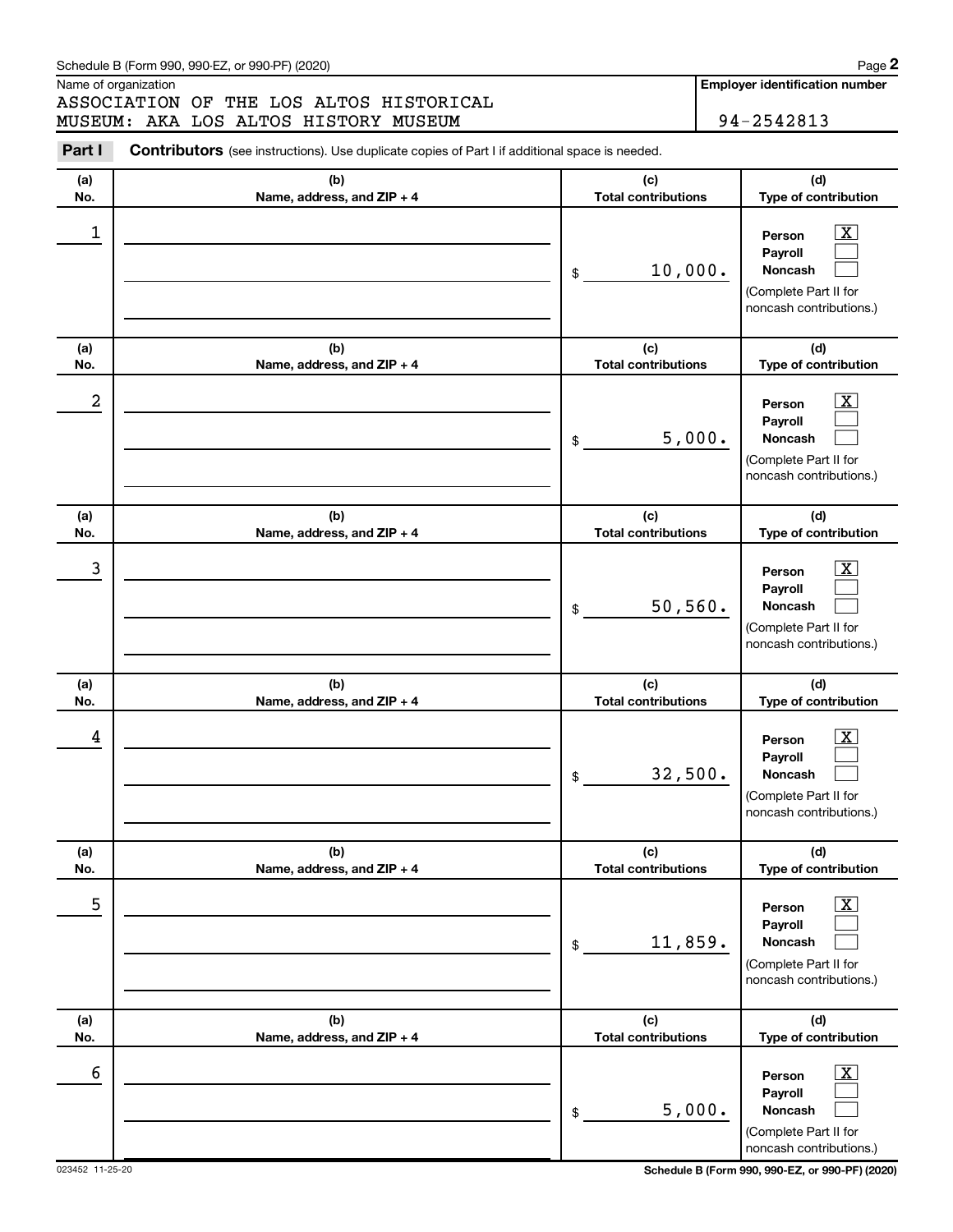Name of organization

ASSOCIATION OF THE LOS ALTOS HISTORICAL MUSEUM: AKA LOS ALTOS HISTORY MUSEUM **194-2542813** 

**Employer identification number**

| Part I     | <b>Contributors</b> (see instructions). Use duplicate copies of Part I if additional space is needed. |                                              |                                                                                                                                  |  |  |
|------------|-------------------------------------------------------------------------------------------------------|----------------------------------------------|----------------------------------------------------------------------------------------------------------------------------------|--|--|
| (a)        | (b)                                                                                                   | (c)                                          | (d)                                                                                                                              |  |  |
| No.<br>7   | Name, address, and ZIP + 4                                                                            | <b>Total contributions</b><br>100,818.<br>\$ | Type of contribution<br>$\boxed{\textbf{X}}$<br>Person<br>Payroll<br>Noncash<br>(Complete Part II for<br>noncash contributions.) |  |  |
| (a)<br>No. | (b)<br>Name, address, and ZIP + 4                                                                     | (c)<br><b>Total contributions</b>            | (d)<br>Type of contribution                                                                                                      |  |  |
| 8          |                                                                                                       | 29,445.<br>\$                                | $\boxed{\textbf{X}}$<br>Person<br>Payroll<br>Noncash<br>(Complete Part II for<br>noncash contributions.)                         |  |  |
| (a)<br>No. | (b)<br>Name, address, and ZIP + 4                                                                     | (c)<br><b>Total contributions</b>            | (d)<br>Type of contribution                                                                                                      |  |  |
| 9          |                                                                                                       | 10,000.<br>\$                                | $\boxed{\textbf{X}}$<br>Person<br>Payroll<br>Noncash<br>(Complete Part II for<br>noncash contributions.)                         |  |  |
| (a)        | (b)                                                                                                   | (c)                                          | (d)                                                                                                                              |  |  |
| No.<br>10  | Name, address, and ZIP + 4                                                                            | <b>Total contributions</b><br>10,000.<br>\$  | Type of contribution<br>$\boxed{\text{X}}$<br>Person<br>Payroll<br>Noncash<br>(Complete Part II for<br>noncash contributions.)   |  |  |
| (a)<br>No. | (b)<br>Name, address, and ZIP + 4                                                                     | (c)<br><b>Total contributions</b>            | (d)<br>Type of contribution                                                                                                      |  |  |
| 11         |                                                                                                       | 25,000.<br>\$                                | $\boxed{\textbf{X}}$<br>Person<br>Payroll<br>Noncash<br>(Complete Part II for<br>noncash contributions.)                         |  |  |
| (a)<br>No. | (b)<br>Name, address, and ZIP + 4                                                                     | (c)<br><b>Total contributions</b>            | (d)<br>Type of contribution                                                                                                      |  |  |
| 12         |                                                                                                       | 50,000.<br>\$                                | $\boxed{\textbf{X}}$<br>Person<br>Payroll<br>Noncash<br>(Complete Part II for<br>noncash contributions.)                         |  |  |

023452 11-25-20 **Schedule B (Form 990, 990-EZ, or 990-PF) (2020)**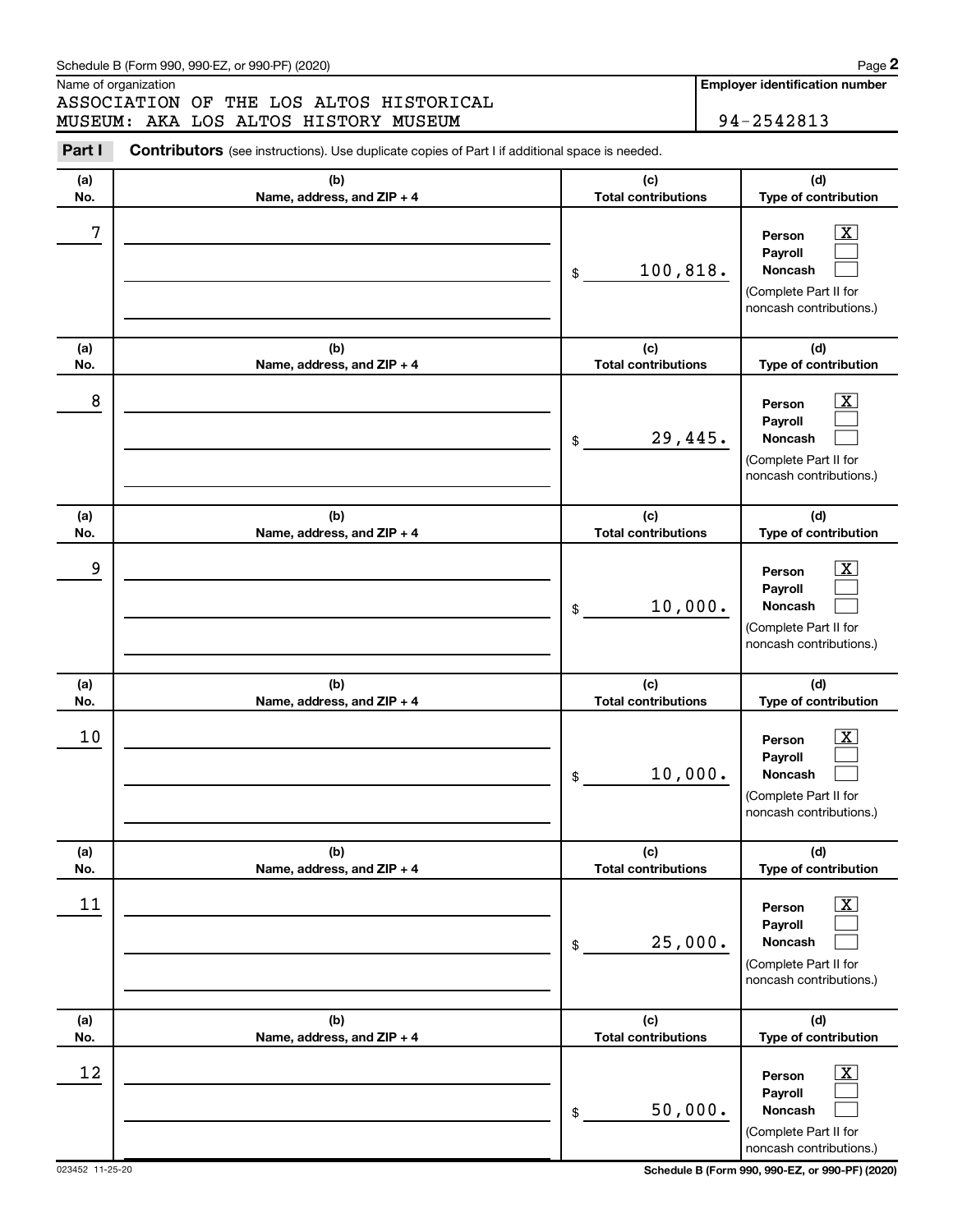Name of organization

ASSOCIATION OF THE LOS ALTOS HISTORICAL MUSEUM: AKA LOS ALTOS HISTORY MUSEUM **194-2542813** 

**Employer identification number**

| Part I     | <b>Contributors</b> (see instructions). Use duplicate copies of Part I if additional space is needed. |                                             |                                                                                                                                     |
|------------|-------------------------------------------------------------------------------------------------------|---------------------------------------------|-------------------------------------------------------------------------------------------------------------------------------------|
| (a)        | (b)                                                                                                   | (c)                                         | (d)                                                                                                                                 |
| No.        | Name, address, and ZIP + 4                                                                            | <b>Total contributions</b>                  | Type of contribution                                                                                                                |
| 13         |                                                                                                       | 50,000.<br>\$                               | $\overline{\mathbf{X}}$<br>Person<br>Payroll<br>Noncash<br>(Complete Part II for<br>noncash contributions.)                         |
| (a)<br>No. | (b)<br>Name, address, and ZIP + 4                                                                     | (c)<br><b>Total contributions</b>           | (d)<br>Type of contribution                                                                                                         |
| 14         |                                                                                                       | 10,000.<br>\$                               | $\overline{\text{X}}$<br>Person<br>Payroll<br>Noncash<br>(Complete Part II for<br>noncash contributions.)                           |
| (a)        | (b)                                                                                                   | (c)                                         | (d)                                                                                                                                 |
| No.        | Name, address, and ZIP + 4                                                                            | <b>Total contributions</b>                  | Type of contribution                                                                                                                |
| 15         |                                                                                                       | 5,000.<br>\$                                | $\overline{\text{X}}$<br>Person<br>Payroll<br>Noncash<br>(Complete Part II for<br>noncash contributions.)                           |
| (a)        | (b)                                                                                                   | (c)                                         | (d)                                                                                                                                 |
| No.<br>16  | Name, address, and ZIP + 4                                                                            | <b>Total contributions</b><br>10,000.<br>\$ | Type of contribution<br>$\overline{\mathbf{X}}$<br>Person<br>Payroll<br>Noncash<br>(Complete Part II for<br>noncash contributions.) |
| (a)<br>No. | (b)<br>Name, address, and ZIP + 4                                                                     | (c)<br><b>Total contributions</b>           | (d)<br>Type of contribution                                                                                                         |
| 17         |                                                                                                       | 100,000.<br>$\$$                            | $\overline{\mathbf{X}}$<br>Person<br>Payroll<br>Noncash<br>(Complete Part II for<br>noncash contributions.)                         |
| (a)        | (b)                                                                                                   | (c)                                         | (d)                                                                                                                                 |
| No.<br>18  | Name, address, and ZIP + 4                                                                            | <b>Total contributions</b><br>10,000.<br>\$ | Type of contribution<br>$\boxed{\textbf{X}}$<br>Person<br>Payroll<br>Noncash<br>(Complete Part II for<br>noncash contributions.)    |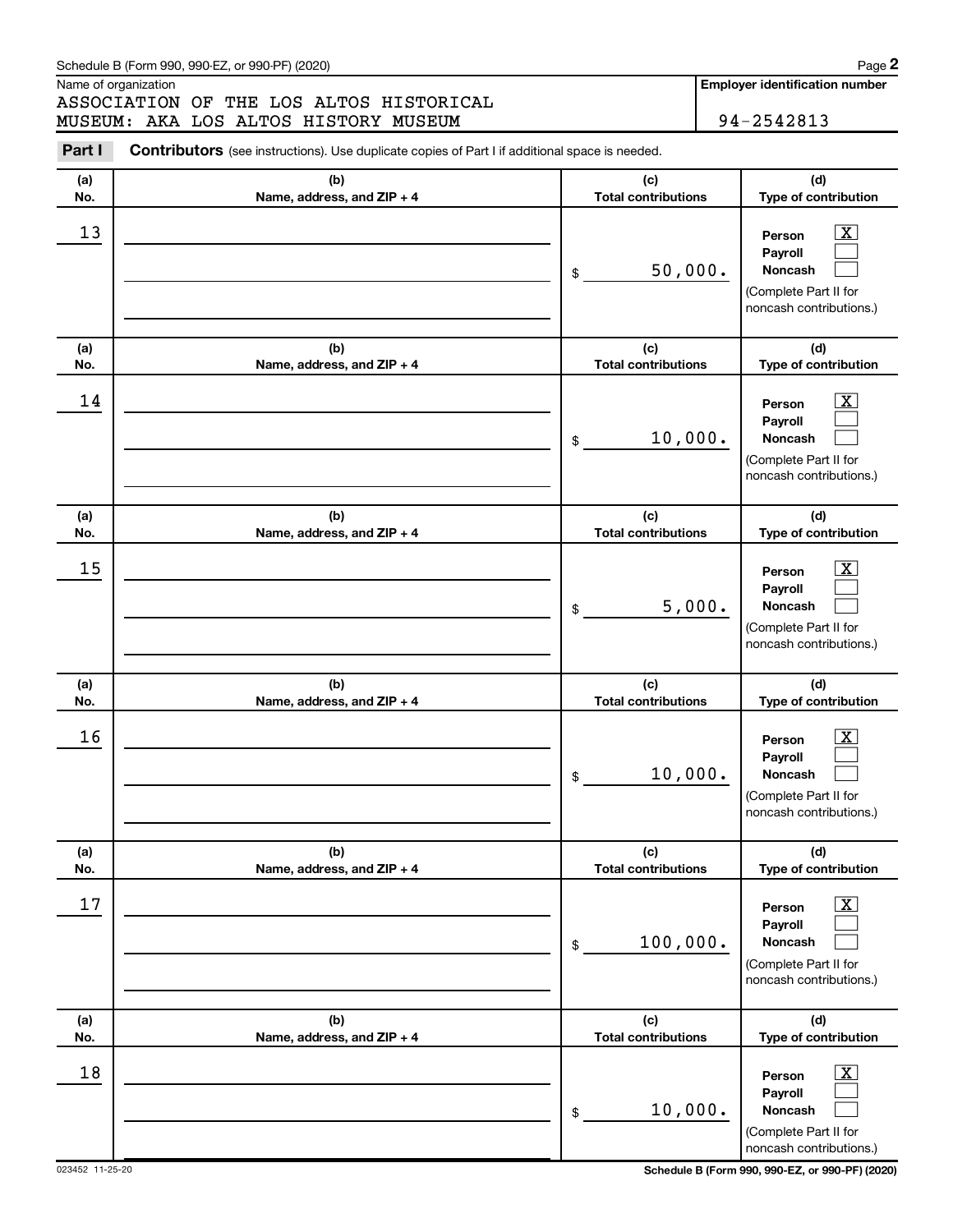Name of organization

ASSOCIATION OF THE LOS ALTOS HISTORICAL MUSEUM: AKA LOS ALTOS HISTORY MUSEUM **194-2542813** 

**Employer identification number**

| Part I     | <b>Contributors</b> (see instructions). Use duplicate copies of Part I if additional space is needed. |                                            |                                                                                                                                            |
|------------|-------------------------------------------------------------------------------------------------------|--------------------------------------------|--------------------------------------------------------------------------------------------------------------------------------------------|
| (a)        | (b)                                                                                                   | (c)                                        | (d)                                                                                                                                        |
| No.<br>19  | Name, address, and ZIP + 4                                                                            | <b>Total contributions</b><br>5,000.<br>\$ | Type of contribution<br>$\overline{\mathbf{X}}$<br>Person<br>Payroll<br><b>Noncash</b><br>(Complete Part II for<br>noncash contributions.) |
| (a)<br>No. | (b)<br>Name, address, and ZIP + 4                                                                     | (c)<br><b>Total contributions</b>          | (d)<br>Type of contribution                                                                                                                |
| 20         |                                                                                                       | 5,000.<br>\$                               | $\overline{\text{X}}$<br>Person<br>Payroll<br><b>Noncash</b><br>(Complete Part II for<br>noncash contributions.)                           |
| (a)<br>No. | (b)<br>Name, address, and ZIP + 4                                                                     | (c)<br><b>Total contributions</b>          | (d)<br>Type of contribution                                                                                                                |
| 21         |                                                                                                       | 5,000.<br>\$                               | $\overline{\text{X}}$<br>Person<br>Payroll<br><b>Noncash</b><br>(Complete Part II for<br>noncash contributions.)                           |
| (a)<br>No. | (b)<br>Name, address, and ZIP + 4                                                                     | (c)<br><b>Total contributions</b>          | (d)<br>Type of contribution                                                                                                                |
| 22         |                                                                                                       | 5,000.<br>\$                               | $\overline{\text{X}}$<br>Person<br>Payroll<br><b>Noncash</b><br>(Complete Part II for<br>noncash contributions.)                           |
| (a)<br>No. | (b)<br>Name, address, and ZIP + 4                                                                     | (c)<br><b>Total contributions</b>          | (d)<br>Type of contribution                                                                                                                |
| 23         |                                                                                                       | 5,000.<br>\$                               | $\overline{\text{X}}$<br>Person<br>Payroll<br>Noncash<br>(Complete Part II for<br>noncash contributions.)                                  |
| (a)<br>No. | (b)<br>Name, address, and ZIP + 4                                                                     | (c)<br><b>Total contributions</b>          | (d)<br>Type of contribution                                                                                                                |
| 24         |                                                                                                       | 5,000.<br>\$                               | $\overline{\text{X}}$<br>Person<br>Payroll<br>Noncash<br>(Complete Part II for<br>noncash contributions.)                                  |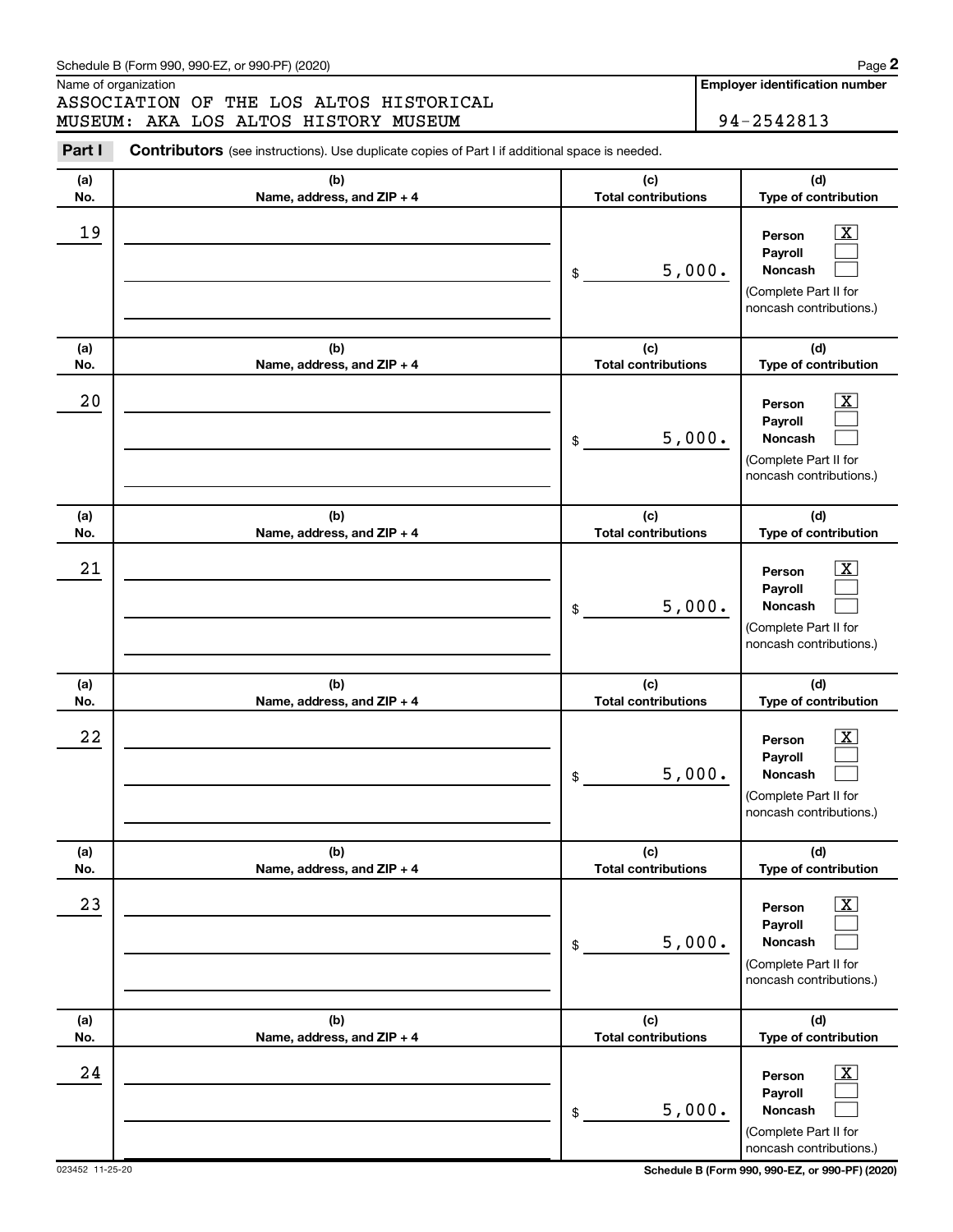Name of organization

ASSOCIATION OF THE LOS ALTOS HISTORICAL MUSEUM: AKA LOS ALTOS HISTORY MUSEUM **194-2542813** 

**Employer identification number**

| Part I     | <b>Contributors</b> (see instructions). Use duplicate copies of Part I if additional space is needed. |                                            |                                                                                                                                         |
|------------|-------------------------------------------------------------------------------------------------------|--------------------------------------------|-----------------------------------------------------------------------------------------------------------------------------------------|
| (a)        | (b)                                                                                                   | (c)                                        | (d)                                                                                                                                     |
| No.        | Name, address, and ZIP + 4                                                                            | <b>Total contributions</b>                 | Type of contribution                                                                                                                    |
| 25         |                                                                                                       | 5,000.<br>\$                               | $\boxed{\textbf{X}}$<br>Person<br>Payroll<br><b>Noncash</b><br>(Complete Part II for<br>noncash contributions.)                         |
| (a)<br>No. | (b)<br>Name, address, and ZIP + 4                                                                     | (c)<br><b>Total contributions</b>          | (d)<br>Type of contribution                                                                                                             |
| 26         |                                                                                                       | 5,139.<br>\$                               | $\boxed{\textbf{X}}$<br>Person<br>Payroll<br><b>Noncash</b><br>(Complete Part II for<br>noncash contributions.)                         |
| (a)<br>No. | (b)<br>Name, address, and ZIP + 4                                                                     | (c)<br><b>Total contributions</b>          | (d)<br>Type of contribution                                                                                                             |
| 27         |                                                                                                       | 5,013.<br>\$                               | $\boxed{\textbf{X}}$<br>Person<br>Payroll<br><b>Noncash</b><br>(Complete Part II for<br>noncash contributions.)                         |
| (a)        | (b)                                                                                                   | (c)                                        | (d)                                                                                                                                     |
| No.<br>28  | Name, address, and ZIP + 4                                                                            | <b>Total contributions</b><br>5,000.<br>\$ | Type of contribution<br>$\boxed{\textbf{X}}$<br>Person<br>Payroll<br><b>Noncash</b><br>(Complete Part II for<br>noncash contributions.) |
| (a)<br>No. | (b)<br>Name, address, and ZIP + 4                                                                     | (c)<br><b>Total contributions</b>          | (d)<br>Type of contribution                                                                                                             |
| 29         |                                                                                                       | 5,000.<br>\$                               | $\boxed{\textbf{X}}$<br>Person<br>Payroll<br>Noncash<br>(Complete Part II for<br>noncash contributions.)                                |
| (a)<br>No. | (b)<br>Name, address, and ZIP + 4                                                                     | (c)<br><b>Total contributions</b>          | (d)<br>Type of contribution                                                                                                             |
| 30         |                                                                                                       | 5,000.<br>\$                               | $\overline{\mathbf{X}}$<br>Person<br>Payroll<br>Noncash<br>(Complete Part II for<br>noncash contributions.)                             |

023452 11-25-20 **Schedule B (Form 990, 990-EZ, or 990-PF) (2020)**

**2**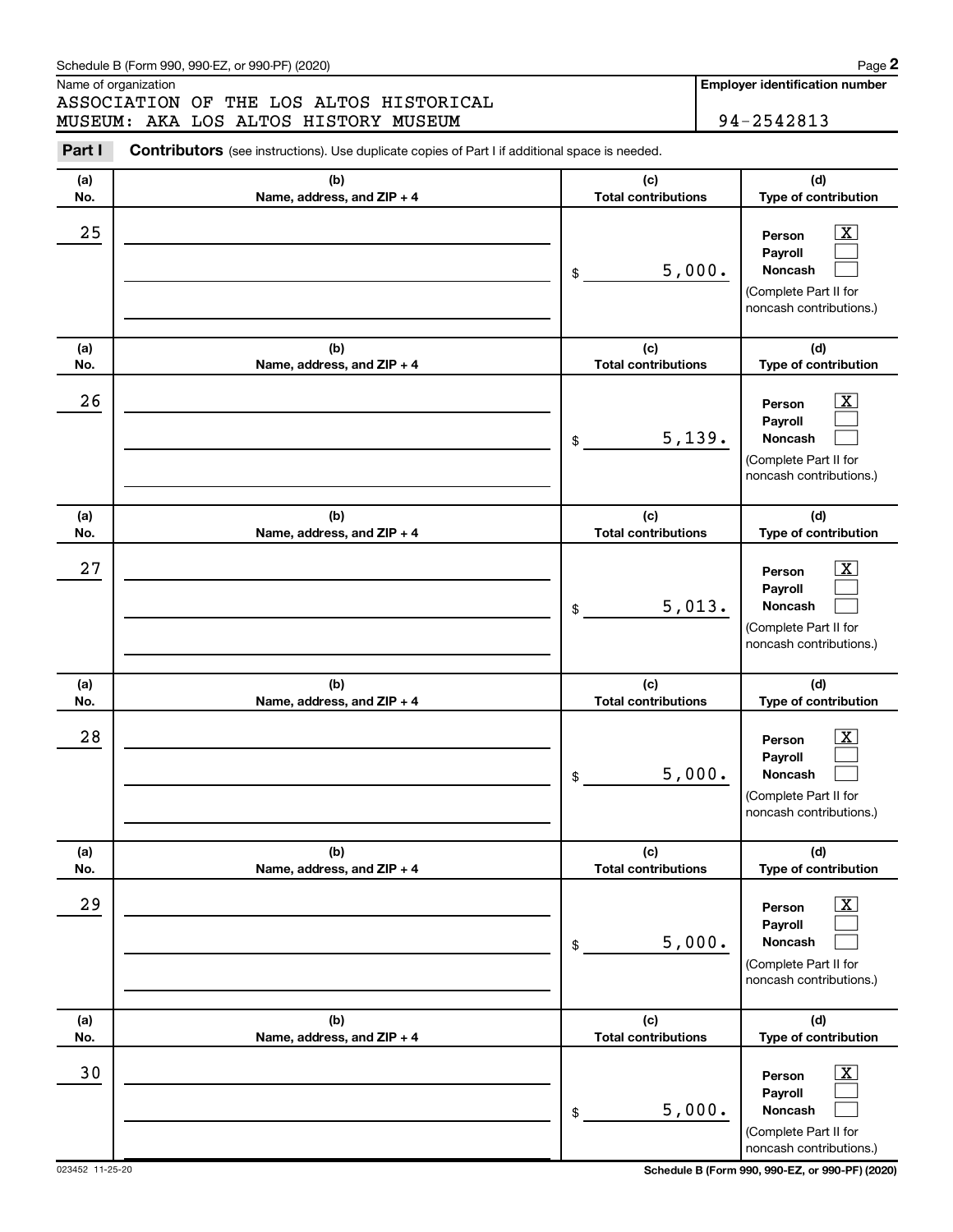Name of organization

ASSOCIATION OF THE LOS ALTOS HISTORICAL MUSEUM: AKA LOS ALTOS HISTORY MUSEUM **194-2542813** 

**Employer identification number**

| Part I     | <b>Contributors</b> (see instructions). Use duplicate copies of Part I if additional space is needed. |                                             |                                                                                                                                   |
|------------|-------------------------------------------------------------------------------------------------------|---------------------------------------------|-----------------------------------------------------------------------------------------------------------------------------------|
| (a)<br>No. | (b)<br>Name, address, and ZIP + 4                                                                     | (c)<br><b>Total contributions</b>           | (d)<br>Type of contribution                                                                                                       |
| 31         |                                                                                                       | 10,000.<br>\$                               | $\mathbf{X}$<br>Person<br>Payroll<br>Noncash<br>(Complete Part II for<br>noncash contributions.)                                  |
| (a)<br>No. | (b)<br>Name, address, and ZIP + 4                                                                     | (c)<br><b>Total contributions</b>           | (d)<br>Type of contribution                                                                                                       |
| 32         |                                                                                                       | 7,020.<br>\$                                | $\boxed{\mathbf{X}}$<br>Person<br>Payroll<br>Noncash<br>(Complete Part II for<br>noncash contributions.)                          |
| (a)<br>No. | (b)<br>Name, address, and ZIP + 4                                                                     | (c)<br><b>Total contributions</b>           | (d)<br>Type of contribution                                                                                                       |
| 33         |                                                                                                       | 7,920.<br>\$                                | $\mathbf{X}$<br>Person<br>Payroll<br>Noncash<br>(Complete Part II for<br>noncash contributions.)                                  |
| (a)        | (b)                                                                                                   | (c)                                         | (d)                                                                                                                               |
| No.<br>34  | Name, address, and ZIP + 4                                                                            | <b>Total contributions</b><br>25,000.<br>\$ | Type of contribution<br>$\overline{\text{X}}$<br>Person<br>Payroll<br>Noncash<br>(Complete Part II for<br>noncash contributions.) |
| (a)<br>No. | (b)<br>Name, address, and ZIP + 4                                                                     | (c)<br><b>Total contributions</b>           | (d)<br>Type of contribution                                                                                                       |
| 35         |                                                                                                       | 25,000.<br>$\,$                             | $\boxed{\textbf{X}}$<br>Person<br>Payroll<br>Noncash<br>(Complete Part II for<br>noncash contributions.)                          |
| (a)<br>No. | (b)<br>Name, address, and ZIP + 4                                                                     | (c)<br><b>Total contributions</b>           | (d)<br>Type of contribution                                                                                                       |
| 36         |                                                                                                       | 10,000.<br>\$                               | $\boxed{\mathbf{X}}$<br>Person<br>Payroll<br>Noncash<br>(Complete Part II for<br>noncash contributions.)                          |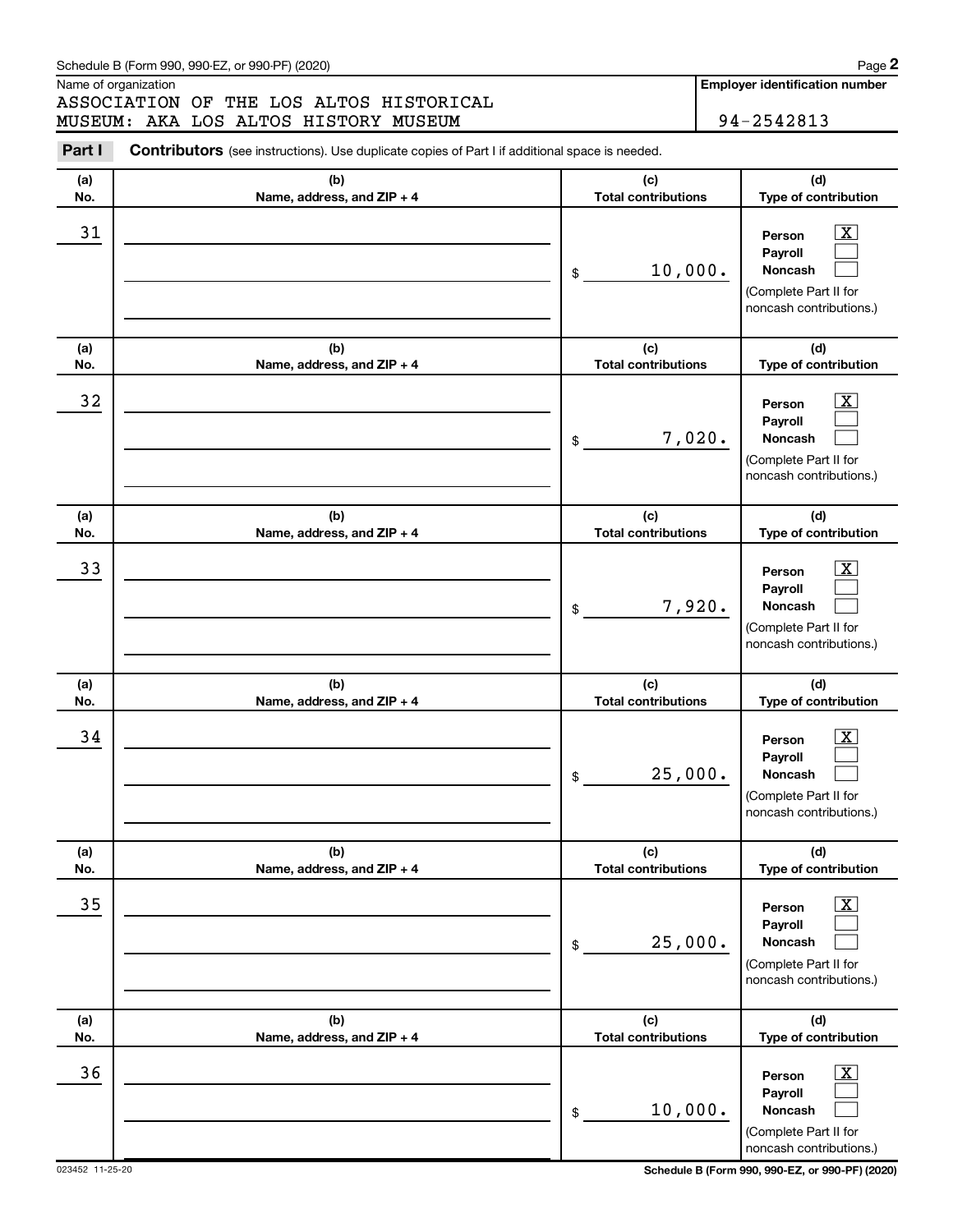|                              | ASSOCIATION OF THE LOS ALTOS HISTORICAL<br>MUSEUM: AKA LOS ALTOS HISTORY MUSEUM                     |                                                 | 94-2542813           |
|------------------------------|-----------------------------------------------------------------------------------------------------|-------------------------------------------------|----------------------|
| Part II                      | Noncash Property (see instructions). Use duplicate copies of Part II if additional space is needed. |                                                 |                      |
| (a)<br>No.<br>from<br>Part I | (b)<br>Description of noncash property given                                                        | (c)<br>FMV (or estimate)<br>(See instructions.) | (d)<br>Date received |
|                              |                                                                                                     | \$                                              |                      |
| (a)<br>No.<br>from<br>Part I | (b)<br>Description of noncash property given                                                        | (c)<br>FMV (or estimate)<br>(See instructions.) | (d)<br>Date received |
|                              |                                                                                                     | \$                                              |                      |
| (a)<br>No.<br>from<br>Part I | (b)<br>Description of noncash property given                                                        | (c)<br>FMV (or estimate)<br>(See instructions.) | (d)<br>Date received |
|                              |                                                                                                     | \$                                              |                      |
| (a)<br>No.<br>from<br>Part I | (b)<br>Description of noncash property given                                                        | (c)<br>FMV (or estimate)<br>(See instructions.) | (d)<br>Date received |
|                              |                                                                                                     | \$                                              |                      |
| (a)<br>No.<br>from<br>Part I | (b)<br>Description of noncash property given                                                        | (c)<br>FMV (or estimate)<br>(See instructions.) | (d)<br>Date received |
|                              |                                                                                                     | \$                                              |                      |
| (a)<br>No.<br>from<br>Part I | (b)<br>Description of noncash property given                                                        | (c)<br>FMV (or estimate)<br>(See instructions.) | (d)<br>Date received |
|                              |                                                                                                     | \$                                              |                      |

**Employer identification number**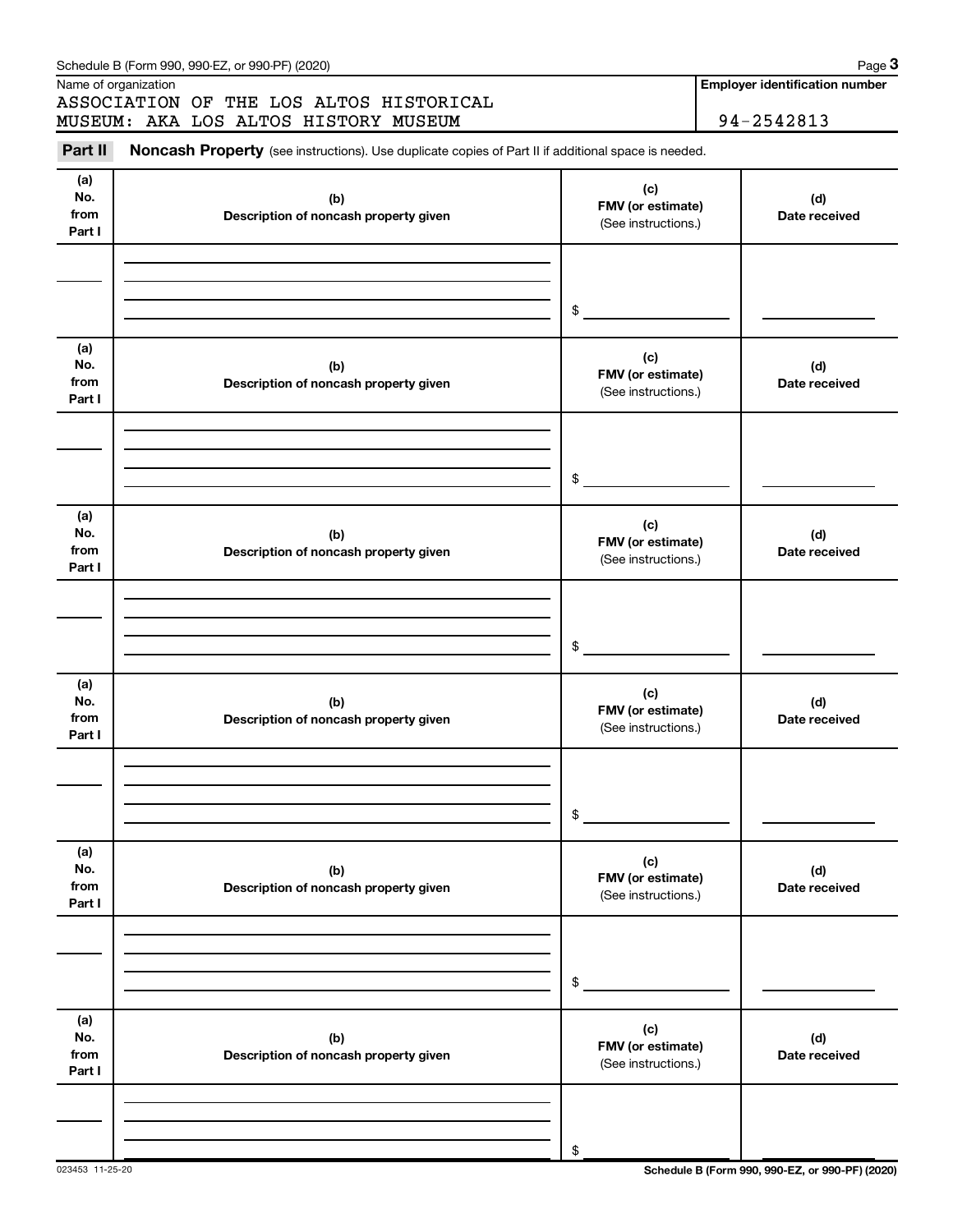|                 | Schedule B (Form 990, 990-EZ, or 990-PF) (2020)                                                                                                                                                                                                                                                 |                      | Page 4                                   |
|-----------------|-------------------------------------------------------------------------------------------------------------------------------------------------------------------------------------------------------------------------------------------------------------------------------------------------|----------------------|------------------------------------------|
|                 | Name of organization                                                                                                                                                                                                                                                                            |                      | <b>Employer identification number</b>    |
|                 | ASSOCIATION OF THE LOS ALTOS HISTORICAL                                                                                                                                                                                                                                                         |                      |                                          |
|                 | MUSEUM: AKA LOS ALTOS HISTORY MUSEUM                                                                                                                                                                                                                                                            |                      | 94-2542813                               |
| Part III        | Exclusively religious, charitable, etc., contributions to organizations described in section 501(c)(7), (8), or (10) that total more than \$1,000 for the year                                                                                                                                  |                      |                                          |
|                 | from any one contributor. Complete columns (a) through (e) and the following line entry. For organizations<br>completing Part III, enter the total of exclusively religious, charitable, etc., contributions of \$1,000 or less for the year. (Enter this info. once.) $\blacktriangleright$ \$ |                      |                                          |
|                 | Use duplicate copies of Part III if additional space is needed.                                                                                                                                                                                                                                 |                      |                                          |
| (a) No.<br>from | (b) Purpose of gift                                                                                                                                                                                                                                                                             | (c) Use of gift      | (d) Description of how gift is held      |
| Part I          |                                                                                                                                                                                                                                                                                                 |                      |                                          |
|                 |                                                                                                                                                                                                                                                                                                 |                      |                                          |
|                 |                                                                                                                                                                                                                                                                                                 |                      |                                          |
|                 |                                                                                                                                                                                                                                                                                                 |                      |                                          |
|                 |                                                                                                                                                                                                                                                                                                 | (e) Transfer of gift |                                          |
|                 |                                                                                                                                                                                                                                                                                                 |                      |                                          |
|                 | Transferee's name, address, and ZIP + 4                                                                                                                                                                                                                                                         |                      | Relationship of transferor to transferee |
|                 |                                                                                                                                                                                                                                                                                                 |                      |                                          |
|                 |                                                                                                                                                                                                                                                                                                 |                      |                                          |
|                 |                                                                                                                                                                                                                                                                                                 |                      |                                          |
|                 |                                                                                                                                                                                                                                                                                                 |                      |                                          |
| (a) No.<br>from | (b) Purpose of gift                                                                                                                                                                                                                                                                             | (c) Use of gift      | (d) Description of how gift is held      |
| Part I          |                                                                                                                                                                                                                                                                                                 |                      |                                          |
|                 |                                                                                                                                                                                                                                                                                                 |                      |                                          |
|                 |                                                                                                                                                                                                                                                                                                 |                      |                                          |
|                 |                                                                                                                                                                                                                                                                                                 |                      |                                          |
|                 |                                                                                                                                                                                                                                                                                                 |                      |                                          |
|                 |                                                                                                                                                                                                                                                                                                 | (e) Transfer of gift |                                          |
|                 | Transferee's name, address, and ZIP + 4                                                                                                                                                                                                                                                         |                      | Relationship of transferor to transferee |
|                 |                                                                                                                                                                                                                                                                                                 |                      |                                          |
|                 |                                                                                                                                                                                                                                                                                                 |                      |                                          |
|                 |                                                                                                                                                                                                                                                                                                 |                      |                                          |
|                 |                                                                                                                                                                                                                                                                                                 |                      |                                          |
| (a) No.<br>from | (b) Purpose of gift                                                                                                                                                                                                                                                                             | (c) Use of gift      | (d) Description of how gift is held      |
| Part I          |                                                                                                                                                                                                                                                                                                 |                      |                                          |
|                 |                                                                                                                                                                                                                                                                                                 |                      |                                          |
|                 |                                                                                                                                                                                                                                                                                                 |                      |                                          |
|                 |                                                                                                                                                                                                                                                                                                 |                      |                                          |
|                 |                                                                                                                                                                                                                                                                                                 | (e) Transfer of gift |                                          |
|                 |                                                                                                                                                                                                                                                                                                 |                      |                                          |
|                 | Transferee's name, address, and ZIP + 4                                                                                                                                                                                                                                                         |                      | Relationship of transferor to transferee |
|                 |                                                                                                                                                                                                                                                                                                 |                      |                                          |
|                 |                                                                                                                                                                                                                                                                                                 |                      |                                          |
|                 |                                                                                                                                                                                                                                                                                                 |                      |                                          |
| (a) No.         |                                                                                                                                                                                                                                                                                                 |                      |                                          |
| from            | (b) Purpose of gift                                                                                                                                                                                                                                                                             | (c) Use of gift      | (d) Description of how gift is held      |
| Part I          |                                                                                                                                                                                                                                                                                                 |                      |                                          |
|                 |                                                                                                                                                                                                                                                                                                 |                      |                                          |
|                 |                                                                                                                                                                                                                                                                                                 |                      |                                          |
|                 |                                                                                                                                                                                                                                                                                                 |                      |                                          |
|                 |                                                                                                                                                                                                                                                                                                 | (e) Transfer of gift |                                          |
|                 |                                                                                                                                                                                                                                                                                                 |                      |                                          |
|                 | Transferee's name, address, and ZIP + 4                                                                                                                                                                                                                                                         |                      | Relationship of transferor to transferee |
|                 |                                                                                                                                                                                                                                                                                                 |                      |                                          |
|                 |                                                                                                                                                                                                                                                                                                 |                      |                                          |
|                 |                                                                                                                                                                                                                                                                                                 |                      |                                          |
|                 |                                                                                                                                                                                                                                                                                                 |                      |                                          |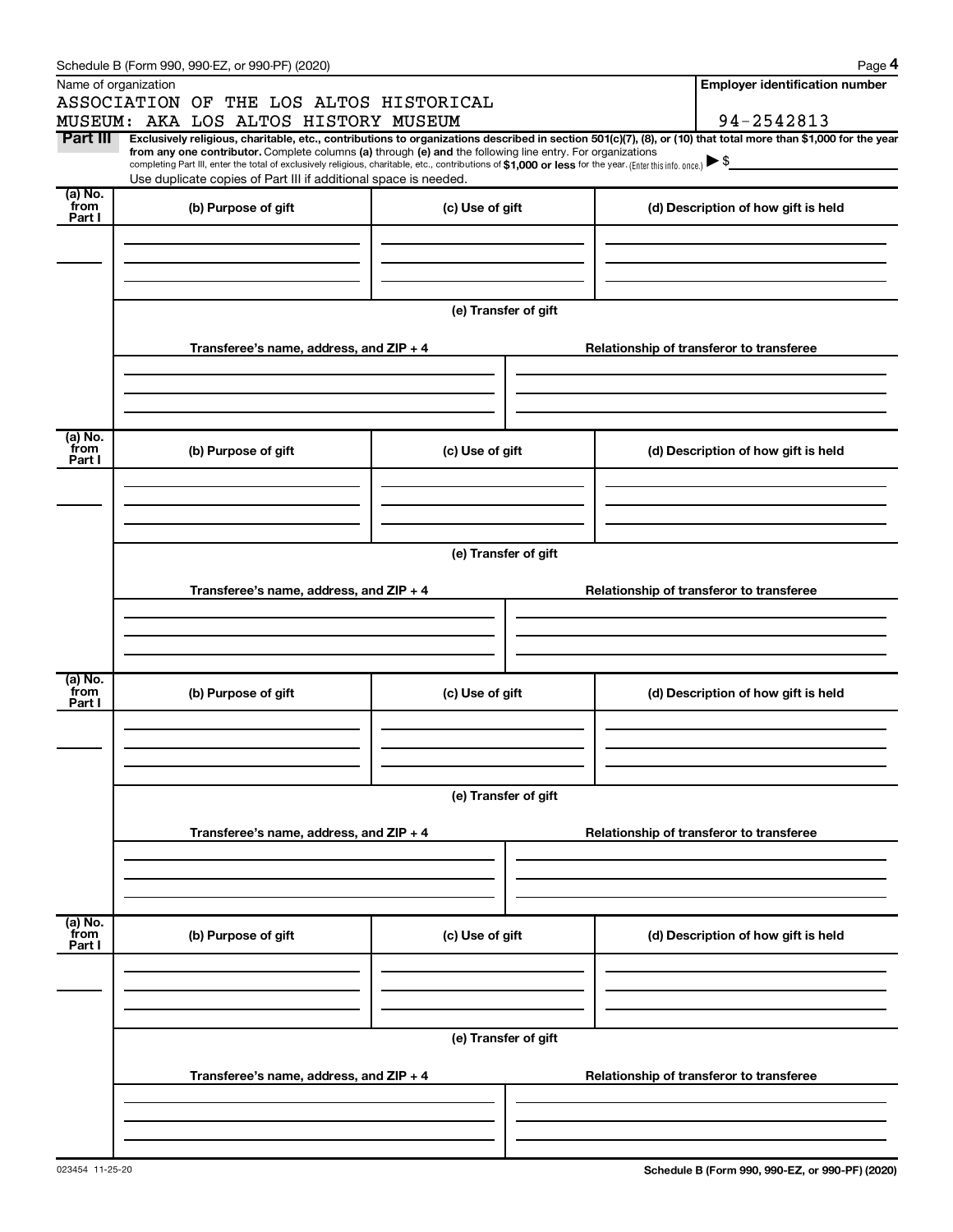|         | <b>SCHEDULE D</b>                                                      |                                                                                                        | <b>Supplemental Financial Statements</b>                                                                                                       |                         | OMB No. 1545-0047                                  |
|---------|------------------------------------------------------------------------|--------------------------------------------------------------------------------------------------------|------------------------------------------------------------------------------------------------------------------------------------------------|-------------------------|----------------------------------------------------|
|         | Complete if the organization answered "Yes" on Form 990,<br>(Form 990) |                                                                                                        |                                                                                                                                                |                         |                                                    |
|         |                                                                        |                                                                                                        | Part IV, line 6, 7, 8, 9, 10, 11a, 11b, 11c, 11d, 11e, 11f, 12a, or 12b.<br>Attach to Form 990.                                                |                         | <b>Open to Public</b>                              |
|         | Department of the Treasury<br>Internal Revenue Service                 | Go to www.irs.gov/Form990 for instructions and the latest information.                                 |                                                                                                                                                | Inspection              |                                                    |
|         | Name of the organization                                               |                                                                                                        | ASSOCIATION OF THE LOS ALTOS HISTORICAL                                                                                                        |                         | <b>Employer identification number</b>              |
|         |                                                                        | MUSEUM: AKA LOS ALTOS HISTORY MUSEUM                                                                   |                                                                                                                                                |                         | 94-2542813                                         |
| Part I  |                                                                        |                                                                                                        | Organizations Maintaining Donor Advised Funds or Other Similar Funds or Accounts. Complete if the                                              |                         |                                                    |
|         |                                                                        | organization answered "Yes" on Form 990, Part IV, line 6.                                              |                                                                                                                                                |                         |                                                    |
|         |                                                                        |                                                                                                        | (a) Donor advised funds                                                                                                                        |                         | (b) Funds and other accounts                       |
| 1       |                                                                        |                                                                                                        |                                                                                                                                                |                         |                                                    |
| 2       |                                                                        | Aggregate value of contributions to (during year)                                                      |                                                                                                                                                |                         |                                                    |
| З       |                                                                        |                                                                                                        | <u> 1980 - Johann Barbara, martin a</u>                                                                                                        |                         |                                                    |
| 4       |                                                                        |                                                                                                        |                                                                                                                                                |                         |                                                    |
| 5       |                                                                        |                                                                                                        | Did the organization inform all donors and donor advisors in writing that the assets held in donor advised funds                               |                         | Yes<br><b>No</b>                                   |
| 6       |                                                                        |                                                                                                        | Did the organization inform all grantees, donors, and donor advisors in writing that grant funds can be used only                              |                         |                                                    |
|         |                                                                        |                                                                                                        | for charitable purposes and not for the benefit of the donor or donor advisor, or for any other purpose conferring                             |                         |                                                    |
|         | impermissible private benefit?                                         |                                                                                                        |                                                                                                                                                |                         | Yes<br>No                                          |
| Part II |                                                                        |                                                                                                        | Conservation Easements. Complete if the organization answered "Yes" on Form 990, Part IV, line 7.                                              |                         |                                                    |
| 1       |                                                                        | Purpose(s) of conservation easements held by the organization (check all that apply).                  |                                                                                                                                                |                         |                                                    |
|         |                                                                        | Preservation of land for public use (for example, recreation or education)                             |                                                                                                                                                |                         | Preservation of a historically important land area |
|         |                                                                        | Protection of natural habitat                                                                          | Preservation of a certified historic structure                                                                                                 |                         |                                                    |
|         |                                                                        | Preservation of open space                                                                             |                                                                                                                                                |                         |                                                    |
| 2       |                                                                        |                                                                                                        | Complete lines 2a through 2d if the organization held a qualified conservation contribution in the form of a conservation easement on the last |                         |                                                    |
|         | day of the tax year.                                                   |                                                                                                        |                                                                                                                                                |                         | Held at the End of the Tax Year                    |
|         |                                                                        |                                                                                                        |                                                                                                                                                | 2a                      |                                                    |
| b       |                                                                        |                                                                                                        |                                                                                                                                                | 2 <sub>b</sub>          |                                                    |
|         |                                                                        |                                                                                                        |                                                                                                                                                | 2c                      |                                                    |
|         |                                                                        |                                                                                                        | d Number of conservation easements included in (c) acquired after 7/25/06, and not on a historic structure                                     |                         |                                                    |
|         |                                                                        |                                                                                                        |                                                                                                                                                | 2d                      |                                                    |
| 3       |                                                                        |                                                                                                        | Number of conservation easements modified, transferred, released, extinguished, or terminated by the organization during the tax               |                         |                                                    |
|         | year                                                                   |                                                                                                        |                                                                                                                                                |                         |                                                    |
| 4       |                                                                        | Number of states where property subject to conservation easement is located $\blacktriangleright$      |                                                                                                                                                |                         |                                                    |
| 5       |                                                                        | Does the organization have a written policy regarding the periodic monitoring, inspection, handling of |                                                                                                                                                |                         |                                                    |
|         |                                                                        | violations, and enforcement of the conservation easements it holds?                                    |                                                                                                                                                |                         | <b>No</b><br>Yes                                   |
| 6       |                                                                        |                                                                                                        | Staff and volunteer hours devoted to monitoring, inspecting, handling of violations, and enforcing conservation easements during the year      |                         |                                                    |
|         |                                                                        |                                                                                                        |                                                                                                                                                |                         |                                                    |
| 7       |                                                                        |                                                                                                        | Amount of expenses incurred in monitoring, inspecting, handling of violations, and enforcing conservation easements during the year            |                         |                                                    |
|         | ► \$                                                                   |                                                                                                        |                                                                                                                                                |                         |                                                    |
| 8       |                                                                        |                                                                                                        | Does each conservation easement reported on line $2(d)$ above satisfy the requirements of section $170(h)(4)(B)(i)$                            |                         |                                                    |
|         |                                                                        |                                                                                                        |                                                                                                                                                |                         | Yes<br>No                                          |
| 9       |                                                                        |                                                                                                        | In Part XIII, describe how the organization reports conservation easements in its revenue and expense statement and                            |                         |                                                    |
|         |                                                                        |                                                                                                        | balance sheet, and include, if applicable, the text of the footnote to the organization's financial statements that describes the              |                         |                                                    |
|         | Part III                                                               | organization's accounting for conservation easements.                                                  | Organizations Maintaining Collections of Art, Historical Treasures, or Other Similar Assets.                                                   |                         |                                                    |
|         |                                                                        | Complete if the organization answered "Yes" on Form 990, Part IV, line 8.                              |                                                                                                                                                |                         |                                                    |
|         |                                                                        |                                                                                                        | 1a If the organization elected, as permitted under FASB ASC 958, not to report in its revenue statement and balance sheet works                |                         |                                                    |
|         |                                                                        |                                                                                                        | of art, historical treasures, or other similar assets held for public exhibition, education, or research in furtherance of public              |                         |                                                    |
|         |                                                                        |                                                                                                        | service, provide in Part XIII the text of the footnote to its financial statements that describes these items.                                 |                         |                                                    |
|         |                                                                        |                                                                                                        | <b>b</b> If the organization elected, as permitted under FASB ASC 958, to report in its revenue statement and balance sheet works of           |                         |                                                    |
|         |                                                                        |                                                                                                        | art, historical treasures, or other similar assets held for public exhibition, education, or research in furtherance of public service,        |                         |                                                    |
|         |                                                                        | provide the following amounts relating to these items:                                                 |                                                                                                                                                |                         |                                                    |
|         |                                                                        |                                                                                                        |                                                                                                                                                |                         | $\triangleright$ \$                                |
|         |                                                                        | (ii) Assets included in Form 990, Part X                                                               |                                                                                                                                                |                         |                                                    |
| 2       |                                                                        |                                                                                                        | If the organization received or held works of art, historical treasures, or other similar assets for financial gain, provide                   |                         |                                                    |
|         |                                                                        | the following amounts required to be reported under FASB ASC 958 relating to these items:              |                                                                                                                                                |                         |                                                    |
| а       |                                                                        |                                                                                                        |                                                                                                                                                |                         | \$                                                 |
|         |                                                                        |                                                                                                        |                                                                                                                                                | $\blacktriangleright$ s |                                                    |
|         |                                                                        | LHA For Paperwork Reduction Act Notice, see the Instructions for Form 990.                             |                                                                                                                                                |                         | Schedule D (Form 990) 2020                         |

032051 12-01-20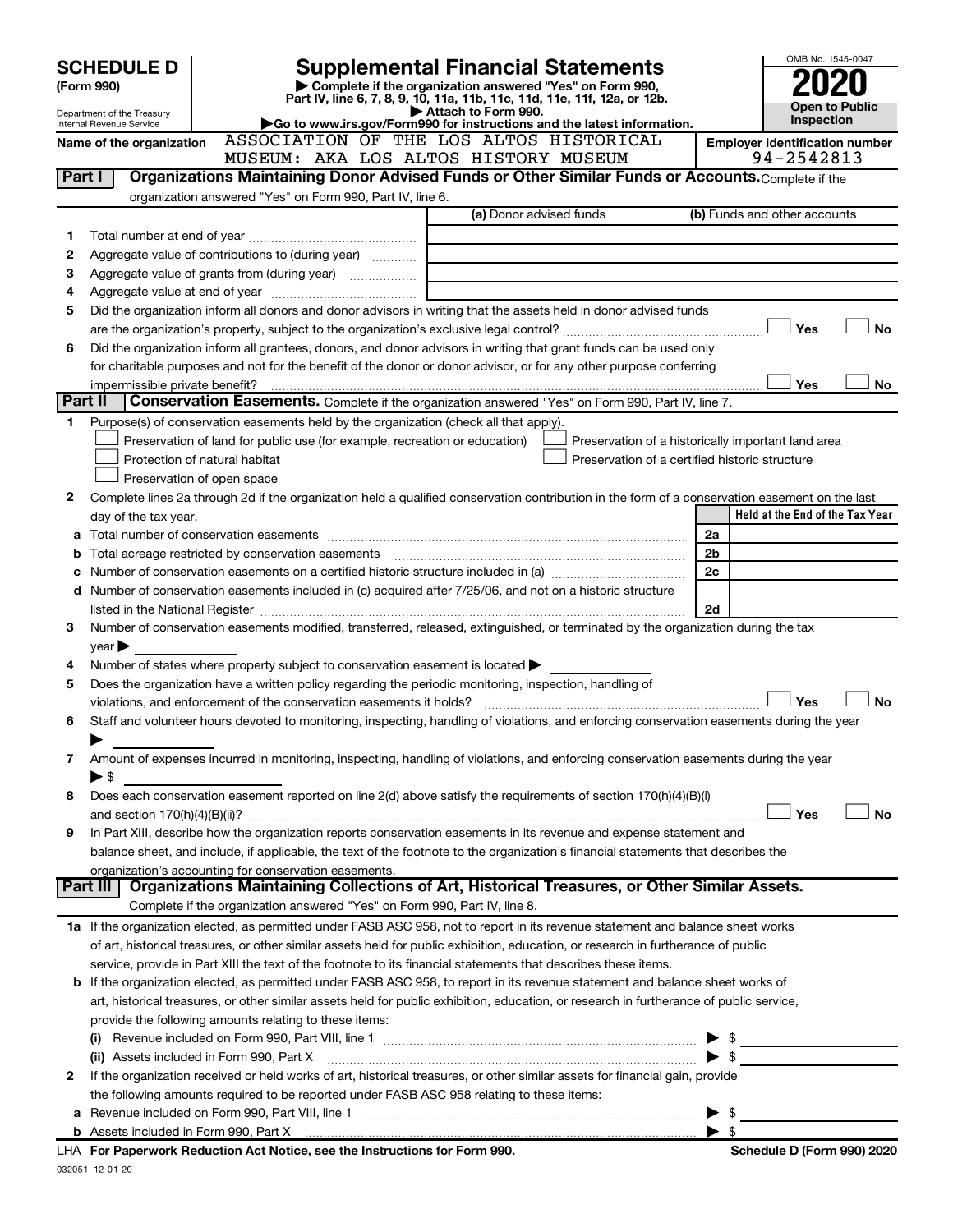|               | ASSOCIATION OF THE LOS ALTOS HISTORICAL                                                                                                                                                                                        |                  |                    |                |                                                                                                                                                                                                                               |                 |                |                       |
|---------------|--------------------------------------------------------------------------------------------------------------------------------------------------------------------------------------------------------------------------------|------------------|--------------------|----------------|-------------------------------------------------------------------------------------------------------------------------------------------------------------------------------------------------------------------------------|-----------------|----------------|-----------------------|
|               | MUSEUM: AKA LOS ALTOS HISTORY MUSEUM<br>Schedule D (Form 990) 2020                                                                                                                                                             |                  |                    |                |                                                                                                                                                                                                                               |                 |                | $94 - 2542813$ Page 2 |
|               | Part III  <br>Organizations Maintaining Collections of Art, Historical Treasures, or Other Similar Assets (continued)                                                                                                          |                  |                    |                |                                                                                                                                                                                                                               |                 |                |                       |
| 3             | Using the organization's acquisition, accession, and other records, check any of the following that make significant use of its                                                                                                |                  |                    |                |                                                                                                                                                                                                                               |                 |                |                       |
|               | collection items (check all that apply):                                                                                                                                                                                       |                  |                    |                |                                                                                                                                                                                                                               |                 |                |                       |
| a             | Public exhibition                                                                                                                                                                                                              |                  | d                  |                | Loan or exchange program                                                                                                                                                                                                      |                 |                |                       |
| b             | Scholarly research                                                                                                                                                                                                             |                  | e                  |                | Other and the contract of the contract of the contract of the contract of the contract of the contract of the contract of the contract of the contract of the contract of the contract of the contract of the contract of the |                 |                |                       |
| c             | Preservation for future generations                                                                                                                                                                                            |                  |                    |                |                                                                                                                                                                                                                               |                 |                |                       |
| 4             | Provide a description of the organization's collections and explain how they further the organization's exempt purpose in Part XIII.                                                                                           |                  |                    |                |                                                                                                                                                                                                                               |                 |                |                       |
| 5             | During the year, did the organization solicit or receive donations of art, historical treasures, or other similar assets                                                                                                       |                  |                    |                |                                                                                                                                                                                                                               |                 |                |                       |
|               |                                                                                                                                                                                                                                |                  |                    |                |                                                                                                                                                                                                                               |                 | Yes            | No                    |
|               | Part IV<br><b>Escrow and Custodial Arrangements.</b> Complete if the organization answered "Yes" on Form 990, Part IV, line 9, or                                                                                              |                  |                    |                |                                                                                                                                                                                                                               |                 |                |                       |
|               | reported an amount on Form 990, Part X, line 21.                                                                                                                                                                               |                  |                    |                |                                                                                                                                                                                                                               |                 |                |                       |
|               | 1a Is the organization an agent, trustee, custodian or other intermediary for contributions or other assets not included                                                                                                       |                  |                    |                |                                                                                                                                                                                                                               |                 |                |                       |
|               | on Form 990, Part X? [11] matter contracts and contracts and contracts are contracted and contracts are contracted and contract and contract of the contract of the contract of the contract of the contract of the contract o |                  |                    |                |                                                                                                                                                                                                                               |                 | Yes            | No                    |
|               | b If "Yes," explain the arrangement in Part XIII and complete the following table:                                                                                                                                             |                  |                    |                |                                                                                                                                                                                                                               |                 |                |                       |
|               |                                                                                                                                                                                                                                |                  |                    |                |                                                                                                                                                                                                                               |                 | Amount         |                       |
|               |                                                                                                                                                                                                                                |                  |                    |                |                                                                                                                                                                                                                               | 1c              |                |                       |
|               |                                                                                                                                                                                                                                |                  |                    |                |                                                                                                                                                                                                                               | 1d              |                |                       |
| е             | Distributions during the year manufactured and an account of the year manufactured and the year manufactured and the year manufactured and the year manufactured and the year manufactured and the year manufactured and the y |                  |                    |                |                                                                                                                                                                                                                               | 1e              |                |                       |
| f             |                                                                                                                                                                                                                                |                  |                    |                |                                                                                                                                                                                                                               | 1f              |                |                       |
|               | 2a Did the organization include an amount on Form 990, Part X, line 21, for escrow or custodial account liability?                                                                                                             |                  |                    |                |                                                                                                                                                                                                                               |                 | Yes            | No                    |
|               | <b>b</b> If "Yes," explain the arrangement in Part XIII. Check here if the explanation has been provided on Part XIII                                                                                                          |                  |                    |                |                                                                                                                                                                                                                               |                 |                |                       |
| <b>Part V</b> | Endowment Funds. Complete if the organization answered "Yes" on Form 990, Part IV, line 10.                                                                                                                                    |                  |                    |                |                                                                                                                                                                                                                               |                 |                |                       |
|               |                                                                                                                                                                                                                                | (a) Current year |                    | (b) Prior year | (c) Two years back $\vert$ (d) Three years back $\vert$                                                                                                                                                                       |                 |                | (e) Four years back   |
|               | <b>1a</b> Beginning of year balance                                                                                                                                                                                            |                  |                    |                |                                                                                                                                                                                                                               |                 |                |                       |
| b             |                                                                                                                                                                                                                                |                  |                    |                |                                                                                                                                                                                                                               |                 |                |                       |
| с             | Net investment earnings, gains, and losses                                                                                                                                                                                     |                  |                    |                |                                                                                                                                                                                                                               |                 |                |                       |
|               |                                                                                                                                                                                                                                |                  |                    |                |                                                                                                                                                                                                                               |                 |                |                       |
|               | e Other expenditures for facilities                                                                                                                                                                                            |                  |                    |                |                                                                                                                                                                                                                               |                 |                |                       |
|               | and programs                                                                                                                                                                                                                   |                  |                    |                |                                                                                                                                                                                                                               |                 |                |                       |
| f.            | Administrative expenses                                                                                                                                                                                                        |                  |                    |                |                                                                                                                                                                                                                               |                 |                |                       |
| g             |                                                                                                                                                                                                                                |                  |                    |                |                                                                                                                                                                                                                               |                 |                |                       |
| 2             | Provide the estimated percentage of the current year end balance (line 1g, column (a)) held as:                                                                                                                                |                  |                    |                |                                                                                                                                                                                                                               |                 |                |                       |
| а             | Board designated or quasi-endowment >                                                                                                                                                                                          |                  | %                  |                |                                                                                                                                                                                                                               |                 |                |                       |
|               | Permanent endowment $\blacktriangleright$                                                                                                                                                                                      | %                |                    |                |                                                                                                                                                                                                                               |                 |                |                       |
|               | <b>c</b> Term endowment $\blacktriangleright$                                                                                                                                                                                  | %                |                    |                |                                                                                                                                                                                                                               |                 |                |                       |
|               | The percentages on lines 2a, 2b, and 2c should equal 100%.                                                                                                                                                                     |                  |                    |                |                                                                                                                                                                                                                               |                 |                |                       |
|               | 3a Are there endowment funds not in the possession of the organization that are held and administered for the organization                                                                                                     |                  |                    |                |                                                                                                                                                                                                                               |                 |                |                       |
|               | by:                                                                                                                                                                                                                            |                  |                    |                |                                                                                                                                                                                                                               |                 |                | Yes<br>No             |
|               | (i)                                                                                                                                                                                                                            |                  |                    |                |                                                                                                                                                                                                                               |                 | 3a(i)          |                       |
|               |                                                                                                                                                                                                                                |                  |                    |                |                                                                                                                                                                                                                               |                 | 3a(ii)         |                       |
|               |                                                                                                                                                                                                                                |                  |                    |                |                                                                                                                                                                                                                               |                 | 3b             |                       |
| 4             | Describe in Part XIII the intended uses of the organization's endowment funds.                                                                                                                                                 |                  |                    |                |                                                                                                                                                                                                                               |                 |                |                       |
|               | Land, Buildings, and Equipment.<br>Part VI                                                                                                                                                                                     |                  |                    |                |                                                                                                                                                                                                                               |                 |                |                       |
|               | Complete if the organization answered "Yes" on Form 990, Part IV, line 11a. See Form 990, Part X, line 10.                                                                                                                     |                  |                    |                |                                                                                                                                                                                                                               |                 |                |                       |
|               | Description of property                                                                                                                                                                                                        |                  | (a) Cost or other  |                | (b) Cost or other                                                                                                                                                                                                             | (c) Accumulated | (d) Book value |                       |
|               |                                                                                                                                                                                                                                |                  | basis (investment) |                | basis (other)                                                                                                                                                                                                                 | depreciation    |                |                       |
|               |                                                                                                                                                                                                                                |                  |                    |                |                                                                                                                                                                                                                               |                 |                |                       |
| b             |                                                                                                                                                                                                                                |                  |                    |                |                                                                                                                                                                                                                               |                 |                |                       |
|               |                                                                                                                                                                                                                                |                  |                    |                | 52,198.                                                                                                                                                                                                                       | 40,349.         |                | 11,849.               |
|               |                                                                                                                                                                                                                                |                  |                    |                | 72,530.                                                                                                                                                                                                                       | 53,113.         |                | 19,417.               |
|               |                                                                                                                                                                                                                                |                  |                    |                |                                                                                                                                                                                                                               |                 |                |                       |
|               | Total. Add lines 1a through 1e. (Column (d) must equal Form 990, Part X, column (B), line 10c.)                                                                                                                                |                  |                    |                |                                                                                                                                                                                                                               |                 |                | 31, 266.              |
|               |                                                                                                                                                                                                                                |                  |                    |                |                                                                                                                                                                                                                               |                 |                |                       |

**Schedule D (Form 990) 2020**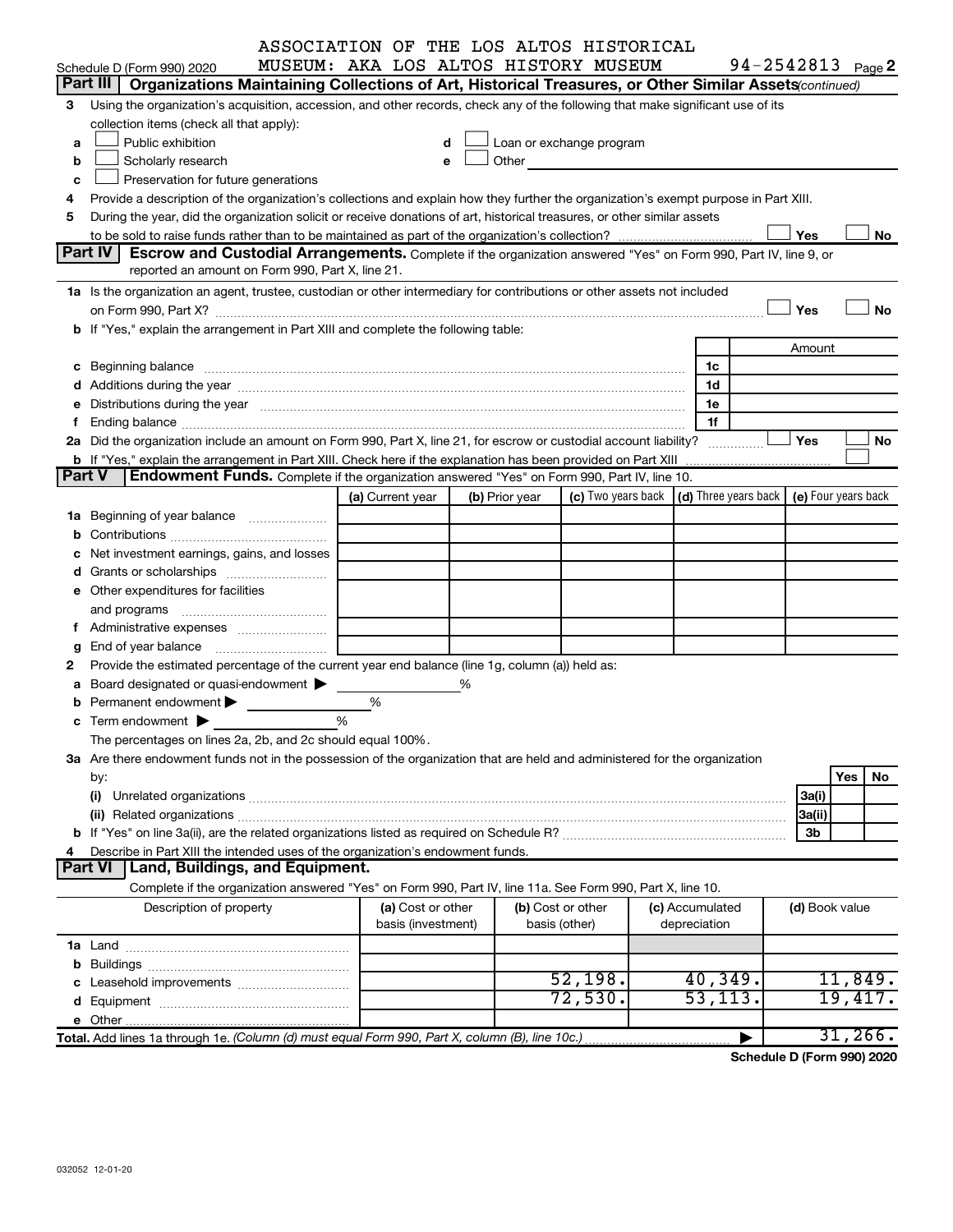| <b>Part VII</b> Investments - Other Securities. |                                         |  |                        |  |
|-------------------------------------------------|-----------------------------------------|--|------------------------|--|
| Schedule D (Form 990) 2020                      | MUSEUM: AKA LOS ALTOS HISTORY MUSEUM    |  | 94-2542813 $_{Page}$ 3 |  |
|                                                 | ASSOCIATION OF THE LOS ALTOS HISTORICAL |  |                        |  |

Complete if the organization answered "Yes" on Form 990, Part IV, line 11b. See Form 990, Part X, line 12.

| (a) Description of security or category (including name of security) | (b) Book value | (c) Method of valuation: Cost or end-of-year market value |
|----------------------------------------------------------------------|----------------|-----------------------------------------------------------|
| (1) Financial derivatives                                            |                |                                                           |
| (2) Closely held equity interests                                    |                |                                                           |
| $(3)$ Other                                                          |                |                                                           |
| LOS ALTOS COMMUNITY<br>(A)                                           |                |                                                           |
| <b>FOUNDATION FUND</b><br>(B)                                        | 860,000.       | END-OF-YEAR MARKET VALUE                                  |
| (C)                                                                  |                |                                                           |
| (D)                                                                  |                |                                                           |
| (E)                                                                  |                |                                                           |
| (F)                                                                  |                |                                                           |
| (G)                                                                  |                |                                                           |
| (H)                                                                  |                |                                                           |
| Total. (Col. (b) must equal Form 990, Part X, col. (B) line $12$ .)  | 860,000.       |                                                           |

## **Part VIII Investments - Program Related.**

Complete if the organization answered "Yes" on Form 990, Part IV, line 11c. See Form 990, Part X, line 13.

| (a) Description of investment                                       | (b) Book value | (c) Method of valuation: Cost or end-of-year market value |
|---------------------------------------------------------------------|----------------|-----------------------------------------------------------|
| (1)                                                                 |                |                                                           |
| (2)                                                                 |                |                                                           |
| (3)                                                                 |                |                                                           |
| (4)                                                                 |                |                                                           |
| (5)                                                                 |                |                                                           |
| (6)                                                                 |                |                                                           |
| (7)                                                                 |                |                                                           |
| (8)                                                                 |                |                                                           |
| (9)                                                                 |                |                                                           |
| Total. (Col. (b) must equal Form 990, Part X, col. (B) line $13.$ ) |                |                                                           |

## **Part IX Other Assets.**

Complete if the organization answered "Yes" on Form 990, Part IV, line 11d. See Form 990, Part X, line 15.

|        | (a) Description                                                                                                   | (b) Book value |
|--------|-------------------------------------------------------------------------------------------------------------------|----------------|
| (1)    | STORAGE BARN                                                                                                      | 141,881.       |
| (2)    | <b>ARTWORK</b>                                                                                                    | 4,369.         |
| (3)    |                                                                                                                   |                |
| (4)    |                                                                                                                   |                |
| (5)    |                                                                                                                   |                |
| (6)    |                                                                                                                   |                |
| (7)    |                                                                                                                   |                |
| (8)    |                                                                                                                   |                |
| (9)    |                                                                                                                   |                |
|        |                                                                                                                   | 146, 250.      |
| Part X | <b>Other Liabilities.</b>                                                                                         |                |
|        |                                                                                                                   |                |
|        | Complete if the organization answered "Yes" on Form 990, Part IV, line 11e or 11f. See Form 990, Part X, line 25. |                |
| 1.     | (a) Description of liability                                                                                      | (b) Book value |
| (1)    | Federal income taxes                                                                                              |                |
| (2)    |                                                                                                                   |                |
| (3)    |                                                                                                                   |                |
| (4)    |                                                                                                                   |                |
| (5)    |                                                                                                                   |                |
| (6)    |                                                                                                                   |                |
| (7)    |                                                                                                                   |                |
| (8)    |                                                                                                                   |                |
| (9)    |                                                                                                                   |                |

**2.** Liability for uncertain tax positions. In Part XIII, provide the text of the footnote to the organization's financial statements that reports the organization's liability for uncertain tax positions under FASB ASC 740. Check here if the text of the footnote has been provided in Part XIII

 $\perp$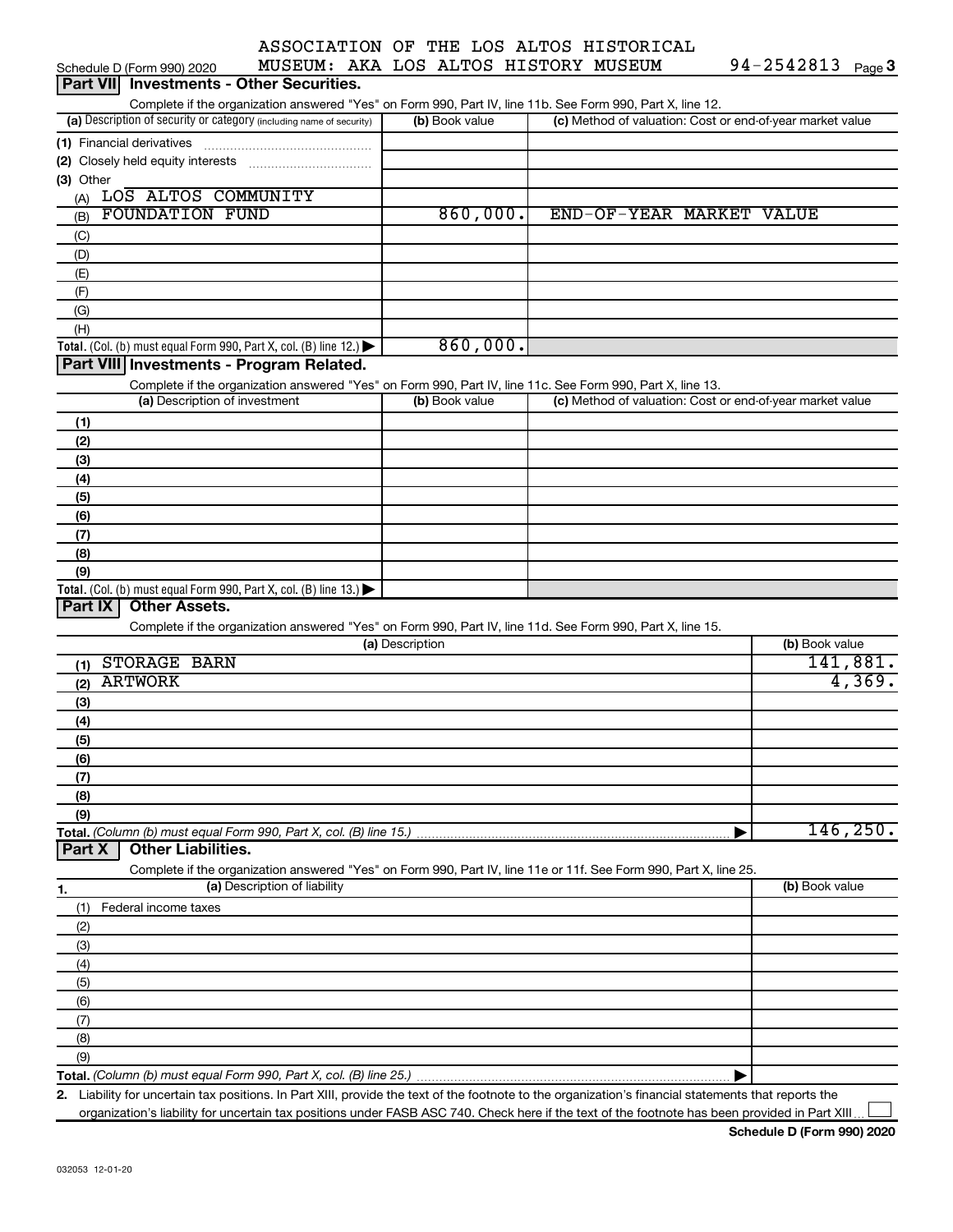| ASSOCIATION OF THE LOS ALTOS HISTORICAL |  |
|-----------------------------------------|--|
|-----------------------------------------|--|

|    | MUSEUM: AKA LOS ALTOS HISTORY MUSEUM<br>Schedule D (Form 990) 2020                                                         |              | 94-2542813 $_{Page 4}$ |  |
|----|----------------------------------------------------------------------------------------------------------------------------|--------------|------------------------|--|
|    | Part XI   Reconciliation of Revenue per Audited Financial Statements With Revenue per Return.                              |              |                        |  |
|    | Complete if the organization answered "Yes" on Form 990, Part IV, line 12a.                                                |              |                        |  |
| 1  |                                                                                                                            | $\mathbf{1}$ |                        |  |
| 2  | Amounts included on line 1 but not on Form 990, Part VIII, line 12:                                                        |              |                        |  |
| а  | 2a                                                                                                                         |              |                        |  |
| b  | 2 <sub>b</sub>                                                                                                             |              |                        |  |
| с  | 2c                                                                                                                         |              |                        |  |
| d  | 2d<br>Other (Describe in Part XIII.) (2000) (2000) (2000) (2010) (2010) (2010) (2010) (2010) (2010) (2010) (2010) (20      |              |                        |  |
| е  | Add lines 2a through 2d                                                                                                    | <b>2e</b>    |                        |  |
| 3  |                                                                                                                            | $\mathbf{3}$ |                        |  |
| 4  | Amounts included on Form 990, Part VIII, line 12, but not on line 1:                                                       |              |                        |  |
| a  | Investment expenses not included on Form 990, Part VIII, line 7b [ <i>[[[[[[[[[[[[]]]</i> ]<br>4a l                        |              |                        |  |
| b  | 4 <sub>b</sub><br>Other (Describe in Part XIII.) <b>Construction (Construction Construction</b> of Describe in Part XIII.) |              |                        |  |
| C. | Add lines 4a and 4b                                                                                                        | 4c           |                        |  |
| 5  |                                                                                                                            | 5            |                        |  |
|    | Part XII   Reconciliation of Expenses per Audited Financial Statements With Expenses per Return.                           |              |                        |  |
|    | Complete if the organization answered "Yes" on Form 990, Part IV, line 12a.                                                |              |                        |  |
| 1  |                                                                                                                            | $\mathbf{1}$ |                        |  |
| 2  | Amounts included on line 1 but not on Form 990, Part IX, line 25:                                                          |              |                        |  |
| a  | 2a                                                                                                                         |              |                        |  |
| b  | 2 <sub>b</sub>                                                                                                             |              |                        |  |
| c  | 2c                                                                                                                         |              |                        |  |
| d  | 2d                                                                                                                         |              |                        |  |
| е  |                                                                                                                            | 2е           |                        |  |
| 3  |                                                                                                                            | $\mathbf{3}$ |                        |  |
| 4  | Amounts included on Form 990, Part IX, line 25, but not on line 1:                                                         |              |                        |  |
| a  | Investment expenses not included on Form 990, Part VIII, line 7b [[[[[[[[[[[[[[[[[[[[[[]]]]]]]]<br>4a l                    |              |                        |  |
| b  | 4h                                                                                                                         |              |                        |  |
|    | c Add lines 4a and 4b                                                                                                      | 4c           |                        |  |
|    |                                                                                                                            | 5            |                        |  |

**Part XIII Supplemental Information.**

Provide the descriptions required for Part II, lines 3, 5, and 9; Part III, lines 1a and 4; Part IV, lines 1b and 2b; Part V, line 4; Part X, line 2; Part XI, lines 2d and 4b; and Part XII, lines 2d and 4b. Also complete this part to provide any additional information.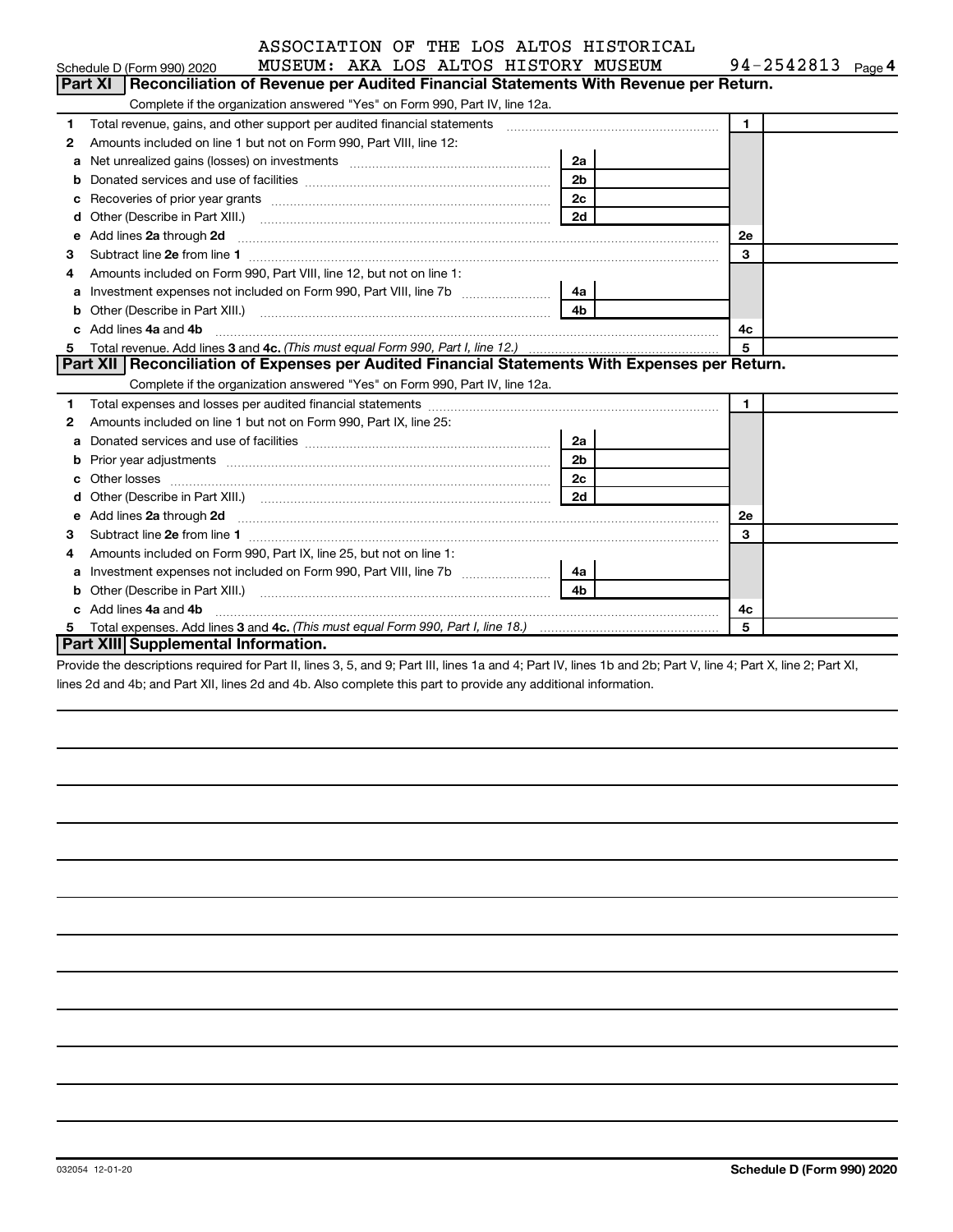**(Form 990 or 990-EZ)**

Name of the organization

Department of the Treasury Internal Revenue Service

**Complete to provide information for responses to specific questions on Form 990 or 990-EZ or to provide any additional information. | Attach to Form 990 or 990-EZ. | Go to www.irs.gov/Form990 for the latest information.**

ASSOCIATION OF THE LOS ALTOS HISTORICAL



MUSEUM: AKA LOS ALTOS HISTORY MUSEUM 94-2542813

FORM 990, PART I, LINE 1, DESCRIPTION OF ORGANIZATION MISSION:

THE PRESENT BY FOSTERING THE CREATIVE ENERGY OF VOLUNTEERS AND STAFF TO

PRODUCE ENGAGING EDUCATIONAL PROGRAMS AND EXHIBITS THAT CHALLENGE

ESTABLISHED NARRATIVES.

FORM 990, PART III, LINE 4A, PROGRAM SERVICE ACCOMPLISHMENTS:

OF THE PANDEMIC SO FUTURE GENERATIONS MAY UNDERSTAND OUR EXPERIENCE.

ONE SPECIAL EFFORT TOWARDS THIS COLLECTION WAS MADE BY THE ORAL HISTORY

COMMITTEE. ERIC GREENHUT INTERVIEWED MANY PEOPLE OF ALL AGES TO GATHER

THEIR PERSPECTIVES ON THE PANDEMIC. HE AND OTHER VOLUNTEERS ON THE

COMMITTEE CONTINUED TO DOCUMENT THE STORIES OF OUR COMMUNITY, BUT HAD

TO DO SO OVER ZOOM RATHER THAN IN-PERSON!

DURING THE LAST 12 MONTHS, AS PEOPLE HAD MORE TIME AT HOME TO SORT

THROUGH THEIR PERSONAL STORAGE AREAS, WE ACQUIRED MORE ARTIFACTS FOR

OUR COLLECTION. WE RECEIVED, FOR INSTANCE, AN AMAZING COLLECTION OF

COLOR SLIDES DOCUMENTING LOS ALTOS IN THE 1940S AND 50S!

WE ALSO COMPLETED OUR COLLECTION POLICY DURING THIS PERIOD, WITH A

BOARD VOTE FOR FORMAL ADOPTION IN APRIL OF 2021. THIS DOCUMENT WILL

GUIDE OUR PRIORITIES IN COLLECTING AN ARRAY OF MATERIAL RELATED TO

LOCAL HISTORY AS WE CONTINUE OUR MISSION TO GATHER AND PRESENT

COMPELLING ARTIFACTS AND STORIES.

DURING THE SHELTER-IN-PLACE, WE SEIZED THE OPPORTUNITY TO UTILIZE

MODERN TECHNOLOGY TO HELP DOCUMENT HISTORIC ARTIFACTS. AFTER A

SUCCESSFUL FUNDRAISING EFFORT IN MAY OF 2020, WE INVESTED IN NEW

EQUIPMENT TO ALLOW US TO SCAN, PHOTOGRAPH, AND ARCHIVE OUR COLLECTION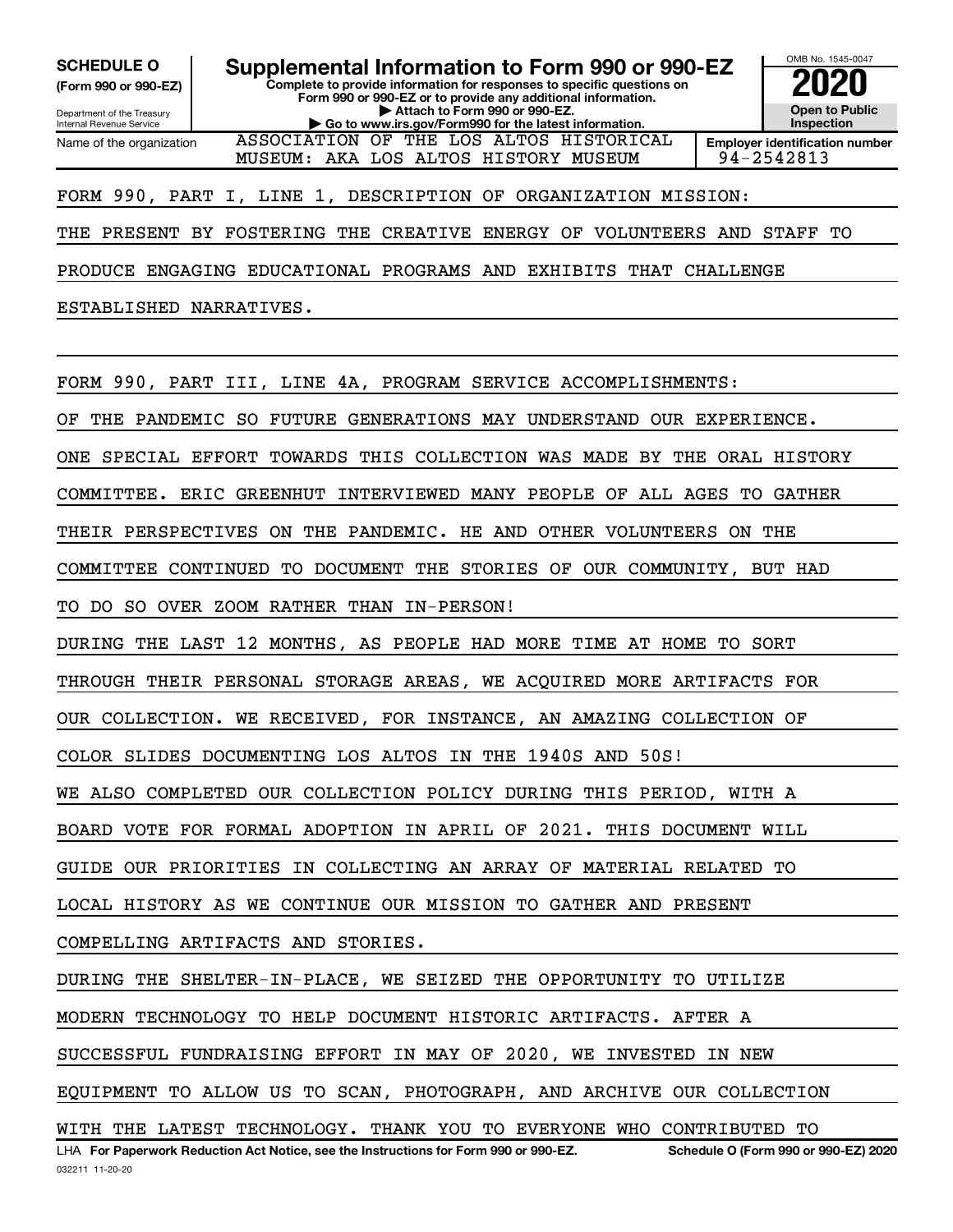| Schedule O (Form 990 or 990-EZ) 2020<br>Name of the organization ASSOCIATION OF THE LOS ALTOS HISTORICAL<br>MUSEUM: AKA LOS ALTOS HISTORY MUSEUM | Page 2<br><b>Employer identification number</b><br>94-2542813 |  |  |  |  |  |  |  |  |  |
|--------------------------------------------------------------------------------------------------------------------------------------------------|---------------------------------------------------------------|--|--|--|--|--|--|--|--|--|
| THE MUSEUM WITHOUT WALLS FUNDRAISING EFFORT!                                                                                                     |                                                               |  |  |  |  |  |  |  |  |  |
| THE MOST EXCITING APPLICATION OF MODERN TECHNOLOGY TO HISTORIC                                                                                   |                                                               |  |  |  |  |  |  |  |  |  |
| ARTIFACTS WAS THE COMPLETION OF 3-D MODELING OF THE CENTRAL ARTIFACT OF                                                                          |                                                               |  |  |  |  |  |  |  |  |  |
| THE MUSEUM, THE HISTORIC J. GILBERT SMITH HOUSE. FILMED DURING THE                                                                               |                                                               |  |  |  |  |  |  |  |  |  |
| COVID LOCKDOWN, WHEN NO ONE COULD ENTER THE SMITH HOUSE, THIS                                                                                    |                                                               |  |  |  |  |  |  |  |  |  |
| TECHNOLOGY ALLOWS FOR A SELF-GUIDED, REALISTIC VIRTUAL TOUR, AND IS NOW                                                                          |                                                               |  |  |  |  |  |  |  |  |  |
| AVAILABLE ON OUR WEBSITE!                                                                                                                        |                                                               |  |  |  |  |  |  |  |  |  |
| WE THEN EMBARKED ON AN AMBITIOUS EFFORT TO EXPAND THE CONTENT ON OUR                                                                             |                                                               |  |  |  |  |  |  |  |  |  |
| WEBSITE, INCLUDING A WARM AND ENGAGING VIDEO PRESENTATION OF OUR CAL                                                                             |                                                               |  |  |  |  |  |  |  |  |  |
| AGGIES 4TH GRADE STATION, ADDED TO THE EDUCATIONAL RESOURCES PAGE. WE                                                                            |                                                               |  |  |  |  |  |  |  |  |  |
| REVAMPED THE EXHIBIT SECTION TO MAKE IT EASIER TO FIND INFORMATION                                                                               |                                                               |  |  |  |  |  |  |  |  |  |
| ABOUT PAST EXHIBITIONS, EACH OF WHICH CONTAIN ORIGINAL RESEARCH INTO                                                                             |                                                               |  |  |  |  |  |  |  |  |  |
| OUR LOCAL HISTORY. WE ADDED GREATLY TO THE COLLECTION SECTION OF THE                                                                             |                                                               |  |  |  |  |  |  |  |  |  |
| WEBSITE, WITH DETAILS ABOUT OUR PHOTOGRAPHS, MAPS, ARTIFACTS, AND ORAL                                                                           |                                                               |  |  |  |  |  |  |  |  |  |
| HISTORIES.                                                                                                                                       |                                                               |  |  |  |  |  |  |  |  |  |
| WE ARE ALSO TELLING UNTOLD STORIES OF OUR COMMUNITY. 2020 WILL BE                                                                                |                                                               |  |  |  |  |  |  |  |  |  |
| REMEMBERED FOR A GLOBAL HEALTH CRISIS, BUT ALSO FOR RENEWED NATIONAL                                                                             |                                                               |  |  |  |  |  |  |  |  |  |
| ATTENTION ON THE HISTORY OF RACIAL DYNAMICS IN THE UNITED STATES.                                                                                |                                                               |  |  |  |  |  |  |  |  |  |
| HISTORY MUSEUMS HAVE BEEN CALLED UPON TO PROVIDE A FORUM FOR DIVERSE                                                                             |                                                               |  |  |  |  |  |  |  |  |  |
| VOICES TO BE HEARD. TO HELP US ACCOMPLISH THIS, WE ASSEMBLED A                                                                                   |                                                               |  |  |  |  |  |  |  |  |  |
| WONDERFUL GROUP OF LOCAL HISTORIANS WHO FOCUS ON THE MINORITY                                                                                    |                                                               |  |  |  |  |  |  |  |  |  |
| COMMUNITIES IN OUR AREA. THE SUGGESTIONS OF THE DIVERSITY ADVISORY                                                                               |                                                               |  |  |  |  |  |  |  |  |  |
| GROUP HAVE ADDED GREATLY TO THE COMPLEXITY OF THE STORIES WE WILL BE                                                                             |                                                               |  |  |  |  |  |  |  |  |  |
| TELLING IN THE NEW PERMANENT EXHIBITION.                                                                                                         |                                                               |  |  |  |  |  |  |  |  |  |
| WE ARE GRATEFUL FOR THE MANY, MANY GENEROUS DONATIONS THAT CAME IN                                                                               |                                                               |  |  |  |  |  |  |  |  |  |
| DURING 2020/2021 SPECIFICALLY FOR THE NEW PERMANENT EXHIBITION. THOSE                                                                            |                                                               |  |  |  |  |  |  |  |  |  |
| FUNDS ARE HELD IN RESERVE UNTIL WE GO INTO FULL PRODUCTION OF THE                                                                                |                                                               |  |  |  |  |  |  |  |  |  |
| PROJECT IN 2022/2023, AND HAVE ALREADY INSPIRED US TO PUSH THE                                                                                   |                                                               |  |  |  |  |  |  |  |  |  |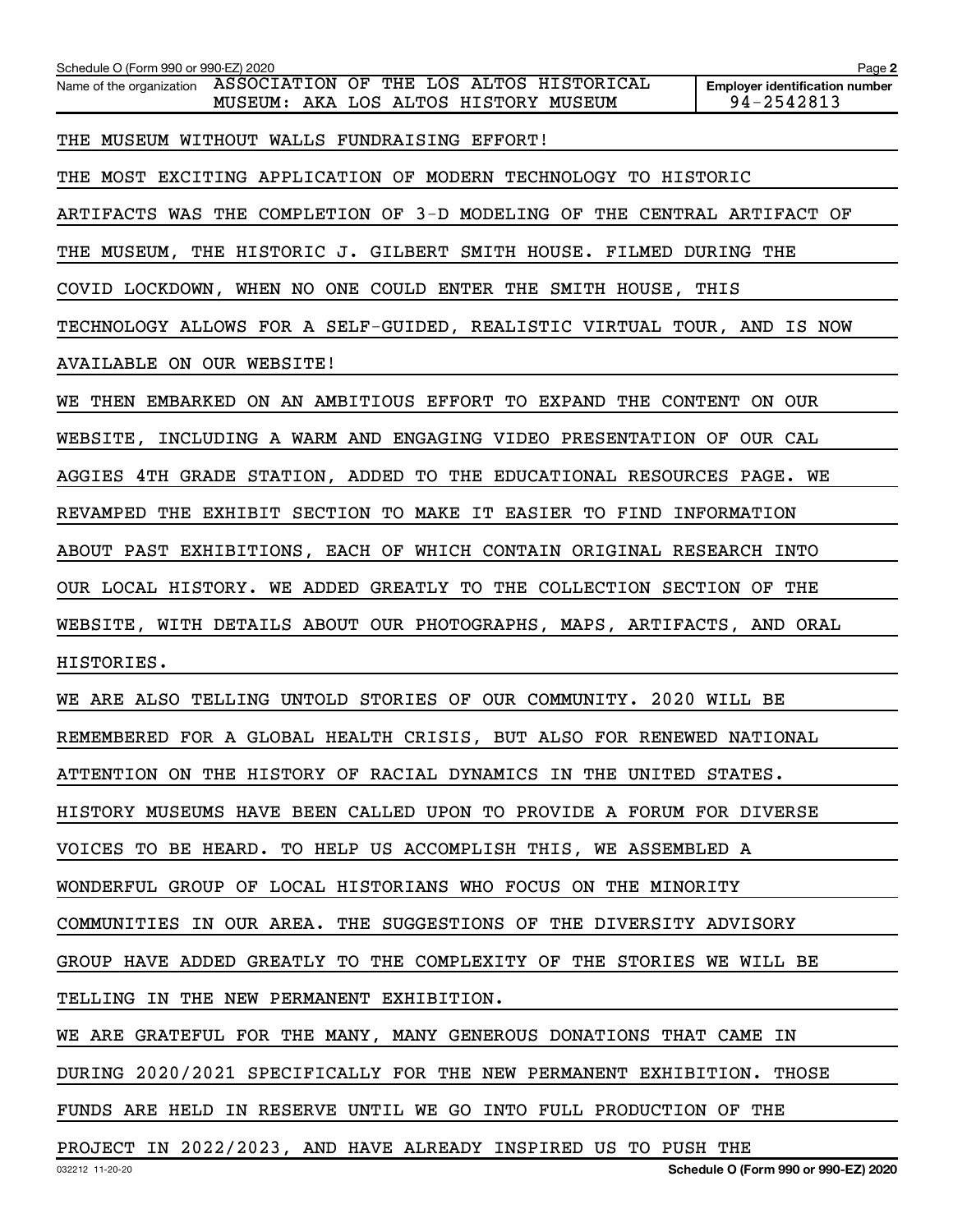| Schedule O (Form 990 or 990-EZ) 2020 | Paɑe |  |
|--------------------------------------|------|--|
|                                      |      |  |

Name of the organization ASSOCIATION OF THE LOS ALTOS HISTORICAL MUSEUM: AKA LOS ALTOS HISTORY MUSEUM 94-2542813

BOUNDARIES OF OUR HISTORICAL UNDERSTANDING!

FORM 990, PART III, LINE 4C, PROGRAM SERVICE ACCOMPLISHMENTS:

WOMEN'S RIGHTS MOVEMENT, AND LOCAL LEADERS HERE IN SANTA CLARA COUNTY,

AS WELL AS THE TEXT ABOUT THE CHALLENGES AND STRATEGIES OF THE

MOVEMENT. THIS EXHIBITION OPENED IN TIME FOR THE 100TH ANNIVERSARY AND

THE CITY-WIDE OBSERVATION, AND WAS VIEWABLE 24 HOURS A DAY WHILE

STAYING SOCIALLY DISTANCED. WHEN WE SAFELY REOPENED, WE UNVEILED THE

COMPLETE RISE UP! EXHIBITION WITH ARTIFACTS AND MORE INFORMATION, AND

WE PRODUCED A TEACHER'S GUIDE AND 3D INTERACTIVE ONLINE TOUR OF THE

EXHIBITION FOR STUDENTS, SINCE YOUNGSTERS WERE STILL ENCOURAGED TO STAY

HOME.

OTHER ONLINE EXHIBITIONS INCLUDED YOUNG AT ART, A CELEBRATION OF THE

50TH ANNIVERSARY OF THE ART DOCENTS PROGRAM.

WE BRANCHED OUT DURING 2020/2021 TO OFFER ONLINE PROGRAMS NOT ONLY

DIRECTLY RELATED TO OUR CHANGING EXHIBITION TOPICS, BUT ALSO TOPICS OF

GENERAL INTEREST TO THE LOCAL COMMUNITY. WE HAD RECORD-BREAKING

ATTENDANCE FOR OUR ONLINE PROGRAM ON THE HISTORY OF AFRICAN AMERICANS

IN SANTA CLARA COUNTY, AND OUR YOUTUBE LEARNING CHANNEL HAS BEEN

ENHANCED WITH RECORDINGS OF ALL OF OUR ONLINE PROGRAMS.

WE FEEL WE ROSE TO THE CHALLENGE OF 2020, THANKS TO THE INCREDIBLE

SUPPORT OF OUR COMMUNITY.

FORM 990, PART VI, SECTION A, LINE 6:

ASSOCIATION MEMBERS HAVE THE RIGHT TO ATTEND THE ANNUAL MEMBERS MEETING, AT WHICH TIME THE BOARD AND OFFICERS ARE ELECTED AND REPORTS FROM THE MUSEUM'S COMMITTEES AND OFFICERS ARE PRESENTED. AN ANNUAL REPORT, INCLUDING A

032212 11-20-20 **Schedule O (Form 990 or 990-EZ) 2020** SUMMARY OF THESE REPORTS, IN ADDITION TO YEAR-END FINANCIAL INFORMATION, IS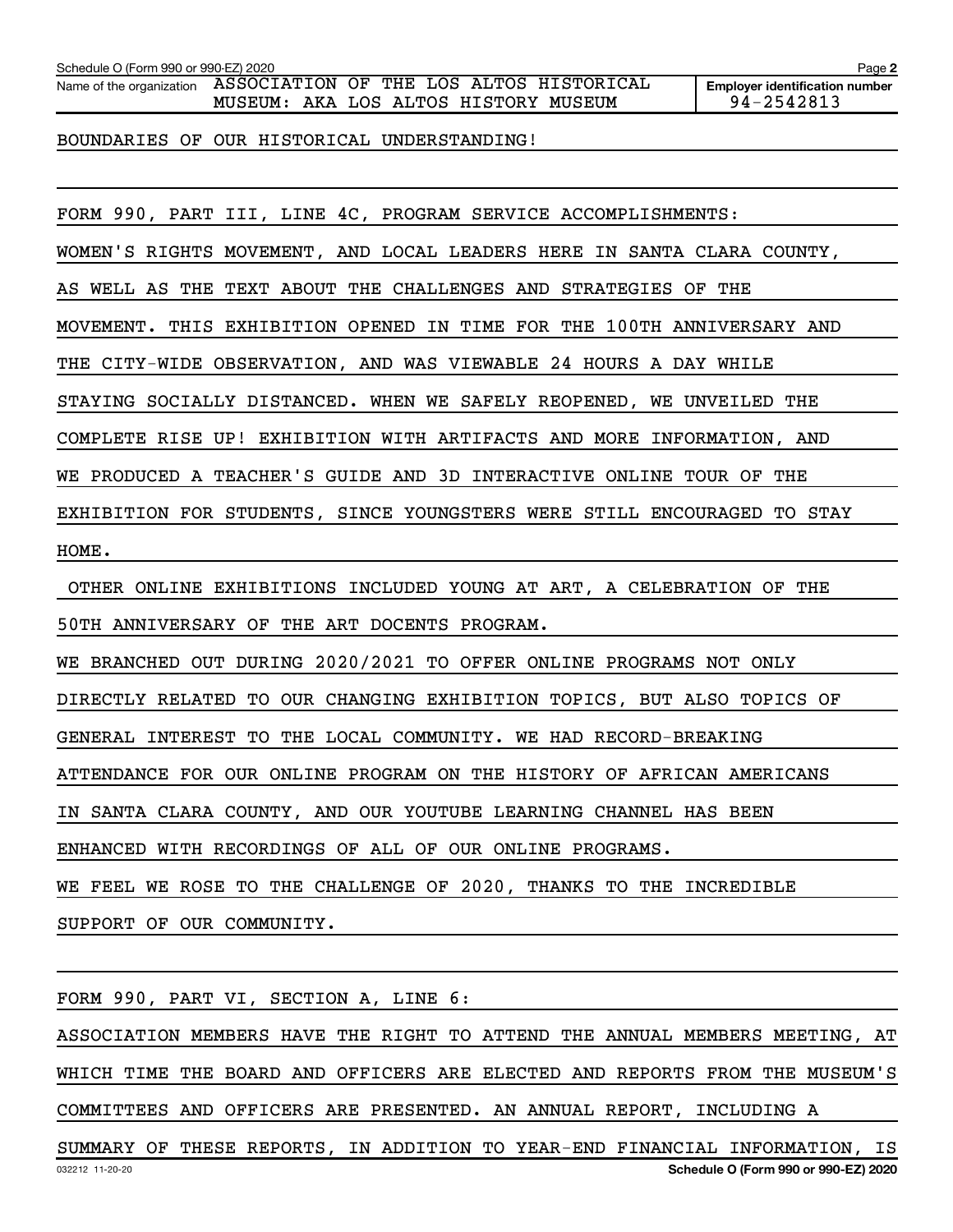| Schedule O (Form 990 or 990-EZ) 2020                                                                     | Page 2                                              |  |  |  |
|----------------------------------------------------------------------------------------------------------|-----------------------------------------------------|--|--|--|
| Name of the organization ASSOCIATION OF THE LOS ALTOS HISTORICAL<br>MUSEUM: AKA LOS ALTOS HISTORY MUSEUM | <b>Employer identification number</b><br>94-2542813 |  |  |  |
| MAILED TO EACH ACTIVE MEMBER, AND PROVIDED TO THE CITY OF LOS ALTOS AND                                  |                                                     |  |  |  |
| OTHER STAKEHOLDERS.                                                                                      |                                                     |  |  |  |
|                                                                                                          |                                                     |  |  |  |
| FORM 990, PART VI, SECTION A, LINE 7A:                                                                   |                                                     |  |  |  |
| ASSOCIATION MEMBERS HAVE THE RIGHT TO ATTEND THE ANNUAL MEMBERS MEETING, AT                              |                                                     |  |  |  |
| WHICH TIME THE BOARD AND OFFICERS ARE ELECTED AND REPORTS FROM THE MUSEUM'S                              |                                                     |  |  |  |
| COMMITTEES AND OFFICERS ARE PRESENTED. AN ANNUAL REPORT, INCLUDING A                                     |                                                     |  |  |  |
| SUMMARY OF THESE REPORTS, IN ADDITION TO YEAR-END FINANCIAL INFORMATION, IS                              |                                                     |  |  |  |
| MAILED TO EACH ACTIVE MEMBER, AND PROVIDED TO THE CITY OF LOS ALTOS AND                                  |                                                     |  |  |  |
| OTHER STAKEHOLDERS.                                                                                      |                                                     |  |  |  |
|                                                                                                          |                                                     |  |  |  |
| FORM 990, PART VI, SECTION B, LINE 11B:                                                                  |                                                     |  |  |  |

1. ALL BOARD MEMBERS ARE EMAILED THE DRAFT COMPLETED FORMS (990, 199,

RRF-1) UPON THEIR RECEIPT FROM THE CPA AND ARE REQUESTED TO REVIEW THEM.

2. ALL BOARD MEMBERS ARE EMAILED THE FINAL COMPLETED FORMS UPON FILING.

FORM 990, PART VI, SECTION C, LINE 19:

1. DOCUMENTS ARE AVAILABLE BY REQUEST

2. THE ANNUAL REPORT IS POSTED ON THE WEBSITE, AND MAILED TO ALL ACTIVE MEMBERS

FORM 990, PART IX, LINE 11G, OTHER FEES:

CONSULTING:

| PROGRAM SERVICE EXPENSES        | 32,457. |
|---------------------------------|---------|
| MANAGEMENT AND GENERAL EXPENSES | 10.     |
| FUNDRAISING EXPENSES            | 675.    |
| TOTAL EXPENSES                  | 33,142. |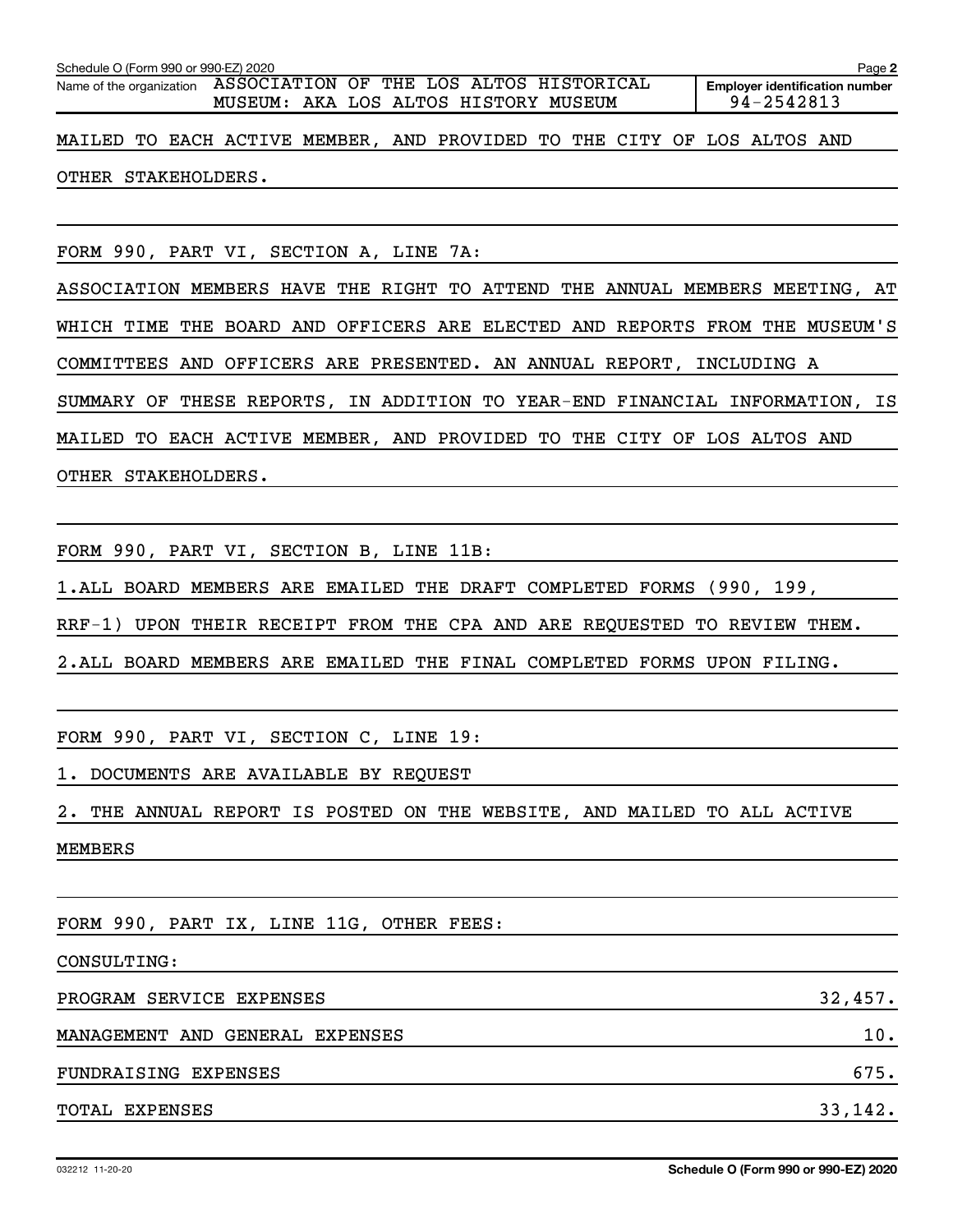| Schedule O (Form 990 or 990-EZ) 2020                                                                        | Page 2                                              |
|-------------------------------------------------------------------------------------------------------------|-----------------------------------------------------|
| ASSOCIATION OF THE LOS ALTOS HISTORICAL<br>Name of the organization<br>MUSEUM: AKA LOS ALTOS HISTORY MUSEUM | <b>Employer identification number</b><br>94-2542813 |
|                                                                                                             |                                                     |
| PAYROLL PROCESSING:                                                                                         |                                                     |
| PROGRAM SERVICE EXPENSES                                                                                    | $\mathbf 0$ .                                       |
| MANAGEMENT AND GENERAL EXPENSES                                                                             | 3,800.                                              |
| FUNDRAISING EXPENSES                                                                                        | 0.                                                  |
| <b>TOTAL EXPENSES</b>                                                                                       | 3,800.                                              |
|                                                                                                             |                                                     |
| PROFESSIONAL FEES - OTHER:                                                                                  |                                                     |
| PROGRAM SERVICE EXPENSES                                                                                    | 100, 463.                                           |
| MANAGEMENT AND GENERAL EXPENSES                                                                             | 29,622.                                             |
| FUNDRAISING EXPENSES                                                                                        | 0.                                                  |
| <b>TOTAL EXPENSES</b>                                                                                       | 130,085.                                            |
|                                                                                                             |                                                     |
| CONTRACT SERVICE:                                                                                           |                                                     |
| PROGRAM SERVICE EXPENSES                                                                                    | 1,300.                                              |
| MANAGEMENT AND GENERAL EXPENSES                                                                             | 0.                                                  |
| FUNDRAISING EXPENSES                                                                                        | 0.                                                  |
| <b>TOTAL EXPENSES</b>                                                                                       | 1,300.                                              |
| TOTAL OTHER FEES ON FORM 990, PART IX, LINE 11G, COL A                                                      | 168,327.                                            |
|                                                                                                             |                                                     |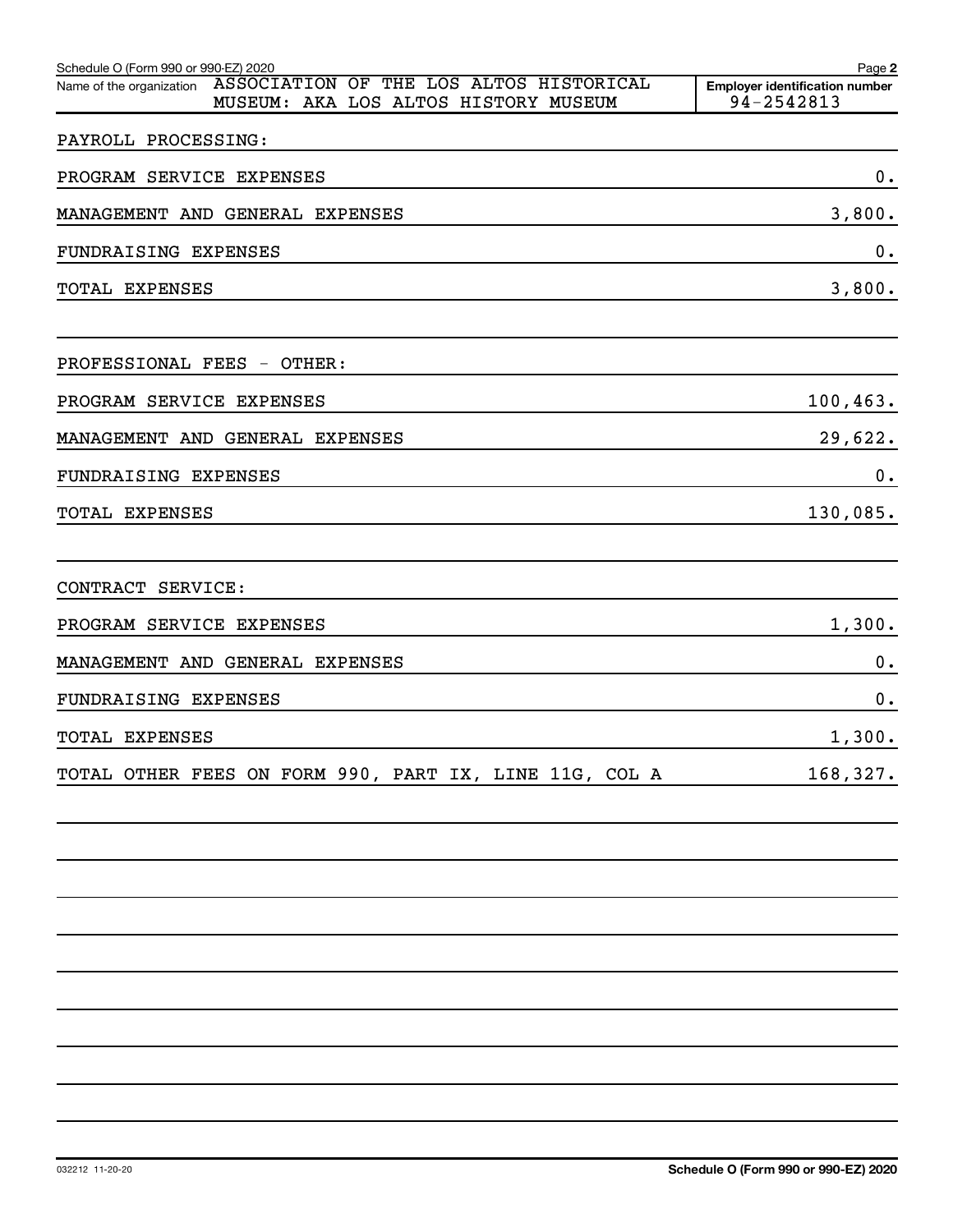#### **2020 DEPRECIATION AND AMORTIZATION REPORT**

#### REAL PROPERTY, LOS ALTOS, CA  $1$

| Asset<br>No. | Description                            | Date<br>Acquired | Method | Life                   | $\begin{matrix} 0 \\ 0 \\ n \end{matrix}$ | Line | Unadjusted<br>Cost Or Basis | Bus<br>$\%$<br>Excl | Section 179<br>Expense | Reduction In<br><b>Basis</b> | <b>Basis For</b><br>Depreciation | Beginning<br>Accumulated<br>Depreciation | Current<br>Sec 179<br>Expense | <b>Current Year</b><br>Deduction | Ending<br>Accumulated<br>Depreciation |
|--------------|----------------------------------------|------------------|--------|------------------------|-------------------------------------------|------|-----------------------------|---------------------|------------------------|------------------------------|----------------------------------|------------------------------------------|-------------------------------|----------------------------------|---------------------------------------|
|              | 101 PANASONIC PROJECTOR                | $07/26/11$ SL    |        | 5.00                   | MQ17                                      |      | 4,899.                      |                     |                        |                              | 4,899                            | 4,899.                                   |                               | 0                                | 4,899.                                |
|              | 102 FLOORS                             | 05/01/12 SL      |        | 15.00 MQ17             |                                           |      | 9,444.                      |                     |                        |                              | 9,444.                           | 5,119.                                   |                               | 630.                             | 5,749.                                |
|              | IMPROVEMENTS: NEW MUSEUM<br>$103$ WALL | $11/25/13$ SL    |        | 39.00 MQ17             |                                           |      | 2,000.                      |                     |                        |                              | 2,000.                           | 338.                                     |                               | 51                               | 389.                                  |
|              | 104 IMPROVEMENTS: NEW LIGHTING         | $04/24/14$ SL    |        | 39.00 MQ17             |                                           |      | 10,650.                     |                     |                        |                              | 10,650.                          | 1,695.                                   |                               | 273.                             | 1,968.                                |
|              | 105 IMPROVEMENTS: WINDOWS              | $10/03/14$ SL    |        | 39.00 MM17             |                                           |      | 5, 240.                     |                     |                        |                              | 5,240                            | 765.                                     |                               | 134                              | 899.                                  |
|              | 106 IMPROVEMENTS: FLOORS               | $04/27/15$ SL    |        | 15.00 HY <sub>17</sub> |                                           |      | 10,843.                     |                     |                        | 5,422.                       | 5,421                            | 1,850.                                   |                               | 361                              | 2,211.                                |
|              | 107 IMPROVEMENTS: DOOR                 | $05/27/15$ SL    |        | 39.00 MM17             |                                           |      | 4,725.                      |                     |                        |                              | 4,725.                           | 620.                                     |                               | 121                              | 741.                                  |
|              | 108 IMPROVEMENTS                       | $03/31/16$ SL    |        | 39.00 MM17             |                                           |      | 5,300.                      |                     |                        |                              | 5,300.                           | 584.                                     |                               | 136                              | 720.                                  |
|              | 109 CHAIRS                             | $03/21/17$ SL    |        | 7.00                   | HY17                                      |      | 6,044.                      |                     |                        | 3,022.                       | 3,022.                           | 1,512.                                   |                               | 432.                             | 1,944.                                |
|              | 110 FOLDING CHAIR DOLLY                | $03/21/17$ SL    |        | 7.00                   | HY17                                      |      | 484.                        |                     |                        | 242.                         | 242.                             | 122.                                     |                               | 35 <sub>1</sub>                  | 157.                                  |
|              | 111 CHAIRS                             | 08/03/18 SL      |        | 7.00                   | MQ17                                      |      | 4,073.                      |                     |                        | 4,073.                       |                                  |                                          |                               | $\pmb{0}$                        |                                       |
|              | 112 SIGNS WITH POSTS                   | $05/17/19$ SL    |        | 7.00                   | MQ17                                      |      | 10,708.                     |                     |                        | 10,708.                      |                                  |                                          |                               | $\pmb{0}$                        |                                       |
|              | 113 WALL MOUNTED FAN                   | $05/29/19$ SL    |        | 7.00                   | MQ17                                      |      | 1,559.                      |                     |                        | 1,559.                       |                                  |                                          |                               | 0                                |                                       |
|              | * 990 RENTAL TOTAL OTHER               |                  |        |                        |                                           |      | 75,969.                     |                     |                        | 25,026.                      | 50,943.                          | 17,504.                                  |                               | 2,173.                           | 19,677.                               |
|              |                                        |                  |        |                        |                                           |      |                             |                     |                        |                              |                                  |                                          |                               |                                  |                                       |
|              |                                        |                  |        |                        |                                           |      |                             |                     |                        |                              |                                  |                                          |                               |                                  |                                       |
|              |                                        |                  |        |                        |                                           |      |                             |                     |                        |                              |                                  |                                          |                               |                                  |                                       |
|              |                                        |                  |        |                        |                                           |      |                             |                     |                        |                              |                                  |                                          |                               |                                  |                                       |